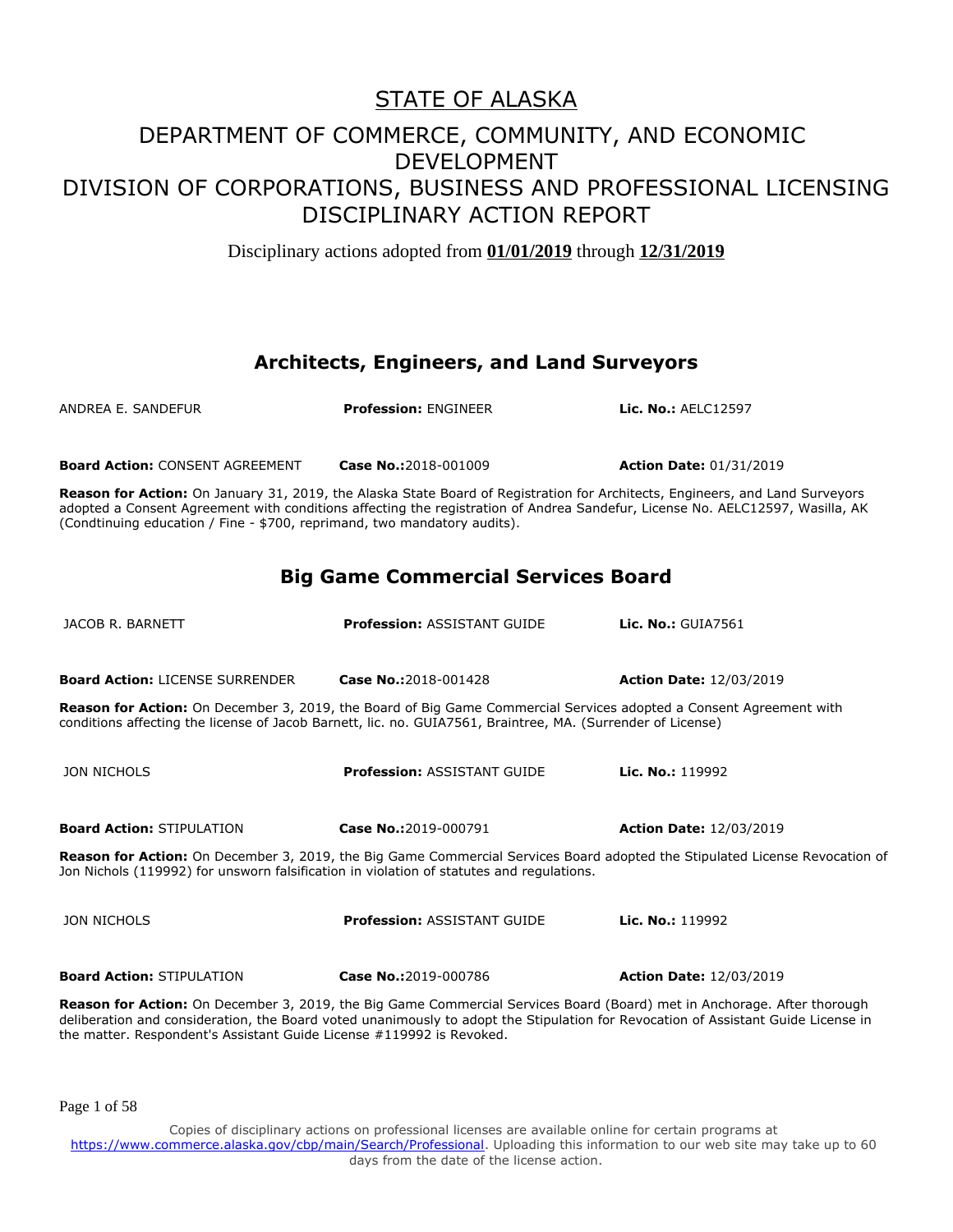Disciplinary actions adopted from **01/01/2019** through **12/31/2019**

JACOB R. BARNETT **Profession:** ASSISTANT GUIDE **Lic. No.:** GUIA7561 **Board Action:** LICENSE SURRENDER **Case No.:**2015-001251 **Action Date:** 12/03/2019 **Reason for Action:** On December 3, 2019, the Alaska Big Game Commercial Services Board adopted the voluntary license surrender of Jacob Barnett in lieu of complying with his consent agreement from October 2018. DANIEL M. GRAHAM **Profession:** ASSISTANT GUIDE **Lic. No.:** GUIA7451 **Board Action:** CONSENT AGREEMENT **Case No.:**2015-001271 **Action Date:** 12/03/2019 **Reason for Action:** On December 3, 2019, the Big Game Commercial Services Board adopted a Consent Agreement with conditions affecting the license of Daniel Graham, lic. no. GUIA7451, Wasilla, AK. (Criminal action - no conviction / Probation - 1 year, Fine - \$1000 w/\$500 suspended, Reprimand) TRACY B. VREM **Profession:** ASSISTANT GUIDE **Lic. No.:** GUIA7318 **Board Action:** CONSENT AGREEMENT **Case No.:**2018-001427 **Action Date:** 04/04/2019 **Reason for Action:** On April 4, 2019, the Big Game Commercial Services Board adopted a Consent Agreement with conditions affecting the license of Tracy Vrem, lic no. GUIA7318, Eagle River, Ak. (Fine - \$300, Reprimand) GEORGE R. JOBE **Profession:** ASSISTANT GUIDE **Lic. No.:** GUIA7100 **Board Action:** CONSENT AGREEMENT **Case No.:**2015-001267 **Action Date:** 04/04/2019 **Reason for Action:** On April 4, 2019 the Big Game Commercial Service Board adopted a Consent Agreement with conditions affecting the license of George R. Jobe, lic no. GUIA7100, Wasilla, AK. (Fine - 3,000, Reprimand, Probation - 1 year) DALE LACKNER **Profession:** ASSISTANT GUIDE **Lic. No.:** 100610 **Board Action:** LICENSE SURRENDER **Case No.:**2017-000921 **Action Date:** 04/04/2019 **Reason for Action:** On April 4, 2019, the Big Game Commercial Services Board (Board) met in Anchorage. After deliberation and consideration, the Board voted unanimously to adopt the Surrender of License in the matter of Dale L. LACKNER

Page 2 of 58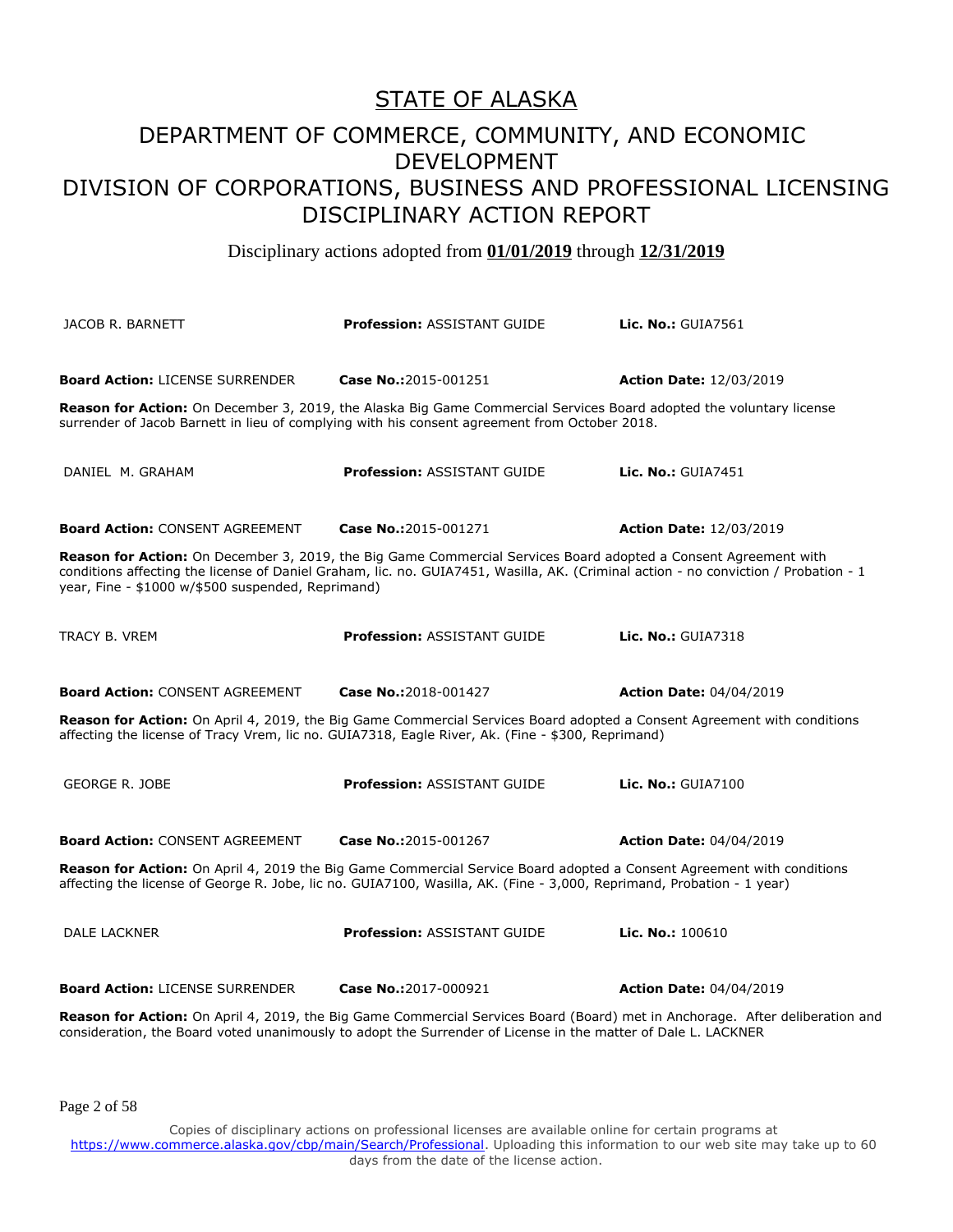Disciplinary actions adopted from **01/01/2019** through **12/31/2019**

| <b>CASEY RICHARDSON</b>                                           | <b>Profession: ASSISTANT GUIDE</b>                                                                                                                                                                                                                                                                                                                                                                    | Lic. No.: $109901$                                                                                                          |
|-------------------------------------------------------------------|-------------------------------------------------------------------------------------------------------------------------------------------------------------------------------------------------------------------------------------------------------------------------------------------------------------------------------------------------------------------------------------------------------|-----------------------------------------------------------------------------------------------------------------------------|
| <b>Board Action: LICENSE SURRENDER</b>                            | Case No.:2017-000920                                                                                                                                                                                                                                                                                                                                                                                  | <b>Action Date: 04/04/2019</b>                                                                                              |
|                                                                   | Reason for Action: On April 4, 2019, the Big Game Commercial Services Board (Board) met in Anchorage. After deliberation and<br>consideration, the Board voted unanimously 5 out 5, to adopt the Surrender of License in the matter of Casey RICHARDSON.                                                                                                                                              |                                                                                                                             |
| JOSEPH A. FRANTZ                                                  | <b>Profession: ASSISTANT GUIDE</b>                                                                                                                                                                                                                                                                                                                                                                    | Lic. No.: 134017                                                                                                            |
| <b>Board Action: LIC. APPLICATION DENIED Case No.:2018-000526</b> |                                                                                                                                                                                                                                                                                                                                                                                                       | <b>Action Date: 04/04/2019</b>                                                                                              |
| fee.                                                              | Reason for Action: On April 4, 2019, the Big Game Commercial Services Board (Board) met in Anchorage. After thorough<br>deliberation and consideration, of Respondent's initial application the Board voted unanimously 5 out 5, to deny the application for<br>licensure as an Assistant Guide. Respondent did not file a Notice of Defense in this matter and requested a refund of his application |                                                                                                                             |
| TYLER D. O'BRIEN,                                                 | <b>Profession: ASSISTANT GUIDE</b>                                                                                                                                                                                                                                                                                                                                                                    | Lic. No.: 114356                                                                                                            |
| <b>Board Action: CONSENT AGREEMENT</b>                            | Case No.:2018-000407                                                                                                                                                                                                                                                                                                                                                                                  | <b>Action Date: 01/24/2019</b>                                                                                              |
| Board Reprimand.                                                  | adopt the Consent Agreement in the matter. Respondent is fined \$2,000, with \$1,700 suspended, probation for one year and a                                                                                                                                                                                                                                                                          | Reason for Action: On January 24, 2019, the Big Game Commercial Services Board (Board) met in Anchorage. The Board voted to |
| TYLER S. WEYIOUANNA                                               | <b>Profession: ASSISTANT GUIDE</b>                                                                                                                                                                                                                                                                                                                                                                    | Lic. No.: 108043                                                                                                            |
| <b>Board Action: CONSENT AGREEMENT</b>                            | Case No.:2017-000900                                                                                                                                                                                                                                                                                                                                                                                  | <b>Action Date: 01/24/2019</b>                                                                                              |
| and a Board Reprimand.                                            | adopt the Consent Agreement for a crimal conviction. Respondent is fined \$1,000, with \$1,000 suspended, probation for one year                                                                                                                                                                                                                                                                      | Reason for Action: On January 24, 2019, the Big Game Commercial Services Board (Board) met in Anchorage. The Board voted to |
| <b>STANLEY PARKERSON</b>                                          | <b>Profession: GUIDE-OUTFITTER</b>                                                                                                                                                                                                                                                                                                                                                                    | Lic. No.: GUIR984                                                                                                           |
| <b>Board Action: CONSENT AGREEMENT</b>                            | Case No.:2019-000626                                                                                                                                                                                                                                                                                                                                                                                  | <b>Action Date: 12/03/2019</b>                                                                                              |

Page 3 of 58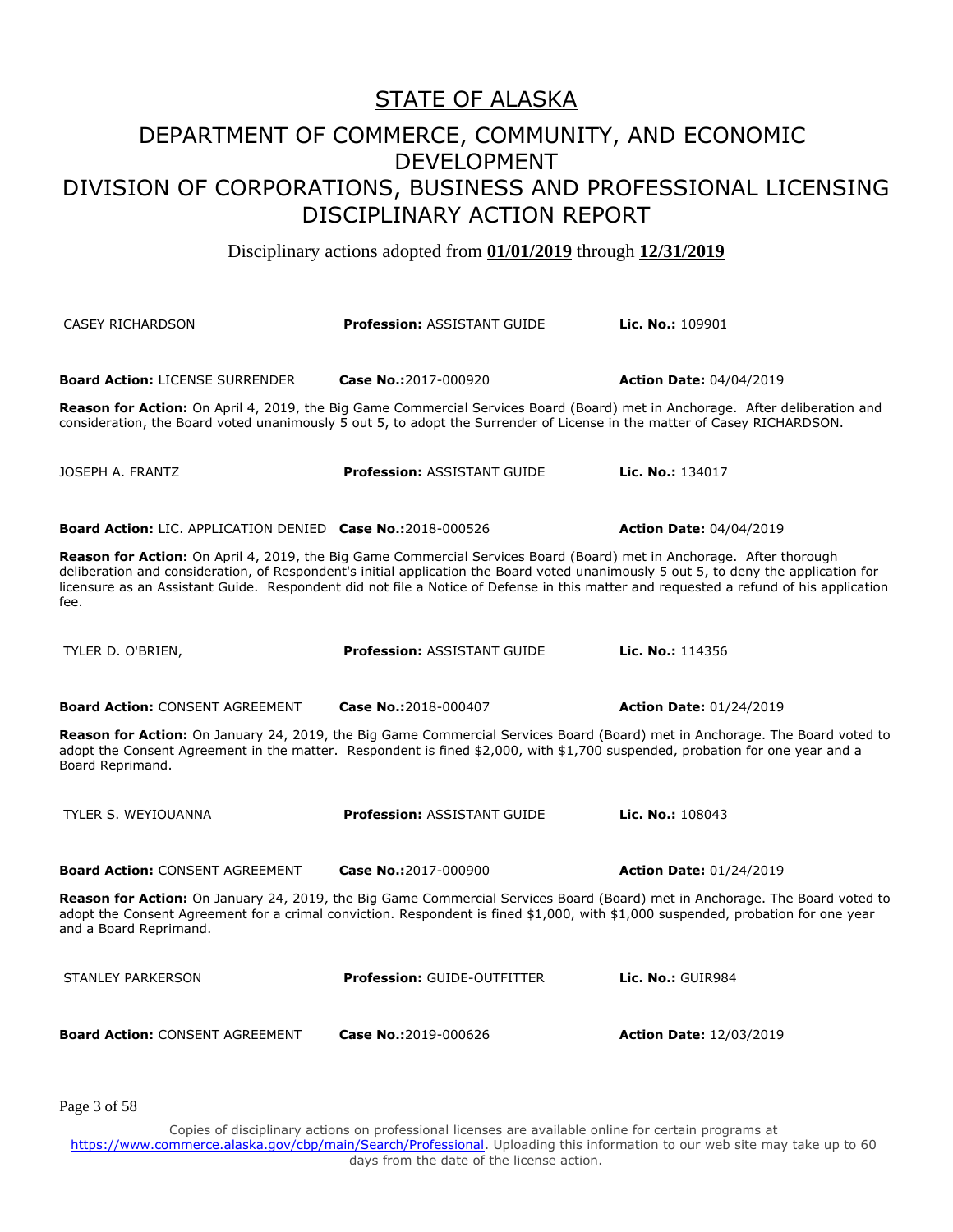Disciplinary actions adopted from **01/01/2019** through **12/31/2019**

**Reason for Action:** On December 3, 2019, the Big Game Commercial Services Board adopted a Consent Agreement with conditions affecting the license of Stanley Parkerson, lic. no. GUIR984, Fairbanks, AK. (Criminal action - no conviction / Reprimand, Probation - 2 years, Fine - \$5,900.00 w/\$2000.00 suspended)

| <b>JOE SCHUSTER</b>                                                                                                                                                                                                                                                                                                                                                                                                                                                                                                                                                                      | <b>Profession: GUIDE-OUTFITTER</b> | Lic. No.: GUIR912              |  |
|------------------------------------------------------------------------------------------------------------------------------------------------------------------------------------------------------------------------------------------------------------------------------------------------------------------------------------------------------------------------------------------------------------------------------------------------------------------------------------------------------------------------------------------------------------------------------------------|------------------------------------|--------------------------------|--|
| <b>Board Action: CONSENT AGREEMENT</b>                                                                                                                                                                                                                                                                                                                                                                                                                                                                                                                                                   | Case No.:2018-001339               | <b>Action Date: 04/04/2019</b> |  |
| Reason for Action: On April 4, 2019 the Big Game Commercial Services Board adopted a Consent Agreement with conditions<br>affecting the license of Joe Schuster, lic no. GUIR912, Anchorage, Ak. (Fine - \$1,400, Reprimand)                                                                                                                                                                                                                                                                                                                                                             |                                    |                                |  |
| JIM V. WEST                                                                                                                                                                                                                                                                                                                                                                                                                                                                                                                                                                              | <b>Profession: GUIDE-OUTFITTER</b> | Lic. No.: GUI R 1217           |  |
| <b>Board Action: CONSENT AGREEMENT</b>                                                                                                                                                                                                                                                                                                                                                                                                                                                                                                                                                   | Case No.:2013-000923               | <b>Action Date: 04/04/2019</b> |  |
| Reason for Action: On April 4, 2019, the Big Game Commercial Services Board adopted a Consent Agreement with conditions<br>affecting the license of Jim V. West, lic no. GUIR1217, Cooper Center, AK. (Fine - 10,000, Reprimand, Probation - 1 year)                                                                                                                                                                                                                                                                                                                                     |                                    |                                |  |
| STEPHEN J. HICKS                                                                                                                                                                                                                                                                                                                                                                                                                                                                                                                                                                         | <b>Profession: GUIDE-OUTFITTER</b> | Lic. No.: GUI A 4196           |  |
| <b>Board Action: BOARD ORDER AFTER</b><br><b>HEARING</b>                                                                                                                                                                                                                                                                                                                                                                                                                                                                                                                                 | Case No.:2017-001107               | <b>Action Date: 04/02/2019</b> |  |
| Reason for Action: RELATED CASE(S) 2018-000181 On April 2, 2019, at the Board Meeting in Anchorage, Alaska, the Board was<br>briefed by Administrative Law Judge ("ALJ") Mandala, Office of Administrative Hearings, ("OAH") in the matter of OAH Case No. 18-<br>0539-GUI, Upon completion of that briefing, the Board voted five out of five to adopt the findings and amend the disciplinary<br>sanction as follows: Respondent's Registered Guide-Outfitter License GUIR1298 is permanently Revoked effective April 02, 2019, he<br>is fined \$15,000 and issued a Public Reprimand. |                                    |                                |  |
| THOMAS G. SHANKSTER                                                                                                                                                                                                                                                                                                                                                                                                                                                                                                                                                                      | <b>Profession: GUIDE-OUTFITTER</b> | Lic. No.: M-148                |  |
| <b>Board Action: BOARD ORDER AFTER</b>                                                                                                                                                                                                                                                                                                                                                                                                                                                                                                                                                   | Case No.:2017-000349               | <b>Action Date: 04/02/2019</b> |  |

Page 4 of 58

HEARING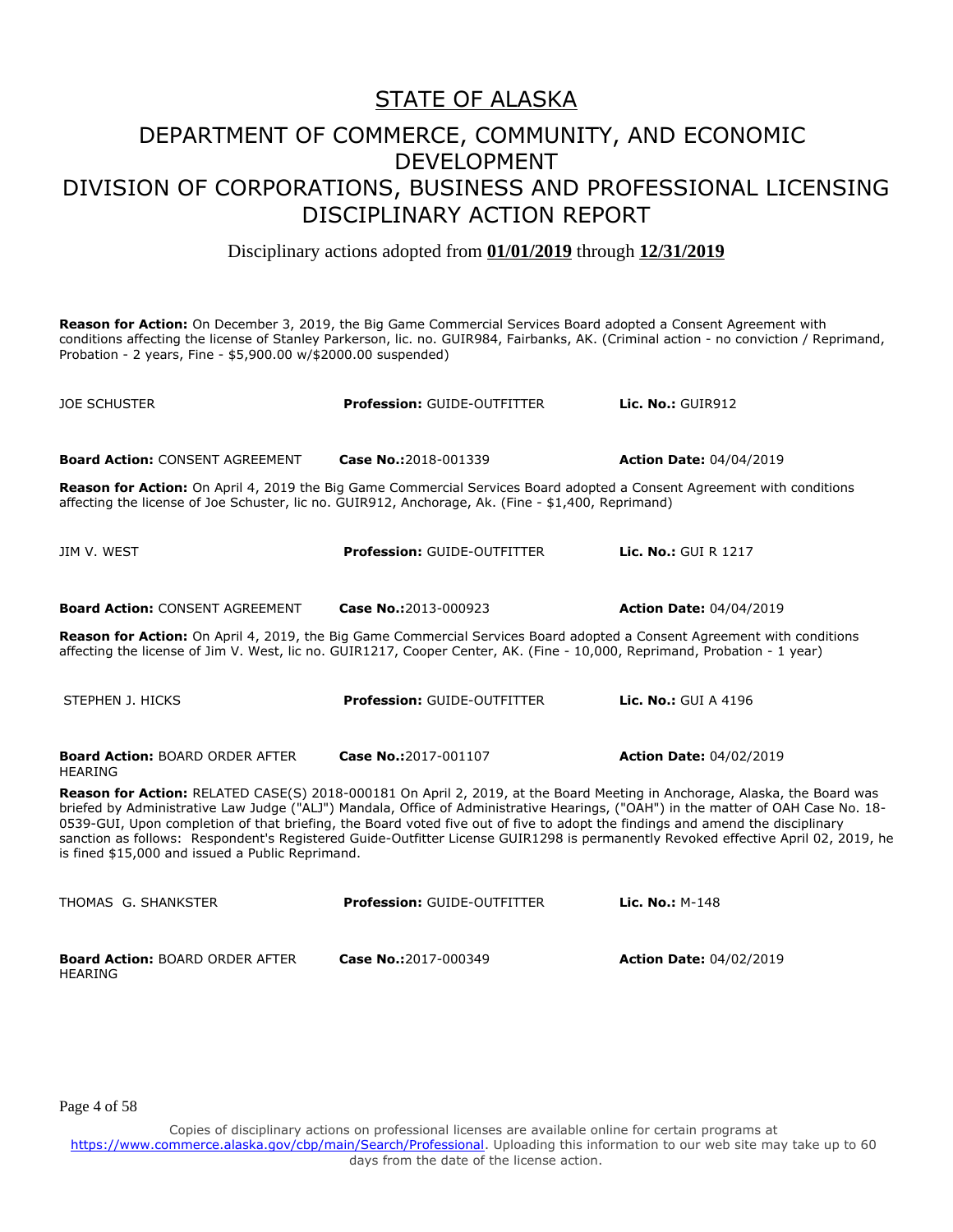Disciplinary actions adopted from **01/01/2019** through **12/31/2019**

**Reason for Action:** RELATED CASE(S) 2018-000561. On April 2, 2019, at the Board Meeting in Anchorage, Alaska, the Board was briefed by Administrative Law Judge ("ALJ") Lebo, Office of Administrative Hearings, ("OAH") in the matter of OAH Case No. 18- 0734-GUI, Upon completion of that briefing, the Board voted five out of five to adopt the findings and amend the disciplinary sanction as follows: Respondent's Master Guide-Outfitter License GUIM148 is permanently Revoked effective April 02, 2019, Respondent is fined \$20,000 with \$10,000 suspended, and issued a Public Reprimand. Respondent may reapply for licensure as a Big Game Guide on April 02, 2025.

STEPHEN J. HICKS **Profession:** GUIDE-OUTFITTER **Lic. No.:** R-1298 **Board Action:** BOARD ORDER AFTER HEARING **Case No.:**2017-001014 **Action Date:** 04/02/2019 **Reason for Action:** RELATED CASE(S) 2018-000181. On April 2, 2019, at the Board Meeting in Anchorage, Alaska, the Board was briefed by Administrative Law Judge ("ALJ") Mandala, Office of Administrative Hearings, ("OAH") in the matter of OAH Case No. 18- 0539-GUI, Upon completion of that briefing, the Board voted five out of five to adopt the findings and amend the disciplinary sanction as follows: Respondent's Registered Guide-Outfitter License GUIR1298 is permanently Revoked effective April 02, 2019, he is fined \$15,000 and issued a Public Reprimand. STEPHEN J. HICKS **Profession:** GUIDE-OUTFITTER **Lic. No.:** GUI A 4196 **Board Action:** BOARD ORDER AFTER HEARING **Case No.:**2016-001363 **Action Date:** 04/02/2019 **Reason for Action:** RELATED CASE(S) 2018-000181On April 2, 2019, at the Board Meeting in Anchorage, Alaska, the Board was briefed by Administrative Law Judge ("ALJ") Mandala, Office of Administrative Hearings, ("OAH") in the matter of OAH Case No. 18- 0539-GUI, Upon completion of that briefing, the Board voted five out of five to adopt the findings and amend the disciplinary sanction as follows: Respondent's Registered Guide-Outfitter License GUIR1298 is permanently Revoked effective April 02, 2019, he is fined \$15,000 and issued a Public Reprimand. STEPHEN J. HICKS **Profession:** GUIDE-OUTFITTER **Lic. No.:** GUI A 4196 **Board Action:** BOARD ORDER AFTER HEARING **Case No.:**2016-001428 **Action Date:** 04/02/2019 **Reason for Action:** RELATED CASE(S) 2018-000181. On April 2, 2019, at the Board Meeting in Anchorage, Alaska, the Board was briefed by Administrative Law Judge ("ALJ") Mandala, Office of Administrative Hearings, ("OAH") in the matter of OAH Case No. 18- 0539-GUI, Upon completion of that briefing, the Board voted five out of five to adopt the findings and amend the disciplinary sanction as follows: Respondent's Registered Guide-Outfitter License GUIR1298 is permanently Revoked effective April 02, 2019, he is fined \$15,000 and issued a Public Reprimand.

| STEPHEN J. HICKS | <b>Profession: GUIDE-OUTFITTER</b> | <b>Lic. No.: GUI A 4196</b> |
|------------------|------------------------------------|-----------------------------|

Page 5 of 58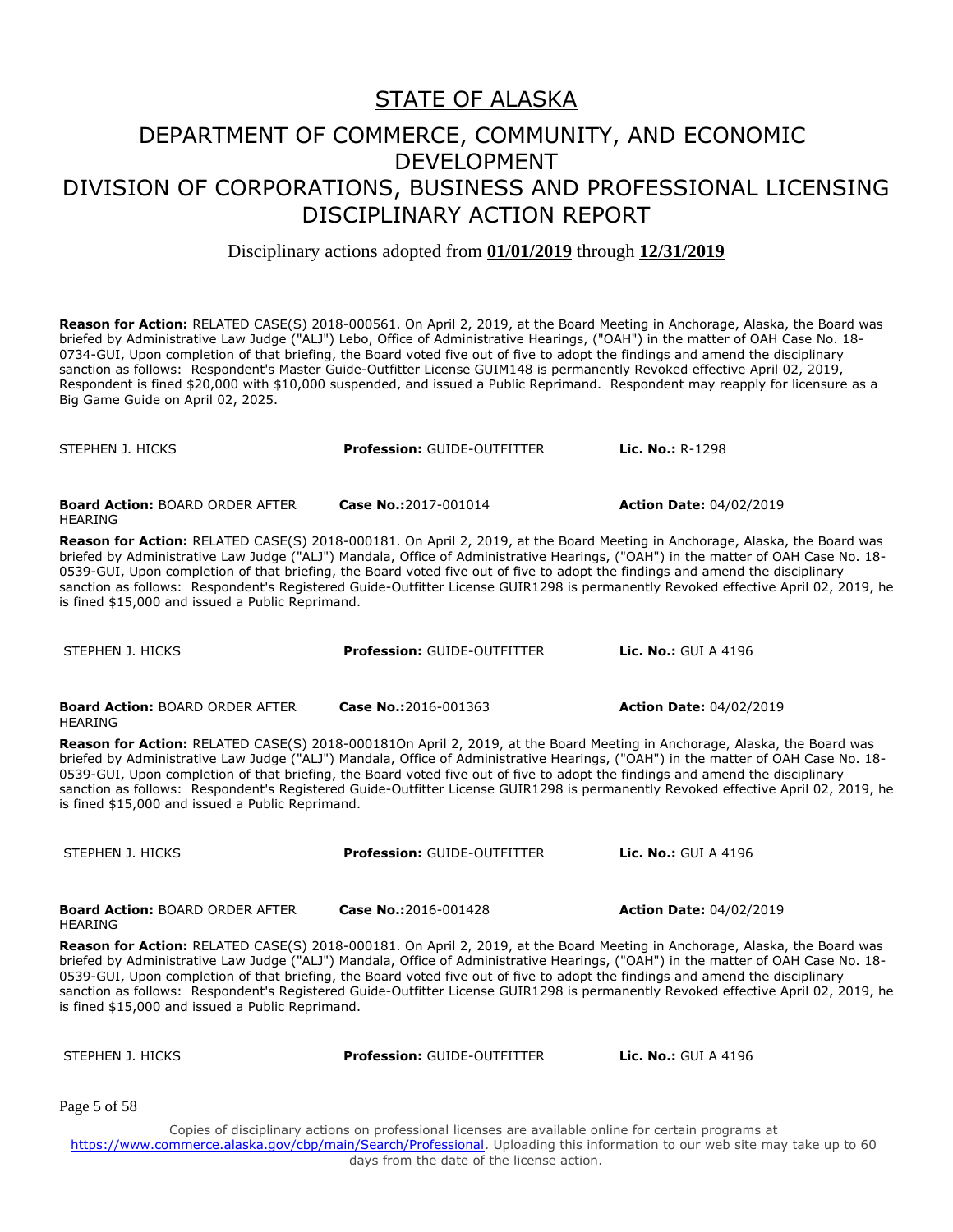Disciplinary actions adopted from **01/01/2019** through **12/31/2019**

| <b>Board Action: BOARD ORDER AFTER</b><br><b>HEARING</b>                                                                                                                                                                                                                                                                           | Case No.:2018-000181                                                                                                                                                                                                                                                                                                                                                                                                                                                                                                                   | <b>Action Date: 04/02/2019</b>                                                                                                    |  |
|------------------------------------------------------------------------------------------------------------------------------------------------------------------------------------------------------------------------------------------------------------------------------------------------------------------------------------|----------------------------------------------------------------------------------------------------------------------------------------------------------------------------------------------------------------------------------------------------------------------------------------------------------------------------------------------------------------------------------------------------------------------------------------------------------------------------------------------------------------------------------------|-----------------------------------------------------------------------------------------------------------------------------------|--|
| Public Reprimand.                                                                                                                                                                                                                                                                                                                  | Reason for Action: On April 2, 2019, at the Board Meeting in Anchorage, Alaska, the Board was briefed by Administrative Law<br>Judge ("ALJ") Mandala, Office of Administrative Hearings, ("OAH") in the matter of OAH Case No. 18-0539-GUI, Upon completion of<br>that briefing, the Board voted five out of five to adopt the findings and amend the disciplinary sanction as follows: Respondent's<br>Registered Guide-Outfitter License GUIR1298 is permanently Revoked effective April 02, 2019, he is fined \$15,000 and issued a |                                                                                                                                   |  |
| <b>PAUL MALONE</b>                                                                                                                                                                                                                                                                                                                 | <b>Profession: GUIDE-OUTFITTER</b>                                                                                                                                                                                                                                                                                                                                                                                                                                                                                                     | <b>Lic. No.: GUI R 1163</b>                                                                                                       |  |
| <b>Board Action: CONSENT AGREEMENT</b>                                                                                                                                                                                                                                                                                             | Case No.:2018-001182                                                                                                                                                                                                                                                                                                                                                                                                                                                                                                                   | <b>Action Date: 01/24/2019</b>                                                                                                    |  |
|                                                                                                                                                                                                                                                                                                                                    | <b>Reason for Action:</b> On January 24, 2019, the Big Game Commercial Services Board (Board) met in Anchorage. After thorough<br>36 months w/18 months stayed, is fined \$5,000, with \$2,500 suspended, probation for three years and a Board Reprimand.                                                                                                                                                                                                                                                                             | deliberation and consideration, the Board voted to adopt the Consent Agreement in the matter. Respondent license is suspended for |  |
| MICHEL J. BIERI                                                                                                                                                                                                                                                                                                                    | <b>Profession: GUIDE-OUTFITTER</b>                                                                                                                                                                                                                                                                                                                                                                                                                                                                                                     | Lic. No.: GUIR990                                                                                                                 |  |
| <b>Board Action: CONSENT AGREEMENT</b>                                                                                                                                                                                                                                                                                             | Case No.:2016-001240                                                                                                                                                                                                                                                                                                                                                                                                                                                                                                                   | <b>Action Date: 01/24/2019</b>                                                                                                    |  |
| \$3,000 suspended, probation for two years and a Board Reprimand.                                                                                                                                                                                                                                                                  | Reason for Action: On January 24, 2019, the Big Game Commercial Services Board (Board) met in Anchorage. After thorough<br>deliberation and consideration, the Board to adopted the Consent Agreement in the matter. Respondent is fined \$6,000, with                                                                                                                                                                                                                                                                                 |                                                                                                                                   |  |
| ALAN S. HORNBERGER                                                                                                                                                                                                                                                                                                                 | <b>Profession: GUIDE-OUTFITTER</b>                                                                                                                                                                                                                                                                                                                                                                                                                                                                                                     | <b>Lic. No.: GUIR1316</b>                                                                                                         |  |
| <b>Board Action: CONSENT AGREEMENT</b>                                                                                                                                                                                                                                                                                             | Case No.:2016-000300                                                                                                                                                                                                                                                                                                                                                                                                                                                                                                                   | <b>Action Date: 01/24/2019</b>                                                                                                    |  |
| Reason for Action: On January 24, 2019, the Big Game Commercial Services Board (Board) met in Anchorage. After thorough<br>deliberation and consideration, the Board voted to adopt the Consent Agreement in the matter. Respondent is fined \$14,000, with<br>\$8,750 suspended, probation for three years and a Board Reprimand. |                                                                                                                                                                                                                                                                                                                                                                                                                                                                                                                                        |                                                                                                                                   |  |
| TOM P. FISHER                                                                                                                                                                                                                                                                                                                      | <b>Profession: GUIDE-OUTFITTER</b>                                                                                                                                                                                                                                                                                                                                                                                                                                                                                                     | <b>Lic. No.: GUI R 871</b>                                                                                                        |  |
| <b>Board Action: CONSENT AGREEMENT</b>                                                                                                                                                                                                                                                                                             | Case No.:2015-002073                                                                                                                                                                                                                                                                                                                                                                                                                                                                                                                   | <b>Action Date: 01/24/2019</b>                                                                                                    |  |
| Page 6 of 58                                                                                                                                                                                                                                                                                                                       |                                                                                                                                                                                                                                                                                                                                                                                                                                                                                                                                        |                                                                                                                                   |  |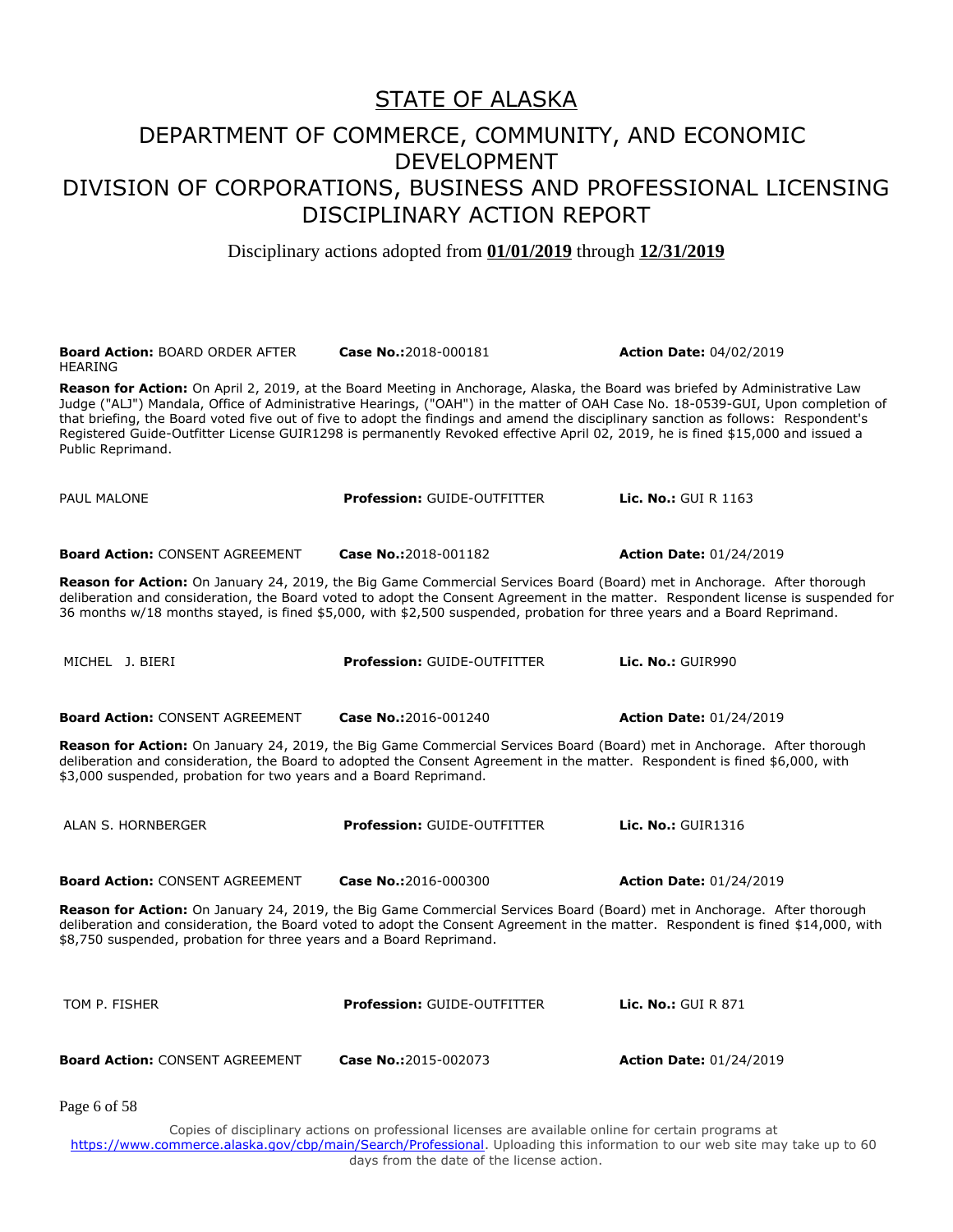#### Disciplinary actions adopted from **01/01/2019** through **12/31/2019**

**Reason for Action:** On January 24, 2019, the Big Game Commercial Services Board (Board) met in Anchorage. After thorough deliberation and consideration, the Board adopted the Consent Agreement for violating licensing regulations. Respondent is fined \$10,000, with \$8,000 suspended, probation for one year and a Board Reprimand. LS

| MICHEL J. BIERI                                                                                                                                                                                                                                                                                 | <b>Profession: GUIDE-OUTFITTER</b>        | Lic. No.: GUIR990              |  |
|-------------------------------------------------------------------------------------------------------------------------------------------------------------------------------------------------------------------------------------------------------------------------------------------------|-------------------------------------------|--------------------------------|--|
| <b>Board Action: CONSENT AGREEMENT</b>                                                                                                                                                                                                                                                          | Case No.:2018-001125                      | <b>Action Date: 01/24/2019</b> |  |
| <b>Reason for Action: RELATED CASE #2016-001240</b>                                                                                                                                                                                                                                             |                                           |                                |  |
| MICHEL J. BIERI                                                                                                                                                                                                                                                                                 | <b>Profession: GUIDE-OUTFITTER</b>        | Lic. No.: GUIR990              |  |
| <b>Board Action: CONSENT AGREEMENT</b>                                                                                                                                                                                                                                                          | Case No.:2018-000018                      | <b>Action Date: 01/24/2019</b> |  |
| <b>Reason for Action: RELATED CASE #2016-001240</b>                                                                                                                                                                                                                                             |                                           |                                |  |
| SCOTT D. NEWMAN                                                                                                                                                                                                                                                                                 | <b>Profession: MASTER GUIDE-OUTFITTER</b> | <b>Lic. No.:</b> GUI M $157$   |  |
| <b>Board Action: CONSENT AGREEMENT</b>                                                                                                                                                                                                                                                          | Case No.:2019-000068                      | <b>Action Date: 04/04/2019</b> |  |
| Reason for Action: On April 4, 2019, the Big Game Commercial Services Board adopted a Consent Agreement with conditions<br>affecting the license of Scott D. Newman, lic no. GUIM157, Petersburg, AK. (Fine - \$450, Reprimand, Probation - 1 year)                                             |                                           |                                |  |
| MICHAEL W. RENFRO                                                                                                                                                                                                                                                                               | <b>Profession: MASTER GUIDE-OUTFITTER</b> | Lic. $No.:$ GUIM218            |  |
| <b>Board Action: CONSENT AGREEMENT</b>                                                                                                                                                                                                                                                          | Case No.:2016-001162                      | <b>Action Date: 04/04/2019</b> |  |
| Reason for Action: On April 4, 2019, the Big Game Commercial Services Board (Board) voted to adopt the Consent Agreement for<br>a criminal conviction in the matter of Michael W. RENFRO. Respondent is fined \$2,000, with \$1,000 suspended, probation for one<br>year and a Board Reprimand. |                                           |                                |  |
| TONY E. DINGESS                                                                                                                                                                                                                                                                                 | <b>Profession: MASTER GUIDE-OUTFITTER</b> | Lic. $No.:$ GUIM214            |  |
| <b>Board Action: CONSENT AGREEMENT</b>                                                                                                                                                                                                                                                          | Case No.:2019-000046                      | <b>Action Date: 04/04/2019</b> |  |

Page 7 of 58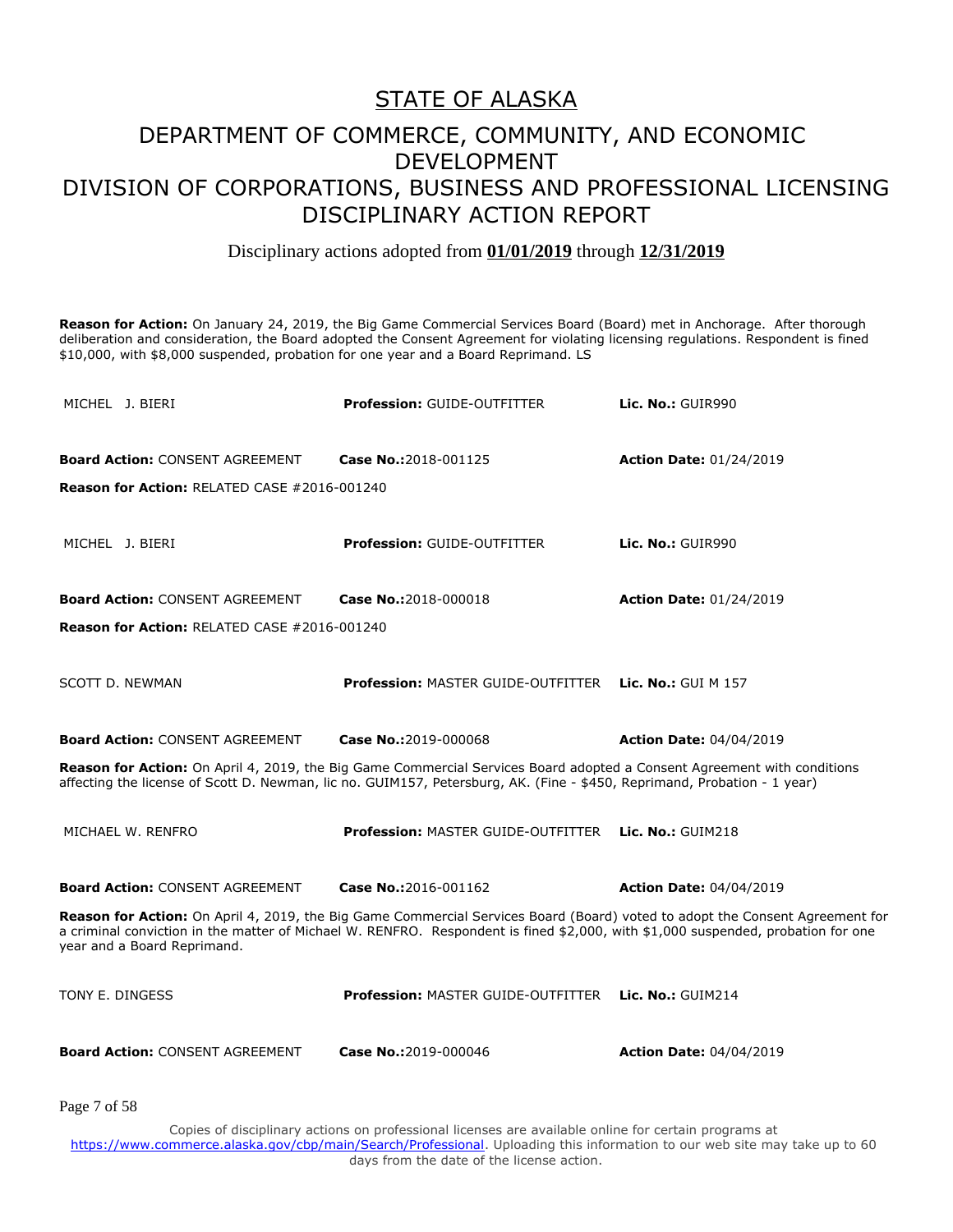#### DEPARTMENT OF COMMERCE, COMMUNITY, AND ECONOMIC DEVELOPMENT DIVISION OF CORPORATIONS, BUSINESS AND PROFESSIONAL LICENSING DISCIPLINARY ACTION REPORT

Disciplinary actions adopted from **01/01/2019** through **12/31/2019**

**Reason for Action:** On April 4, 2019 the Big Game Commercial Services Board adopted a Consent Agreement with conditions affecting the license of Tony Dingess, lic no. GUIM214, Pecks Mill, WV. (Fine - \$250, Reprimand)

| THOMAS G. SHANKSTER                                                                                                                                                                                                                                                                                                                                                                                                                                                                                                                                                                                                                                              | Profession: MASTER GUIDE-OUTFITTER Lic. No.: M-148        |                                |  |
|------------------------------------------------------------------------------------------------------------------------------------------------------------------------------------------------------------------------------------------------------------------------------------------------------------------------------------------------------------------------------------------------------------------------------------------------------------------------------------------------------------------------------------------------------------------------------------------------------------------------------------------------------------------|-----------------------------------------------------------|--------------------------------|--|
| <b>Board Action: BOARD ORDER AFTER</b><br><b>HEARING</b>                                                                                                                                                                                                                                                                                                                                                                                                                                                                                                                                                                                                         | Case No.:2018-000561                                      | <b>Action Date: 04/02/2019</b> |  |
| Reason for Action: On April 2, 2019, at the Board Meeting in Anchorage, Alaska, the Board was briefed by Administrative Law<br>Judge ("ALJ") Lebo, Office of Administrative Hearings, ("OAH") in the matter of OAH Case No. 18-0734-GUI, Upon completion of that<br>briefing, the Board voted five out of five to adopt the findings and amend the disciplinary sanction as follows: Respondent's Master<br>Guide-Outfitter License GUIM148 is permanently Revoked effective April 02, 2019, Respondent is fined \$20,000 with \$10,000<br>suspended, and issued a Public Reprimand. Respondent may reapply for licensure as a Big Game Guide on April 02, 2025. |                                                           |                                |  |
| THOMAS G. SHANKSTER                                                                                                                                                                                                                                                                                                                                                                                                                                                                                                                                                                                                                                              | <b>Profession: MASTER GUIDE-OUTFITTER Lic. No.: M-148</b> |                                |  |
| <b>Board Action: BOARD ORDER AFTER</b><br><b>HEARING</b>                                                                                                                                                                                                                                                                                                                                                                                                                                                                                                                                                                                                         | Case No.:2015-000158                                      | <b>Action Date: 04/02/2019</b> |  |
| <b>Reason for Action: RELATED CASE(S) 2018-000561</b>                                                                                                                                                                                                                                                                                                                                                                                                                                                                                                                                                                                                            |                                                           |                                |  |
| THOMAS G. SHANKSTER                                                                                                                                                                                                                                                                                                                                                                                                                                                                                                                                                                                                                                              | <b>Profession: MASTER GUIDE-OUTFITTER Lic. No.: M-148</b> |                                |  |
| <b>Board Action: BOARD ORDER AFTER</b><br><b>HEARING</b>                                                                                                                                                                                                                                                                                                                                                                                                                                                                                                                                                                                                         | Case No.:2014-002516                                      | <b>Action Date: 04/02/2019</b> |  |
| <b>Reason for Action: RELATED CASE(S) 2018-000561</b>                                                                                                                                                                                                                                                                                                                                                                                                                                                                                                                                                                                                            |                                                           |                                |  |
| THOMAS G. SHANKSTER                                                                                                                                                                                                                                                                                                                                                                                                                                                                                                                                                                                                                                              | <b>Profession: MASTER GUIDE-OUTFITTER Lic. No.: M-148</b> |                                |  |
| <b>Board Action: BOARD ORDER AFTER</b><br><b>HEARING</b>                                                                                                                                                                                                                                                                                                                                                                                                                                                                                                                                                                                                         | Case No.:2015-000038                                      | <b>Action Date: 04/02/2019</b> |  |
| Reason for Action: RELATED CASE(S) 2018-000561                                                                                                                                                                                                                                                                                                                                                                                                                                                                                                                                                                                                                   |                                                           |                                |  |

THOMAS G. SHANKSTER **Profession:** MASTER GUIDE-OUTFITTER **Lic. No.:** M-148

Page 8 of 58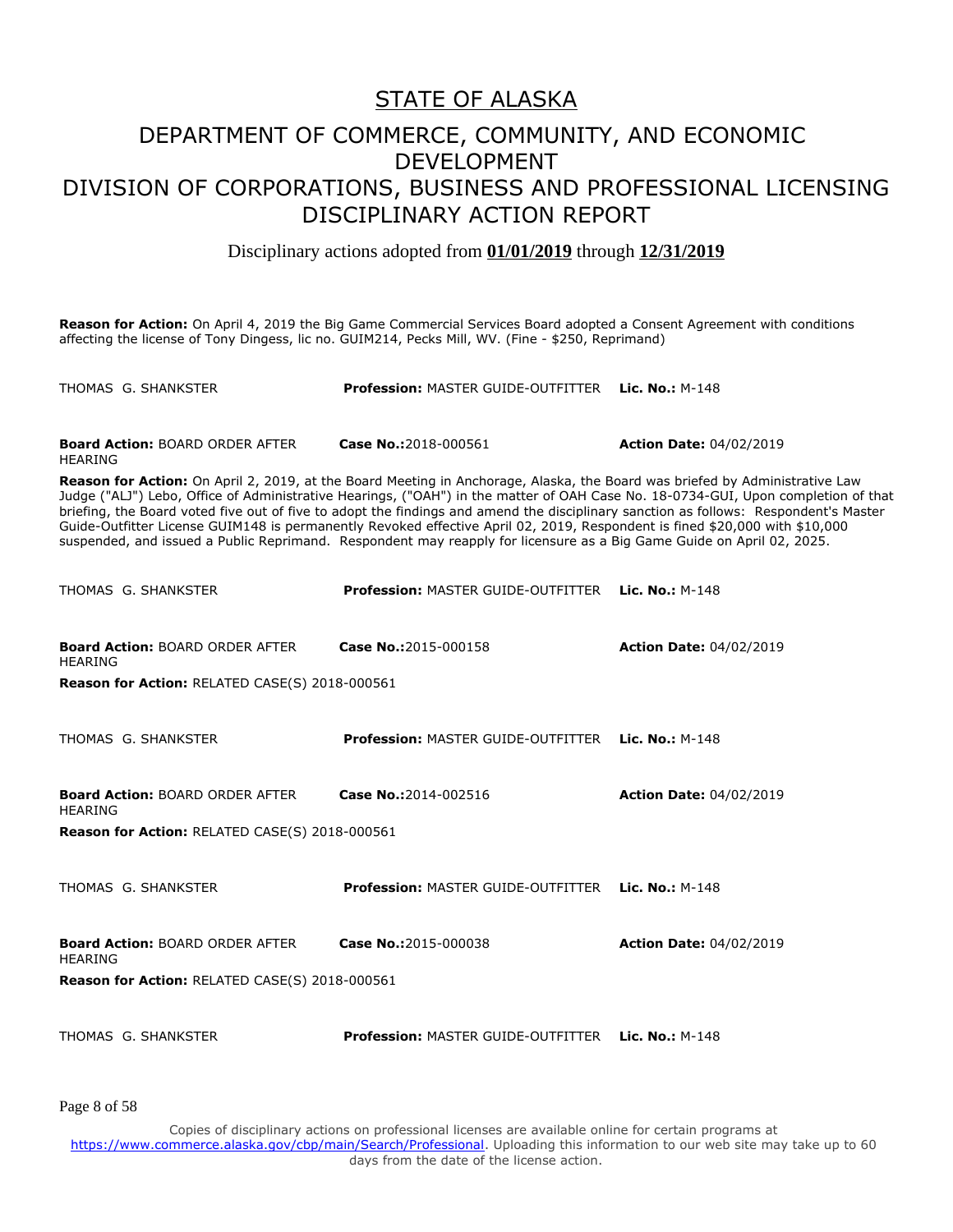#### DEPARTMENT OF COMMERCE, COMMUNITY, AND ECONOMIC DEVELOPMENT DIVISION OF CORPORATIONS, BUSINESS AND PROFESSIONAL LICENSING DISCIPLINARY ACTION REPORT

Disciplinary actions adopted from **01/01/2019** through **12/31/2019**

**Board Action:** BOARD ORDER AFTER HEARING **Case No.:**2014-002527 **Action Date:** 04/02/2019 **Reason for Action:** RELATED CASE(S) 2018-000561 THOMAS G. SHANKSTER **Profession:** MASTER GUIDE-OUTFITTER **Lic. No.:** M-148 **Board Action: Case No.:**2014-002458 **Action Date:** 04/02/2019 **Reason for Action:** RELATED CASE(S) 2018-000561 BRIAN L. SIMPSON **Profession:** MASTER GUIDE-OUTFITTER **Lic. No.:** M-152 **Board Action:** BOARD OR COMMISSIONER ORDER **Case No.:**2017-000240 **Action Date:** 01/24/2019 **Reason for Action:** On January 24, 2019, the Big Game Commercial Services Board (Board) met in Anchorage. After thorough deliberation and consideration, the Board voted to adopt the Stipulation For Revocation of Master Guide-Outfitter, Brian SIMPSON, license #GUIM152. Respondent's license is revoked for violations of AS 08.54.720(a)(4) and AS 08.54.720(a)(8)(A). TRACY J. VREM **Profession:** MASTER GUIDE-OUTFITTER **Lic. No.:** GUIM96 **Board Action:** CONSENT AGREEMENT **Case No.:**2018-001426 **Action Date:** 01/24/2019 **Reason for Action:** On January 24, 2019, the Big Game Commercial Services Board (Board) adopted the Consent Agreement for a criminal conviction in the matter. Respondent is fined \$5,000, with \$2,500 suspended, probation for one year and a Board Reprimand. DANIEL G. MONTGOMERY **Profession:** MASTER GUIDE-OUTFITTER **Lic. No.:** GUIM173 **Board Action:** CONSENT AGREEMENT **Case No.:**2018-001255 **Action Date:** 01/24/2019 **Reason for Action:** On January 24, 2019, the Big Game Commercial Services Board (Board) voted to adopt the Consent Agreement for violations of licensing regulations in the matter. Respondent is fined \$500, and a Board Reprimand.

Page 9 of 58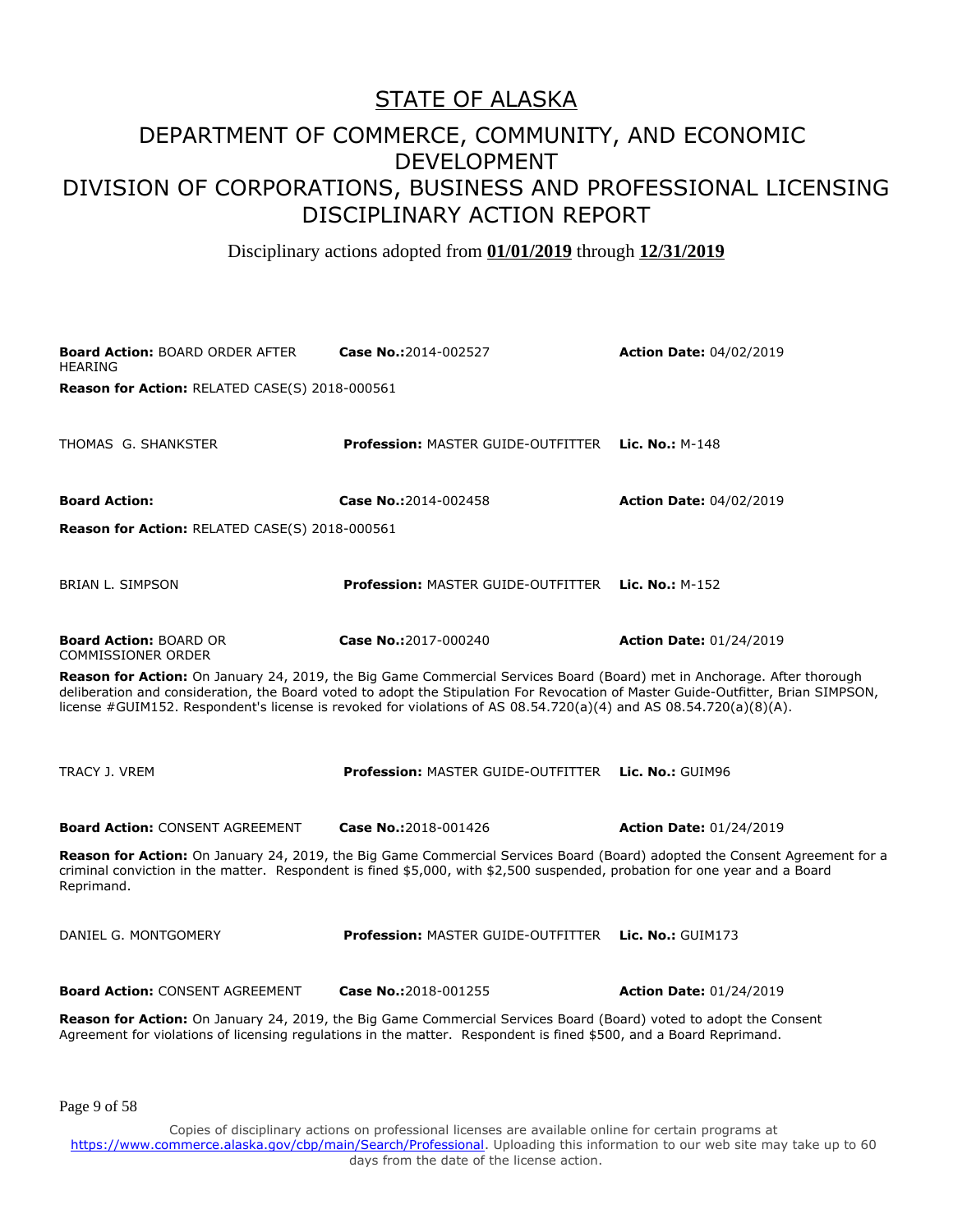Disciplinary actions adopted from **01/01/2019** through **12/31/2019**

| ALASKA MONSTER MOOSE<br>TRANSPORTERS, LLC                                                                                                                                                                                                                                                     | <b>Profession: TRANSPORTER</b>             | Lic. No.: 115034               |  |
|-----------------------------------------------------------------------------------------------------------------------------------------------------------------------------------------------------------------------------------------------------------------------------------------------|--------------------------------------------|--------------------------------|--|
| <b>Board Action: LICENSE SURRENDER</b>                                                                                                                                                                                                                                                        | Case No.:2019-000914                       | <b>Action Date: 12/03/2019</b> |  |
| Reason for Action: On December 3, 2019, the Big Game Commercial Services Board adopted a Surrender of License with<br>conditions affecting the license of Alaska Monster Moose Transporters LLC, lic. no. 115034, Holy Cross, AK. (Criminal action - no<br>conviction / Surrender of Licenes) |                                            |                                |  |
|                                                                                                                                                                                                                                                                                               | <b>Board of Barbers &amp; Hairdressers</b> |                                |  |
| KRISTIN A. LIGHTHALL                                                                                                                                                                                                                                                                          | <b>Profession: BARBER</b>                  | <b>Lic. No.: HADZ7812</b>      |  |
| <b>Board Action: IMPOSITION OF CIVIL FINE Case No.:2018-000589</b>                                                                                                                                                                                                                            |                                            | <b>Action Date: 05/06/2019</b> |  |
| Reason for Action: On May 6, 2019, during a meeting of the Alaska Board of Barbers and Hairdressers, Kristin Lighthall's<br>Imposition of civil fine (IOCF) was adopted for unlicensed practice. It contains a fine in the amount of \$1000.00.                                               |                                            |                                |  |
| NANCY VANBUSKIRK                                                                                                                                                                                                                                                                              | <b>Profession: ESTHETICIAN</b>             | Lic. No.: 115101               |  |
| <b>Board Action: CONSENT AGREEMENT</b>                                                                                                                                                                                                                                                        | Case No.:2017-000027                       | <b>Action Date: 08/20/2019</b> |  |
| Reason for Action: On August 20, 2019 the board of Barbers and Hairdressers adopted a Consent Agreement with conditions<br>affecting the license of Nancy J. VanBuskirk, lic no. 115101, Juneau, AK. (Probation - 2 years, Fine - \$3,000, Reprimand) for<br>unlicensed practice.             |                                            |                                |  |
| <b>BRITTNEY SCOTT</b>                                                                                                                                                                                                                                                                         | <b>Profession: HAIRDRESSER</b>             | Lic. No.: 108064               |  |
| <b>Board Action: IMPOSITION OF CIVIL FINE Case No.:2018-000574</b>                                                                                                                                                                                                                            |                                            | <b>Action Date: 01/29/2019</b> |  |
| Reason for Action: On January 29, 2019, the Board of Barbers and Hairdressers adopted and signed the Order for the IOCF for<br>Scott, Brittney for practicing without a license.                                                                                                              |                                            |                                |  |
| LANA J. DE'ROSSETT                                                                                                                                                                                                                                                                            | Profession: SCHOOL                         | Lic. No.: HADP14488            |  |

Page 10 of 58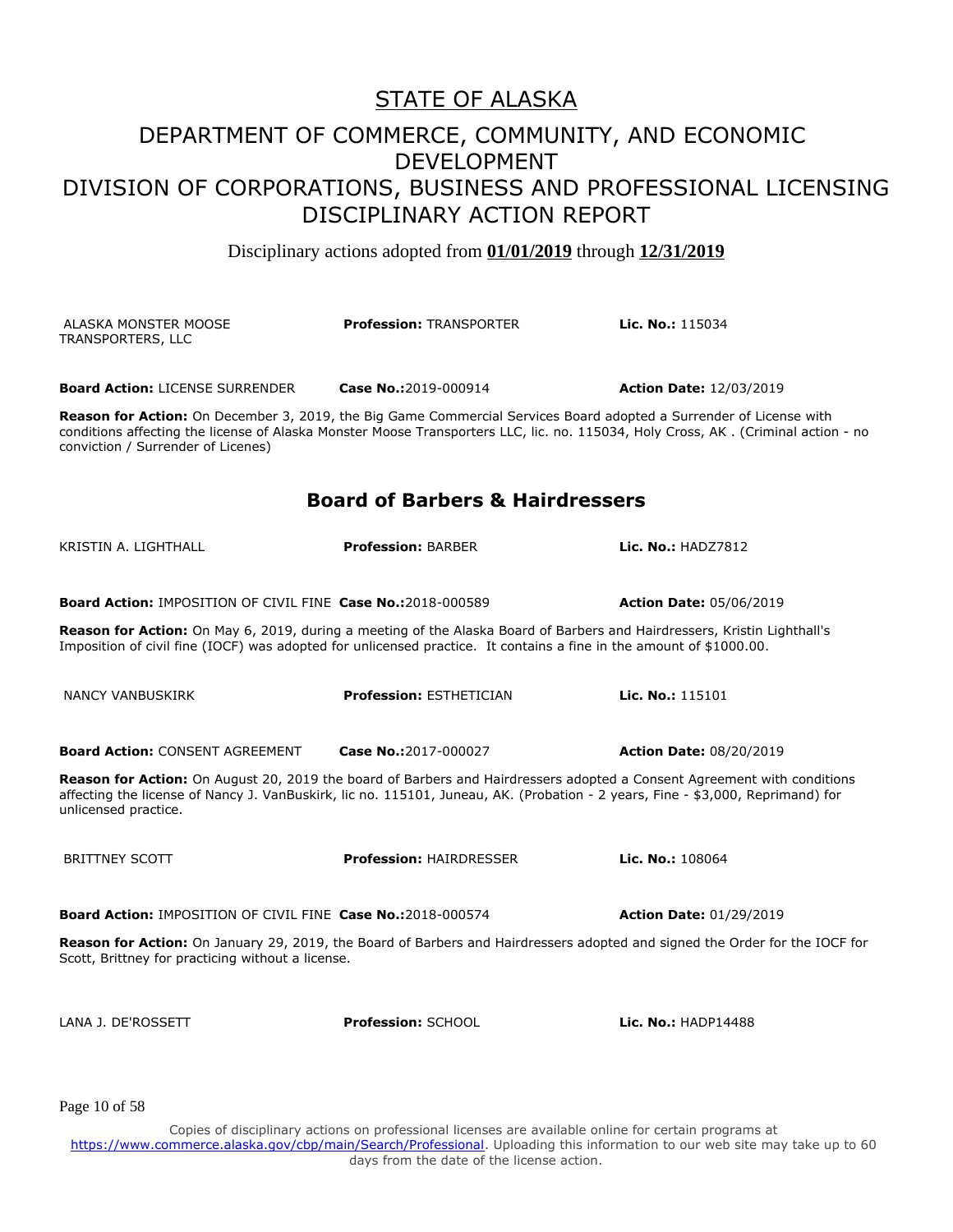Disciplinary actions adopted from **01/01/2019** through **12/31/2019**

**Board Action:** LICENSE SURRENDER **Case No.:**2013-001618 **Action Date:** 08/20/2019 **Reason for Action:** On August 20, 2019, the Board of Barbers and Hairdressers adopted a Surrender of License with conditions affecting the license of Lana J. De'Rossett, lic no. HADI13120, HADS14513 and HADP14488, Anchorage, AK. (Surrender of License) for application falsification. LANA J. DE'ROSSETT **Profession:** SCHOOL **Lic. No.:** HADI13120 **Board Action:** LICENSE SURRENDER **Case No.:**2015-000747 **Action Date:** 08/20/2019 **Reason for Action:** On August 20, 2019, the Alaska Board of Barbers and Hairdressers adopted the Voluntary Surrender of License for Lana DE'ROSSETT. Ms. DE'ROSSETT surrendered her INSTRUCTOR license (HADI13120), SCHOOL OWNER license (HADS14513) and SHOP OWNER license (HADP14488) for allegations of falsifying manicurist applications; violations of AS 08.13.150, AS 08.13.070(8) and 12 AAC 09.130(f). As a result of the surrender, her probation case #2014-0001045, is also closed. RELATED CASE(S) W/PRIMARY CASE 2013-001618 LANA J. DE'ROSSETT **Profession:** SCHOOL **Lic. No.:** HADP14488 **Board Action:** LICENSE SURRENDER **Case No.:**2014-001045 **Action Date:** 08/20/2019 **Reason for Action:** On August 20, 2019, the Alaska Board of Barbers and Hairdressers adopted the Voluntary Surrender of License for Lana DE'ROSSETT. Ms. DE'ROSSETT surrendered her INSTRUCTOR license (HADI13120), SCHOOL OWNER license (HADS14513) and SHOP OWNER license (HADP14488) for allegations of falsifying manicurist applications; violations of AS 08.13.150, AS 08.13.070(8) and 12 AAC 09.130(f). As a result of the surrender, her probation case #2014-0001045, is also closed. RELATED CASE(S) W/PRIMARY CASE 2013-001618. KIMBERLY STEADMANTHE VIEW SPA LLC **Profession:** SCHOOL **Lic. No.:** 104457 **Board Action:** CONSENT AGREEMENT **Case No.:**2017-000006 **Action Date:** 08/20/2019 **Reason for Action:** On August 20, 2019 the board of Barbers and Hairdressers adopted a Consent Agreement with conditions affecting the license of Kimberly Savland, lic no. HADI10152, Alaska Academy of Advanced Cosmetology, lic. no. 104457, and The View Spa, LLC, lic. no. 103701, Juneau, AK. (Probation - 2 years, Fine - \$2,000, Reprimand) for unlicensed practice. THE HOLE LOOK, INC. **Profession:** SHOP OWNER **Lic. No.:** HADP13094 **Board Action:** CONSENT AGREEMENT **Case No.:**2019-000487 **Action Date:** 10/07/2019

Page 11 of 58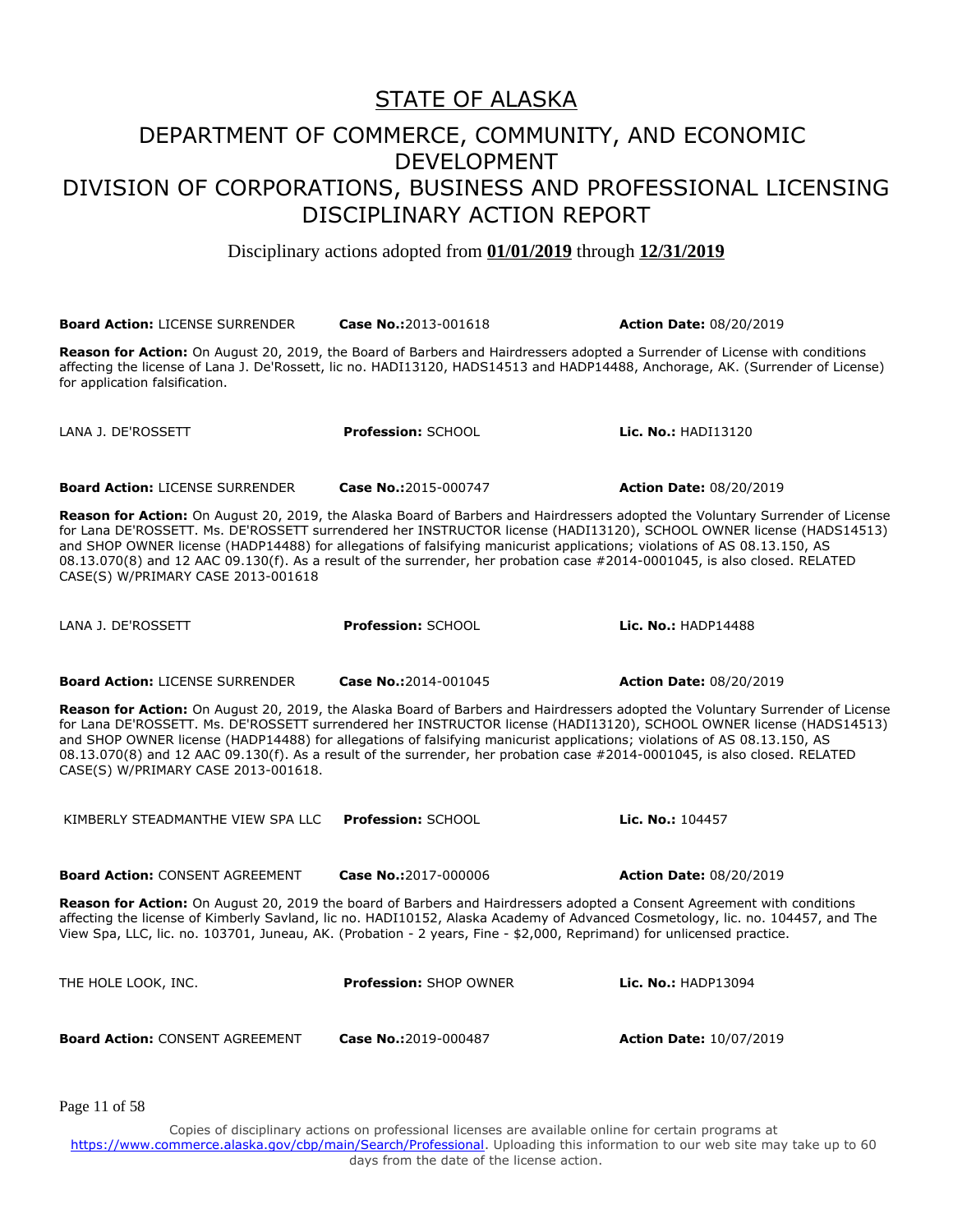Disciplinary actions adopted from **01/01/2019** through **12/31/2019**

**Reason for Action:** On October 7, 2019, the Board of Barbers and Hairdressers adopted a Consent Agreement with conditions affecting the license of The Hole Look, Inc. lic no. HADP13094, Anchorage, AK. (Unlicensed practice or activity / Probation - 2 years, Fine - \$2000 with \$1000 suspended, Reprimand)

| <b>CAROLYN WESTERN</b>                                                                                                                                                                                                                                                                                                | <b>Profession: SHOP OWNER</b> | Lic. No.: HADH14172                                                                                                                |  |
|-----------------------------------------------------------------------------------------------------------------------------------------------------------------------------------------------------------------------------------------------------------------------------------------------------------------------|-------------------------------|------------------------------------------------------------------------------------------------------------------------------------|--|
| <b>Board Action: CONSENT AGREEMENT</b>                                                                                                                                                                                                                                                                                | Case No.:2018-001238          | <b>Action Date: 08/20/2019</b>                                                                                                     |  |
| Reason for Action: On August 20, 2019 the board of Barbers and Hairdressers adopted a Consent Agreement with conditions<br>Reprimand) for unlicensed practice.                                                                                                                                                        |                               | affecting the license of Carolyn E. Western, lic no. HADP18405 and HADH14172, Anchorage, AK. (Probation - 2 years, Fine - \$5,000, |  |
| CAYLA J. SOCHAVIVID BEAUTY, LLC                                                                                                                                                                                                                                                                                       | <b>Profession: SHOP OWNER</b> | Lic. No.: 120382                                                                                                                   |  |
| <b>Board Action: CONSENT AGREEMENT</b>                                                                                                                                                                                                                                                                                | Case No.:2016-001420          | <b>Action Date: 08/20/2019</b>                                                                                                     |  |
| Reason for Action: On August 20, 2019 the Board of Barbers and Hairdressers adopted a Consent Agreement with conditions<br>affecting the license of Vivid Beauty, lic no. 120382 and Cayla Socha, lic. no. HADH16396, Fairbanks, AK. (Probation - 2 years, Fine<br>- \$5,000, Reprimand) for unlicensed practice.     |                               |                                                                                                                                    |  |
| SAEED M. MCKOY                                                                                                                                                                                                                                                                                                        | <b>Profession: SHOP OWNER</b> | Lic. No.: HADB11794                                                                                                                |  |
| <b>Board Action: CONSENT AGREEMENT</b>                                                                                                                                                                                                                                                                                | Case No.:2018-000339          | <b>Action Date: 08/20/2019</b>                                                                                                     |  |
| Reason for Action: On August 20, 2019 the board of Barbers and Hairdressers adopted a Consent Agreement with conditions<br>affecting the license of Saeed McKoy, lic no. HADB11794 and Unique Blends, lic. no. HADP14850, Anchorage, AK. (Probation - 2<br>years, Fine - \$5,000, Reprimand) for unlicensed practice. |                               |                                                                                                                                    |  |
| KELLY L. NASH                                                                                                                                                                                                                                                                                                         | <b>Profession: SHOP OWNER</b> | Lic. No.: HADH10351                                                                                                                |  |
| <b>Board Action: CONSENT AGREEMENT,</b><br>AMENDED                                                                                                                                                                                                                                                                    | Case No.:2015-001103          | <b>Action Date: 01/30/2019</b>                                                                                                     |  |

**Reason for Action:** On January 30, 2019, Inv. Bundick presented the amended consent agreement to the BAH board for review and consideration for failing to adhere to the terms of the original consent agreement. The BAH Board adopted the amended consent agreement.

Page 12 of 58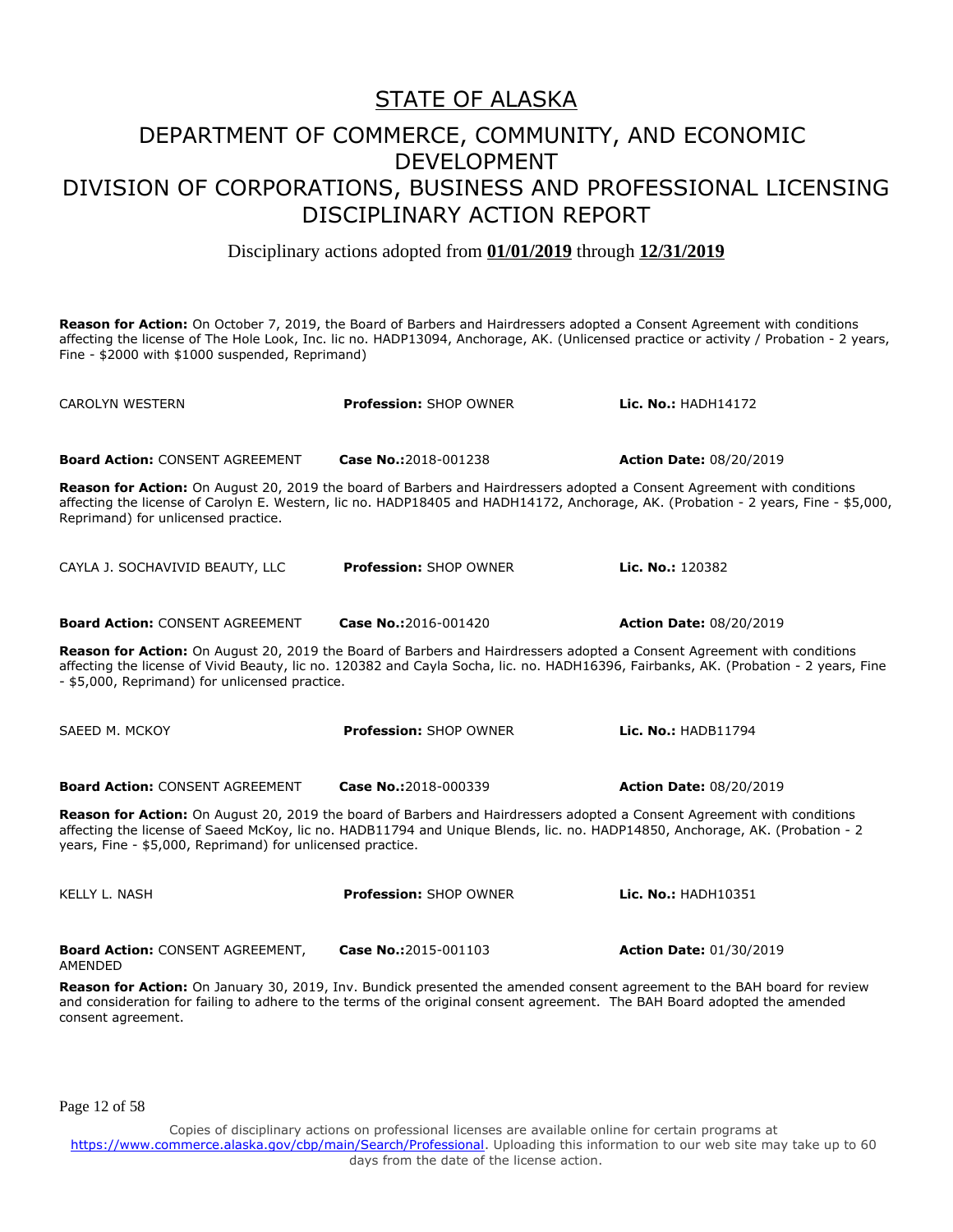Disciplinary actions adopted from **01/01/2019** through **12/31/2019**

JENNA C. MAROPISJM HAIR STUDIO LLC **Profession:** SHOP OWNER **Lic. No.:** HADP17364 **Board Action:** CONSENT AGREEMENT **Case No.:**2018-000570 **Action Date:** 01/29/2019 **Reason for Action:** On January 29, 2019, the Board of Barbers and Hairdressers adopted and signed the Order for the Consent Agreement for Jenna Maropis DBA JM Hair Studio, LLC for allowing unlicensed practice in his shop. GLENN D. JACKSONG JACK, LLC **Profession:** SHOP OWNER **Lic. No.:** 109830 **Board Action:** CONSENT AGREEMENT **Case No.:**2018-000588 **Action Date:** 01/29/2019 **Reason for Action:** On January 29, 2019, the Board of Barbers and Hairdressers adopted Consent Agreement for G. Jack , LLC (Glenn Jackson) DBA JD Styles for allowing unlicensed practice. (Fine, Probation, Reprimand) JASON COOMES **Profession:** TATTOOING AND PERMANENT COSMETIC COLORING **Lic. No.:** HADP19179 **Board Action:** TEMPORARY CEASE AND DESIST ORDER **Case No.:**2017-000879 **Action Date:** 07/19/2019 **Reason for Action:** On 07/03/2019 the Division issued a Temporary Cease and Desist Order to Jason Coomes for his unlicensed practice activity. Mr. Coomes did not respond within 15 days to request a hearing on the matter therefore the Cease and Desist Order became permanent under AS 08.01.087. CHRISTY D. ZEILER **Profession:** TATTOOIST **Lic. No.:** HADA17160 **Board Action:** IMPOSITION OF CIVIL FINE **Case No.:**2019-000239 **Action Date:** 10/07/2019 **Reason for Action:** On October 7, 2019, the Board of Barbers and Hairdressers adopted an Impostion of Civil Fine with conditions

Page 13 of 58

Copies of disciplinary actions on professional licenses are available online for certain programs at https://www.commerce.alaska.gov/cbp/main/Search/Professional</u>. Uploading this information to our web site may take up to 60 days from the date of the license action.

affecting the license of Christy Zeiler, lic no. HADA17160, Anchorage, AK. (Fine - \$1,000) for unlicensed practice or activity.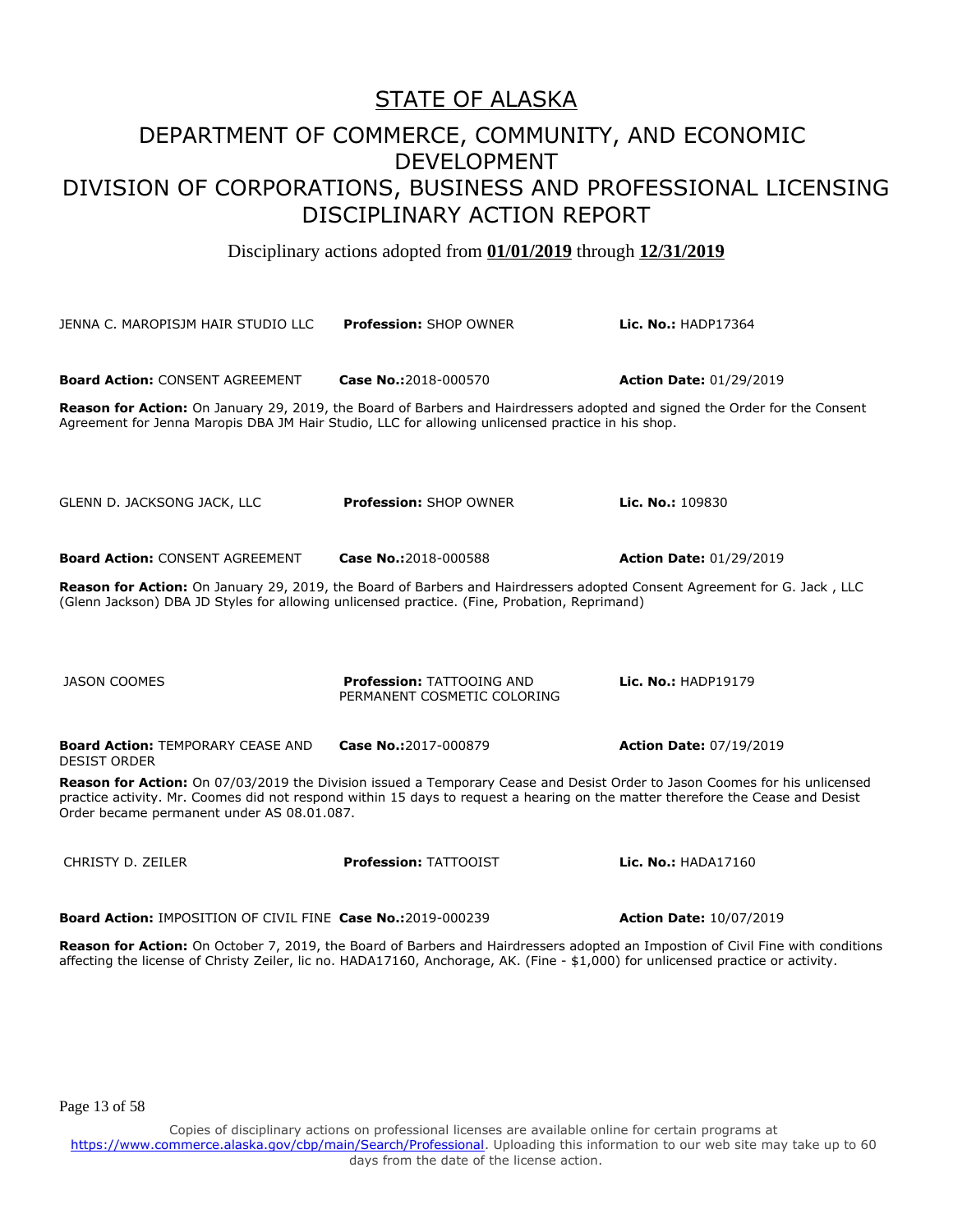Disciplinary actions adopted from **01/01/2019** through **12/31/2019**

#### **Board of Certified Real Estate Appraisers**

Page 14 of 58

JOHN EMERY **Profession:** REAL ESTATE APPRAISER **Lic. No.:** APRR858

**Board Action:** CONSENT AGREEMENT **Case No.:**2017-001173 **Action Date:** 01/17/2019

**Reason for Action:** On January 17, 2019, the Board of Real Estate Appraisers adopted a Consent Agreement with conditions affecting the license of John Emery, License No. APRR858, Portland, OR (continuing education / fine \$700, mandatory audits).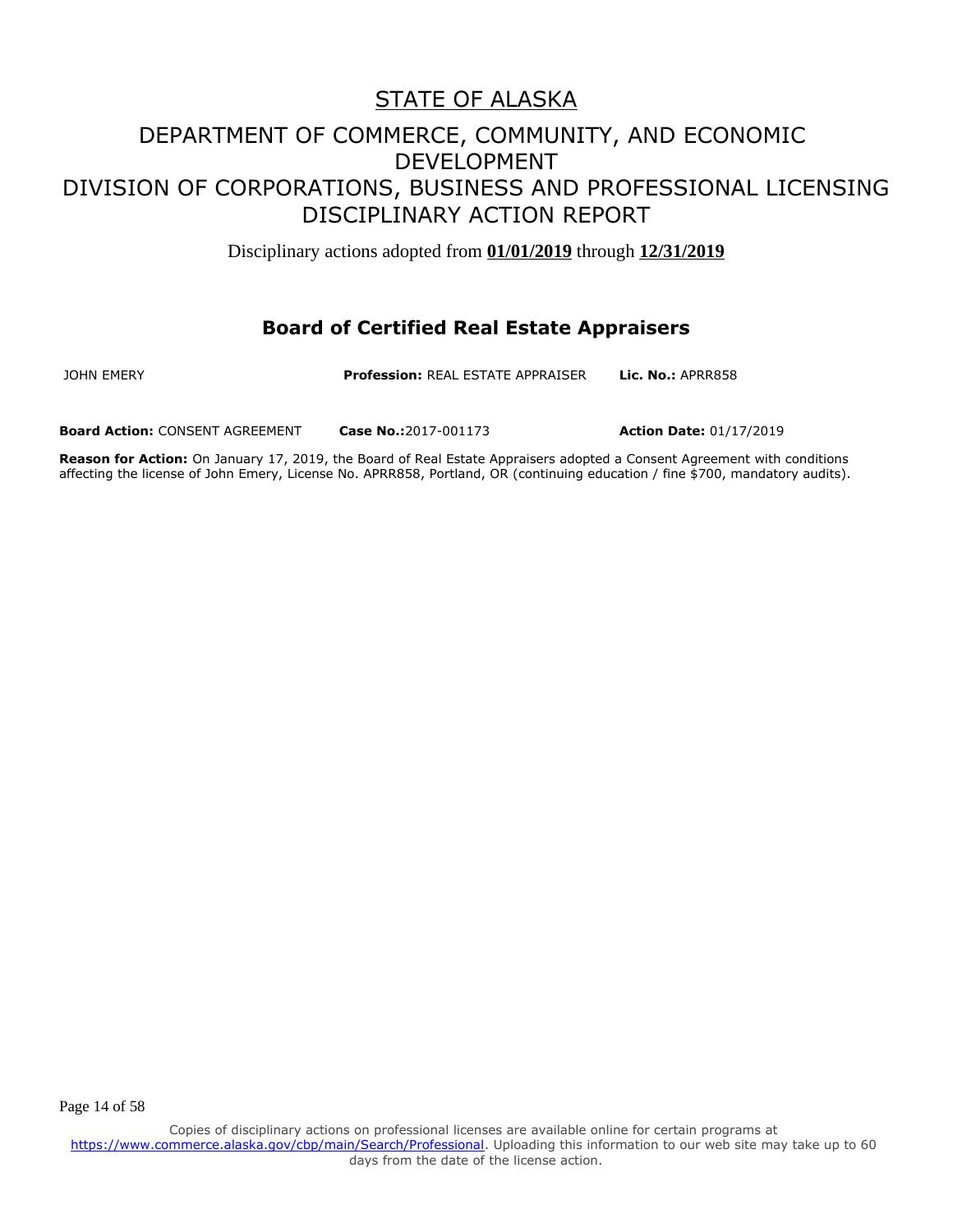Disciplinary actions adopted from **01/01/2019** through **12/31/2019**

#### **Board of Chiropractic Examiners**

| RICHARD OESTERRITTER                                                                                                                                                                                                                                                                                                                                                                                                                        | <b>Profession: CHIROPRACTOR</b>                                                                                                                                                                                    | Lic. $No.:$ CHIC548                                                                                                                   |  |
|---------------------------------------------------------------------------------------------------------------------------------------------------------------------------------------------------------------------------------------------------------------------------------------------------------------------------------------------------------------------------------------------------------------------------------------------|--------------------------------------------------------------------------------------------------------------------------------------------------------------------------------------------------------------------|---------------------------------------------------------------------------------------------------------------------------------------|--|
| <b>Board Action: CONSENT AGREEMENT</b>                                                                                                                                                                                                                                                                                                                                                                                                      | Case No.:2019-000707                                                                                                                                                                                               | <b>Action Date: 11/25/2019</b>                                                                                                        |  |
|                                                                                                                                                                                                                                                                                                                                                                                                                                             | Reason for Action: On November 22, 2019, the Alaska Board of Chiropractic Examiners adopted a Consent Agreement with<br>25, 2019), Nome, AK (Continuing education / \$1000 fine, reprimand, two mandatory audits). | conditions affecting the license of of Dr. Richard Oesterritter, chiropractic physician license No. CHIC548 (Order signed on November |  |
| <b>GWENDOLYN WILLMON</b>                                                                                                                                                                                                                                                                                                                                                                                                                    | Profession: CHIROPRACTOR                                                                                                                                                                                           | Lic. No.: CHIC530                                                                                                                     |  |
| <b>Board Action: CONSENT AGREEMENT</b>                                                                                                                                                                                                                                                                                                                                                                                                      | Case No.:2019-000416                                                                                                                                                                                               | <b>Action Date: 08/27/2019</b>                                                                                                        |  |
| Reason for Action: On August 23, 2019, the Board of Chiropractic Examiners adopted a Consent Agreement (Order signed August<br>27, 2019) with conditions affecting the license of Dr. Gwendolyn Willmon, license No. CHIC530, Anchorage, AK (Continuing<br>education / Fine - \$400, reprimand, two mandatory audits).                                                                                                                      |                                                                                                                                                                                                                    |                                                                                                                                       |  |
| <b>CHRISTOPHER TWIFORD</b>                                                                                                                                                                                                                                                                                                                                                                                                                  | <b>Profession: CHIROPRACTOR</b>                                                                                                                                                                                    | Lic. No.: $CHIC439$                                                                                                                   |  |
| <b>Board Action: SUSPENSION</b>                                                                                                                                                                                                                                                                                                                                                                                                             | Case No.:2019-000180                                                                                                                                                                                               | <b>Action Date: 04/29/2019</b>                                                                                                        |  |
| Reason for Action: During their meeting on April 26, 2019, the Alaska Board of Chiropractic Examiners (Board) adopted the<br>VOLUNTARY LICENSE SUSPENSION for Chiropractic Physician Christopher TWIFORD for being under investigation based on the<br>multiple felony assault charges filed against him on February 11, 2019, in Alaska Court. Such actions are violations of 12 AAC<br>16.920 (a), 12 AAC 16.920 (a)(15)II, XII and XIII. |                                                                                                                                                                                                                    |                                                                                                                                       |  |
| <b>Board of Dental Examiners</b>                                                                                                                                                                                                                                                                                                                                                                                                            |                                                                                                                                                                                                                    |                                                                                                                                       |  |
| NIKKOLE SAYMAN                                                                                                                                                                                                                                                                                                                                                                                                                              | <b>Profession: DENTAL HYGIENIST</b>                                                                                                                                                                                | <b>Lic. No.: DENH850</b>                                                                                                              |  |
| <b>Board Action: CONSENT AGREEMENT</b>                                                                                                                                                                                                                                                                                                                                                                                                      | Case No.:2019-000837                                                                                                                                                                                               | <b>Action Date: 12/09/2019</b>                                                                                                        |  |
| Reason for Action: On December 6, 2019, the Board of Dental Examiners adopted a Consent Agreement (Order signed December<br>9, 2019), with conditions affecting the dental hygienist license of Nikkole Sayman, No. DENH850, Fairbanks, AK (Continuing<br>education / fine - \$2,000, reprimand, two mandatory audits).                                                                                                                     |                                                                                                                                                                                                                    |                                                                                                                                       |  |

Page 15 of 58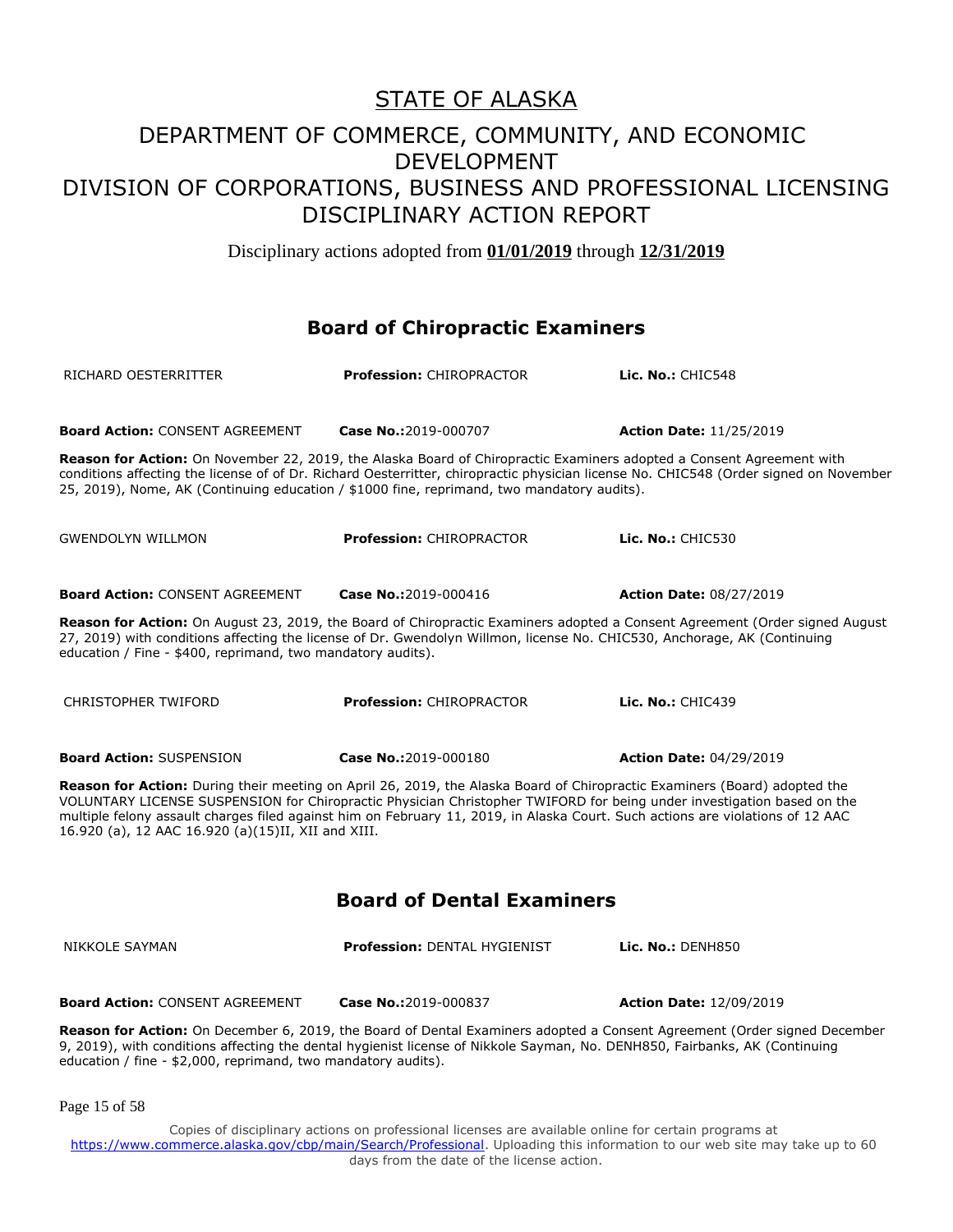Disciplinary actions adopted from **01/01/2019** through **12/31/2019**

CANDACE GRENIER **Profession:** DENTAL HYGIENIST **Lic. No.:** DENH567 **Board Action:** CONSENT AGREEMENT **Case No.:**2019-000687 **Action Date:** 12/09/2019 **Reason for Action:** On December 6, 2019, the Board of Dental Examiners adopted a Consent Agreement (Order signed December 9, 2019), with conditions affecting the dental hygienist license of Candace Grenier, No. DENH567, Anchorage, AK (Continuing education / fine - \$400, reprimand, two mandatory audits). SKYA MAXON **Profession:** DENTAL HYGIENIST **Lic. No.:** DENH2209 **Board Action:** CONSENT AGREEMENT **Case No.:**2019-000561 **Action Date:** 12/09/2019 **Reason for Action:** On December 6, 2019, the Board of Dental Examiners adopted a Consent Agreement (Order signed December 9, 2019), with conditions affecting the dental hygienist license of Skya Maxon, No. DENH2209, Homer, AK (Continuing education / fine - \$2,000, reprimand, two mandatory audits). TINA MEIER **Profession:** DENTAL HYGIENIST **Lic. No.:** DENH847 **Board Action:** CONSENT AGREEMENT **Case No.:**2019-000562 **Action Date:** 12/09/2019 **Reason for Action:** On December 6, 2019, the Board of Dental Examiners adopted a Consent Agreement (Order signed December 9, 2019), with conditions affecting the dental hygienist license of Tina Meier, No. DENH847, Anchorage, AK (Continuing education / fine - \$600, reprimand, two mandatory audits). JUSTIN . LIBBY, **Profession:** DENTIST **Lic. No.:** DEND1469 **Board Action:** IMPOSITION OF CIVIL FINE **Case No.:**2019-000772 **Action Date:** 12/06/2019 **Reason for Action:** On December 6, 2019, the Alaska Board of Dental Examiners adopted an Imposition of Civil Fine with conditions affecting the license of Justin C. Libby, MD, lic. no. DEND1469, Anchorage, AK. (Violation of licensing regulation / Fine - \$1,000.00 w/\$500.00 suspended) JOHN BROCK **Profession:** DENTIST **Lic. No.:** DEND1130

Page 16 of 58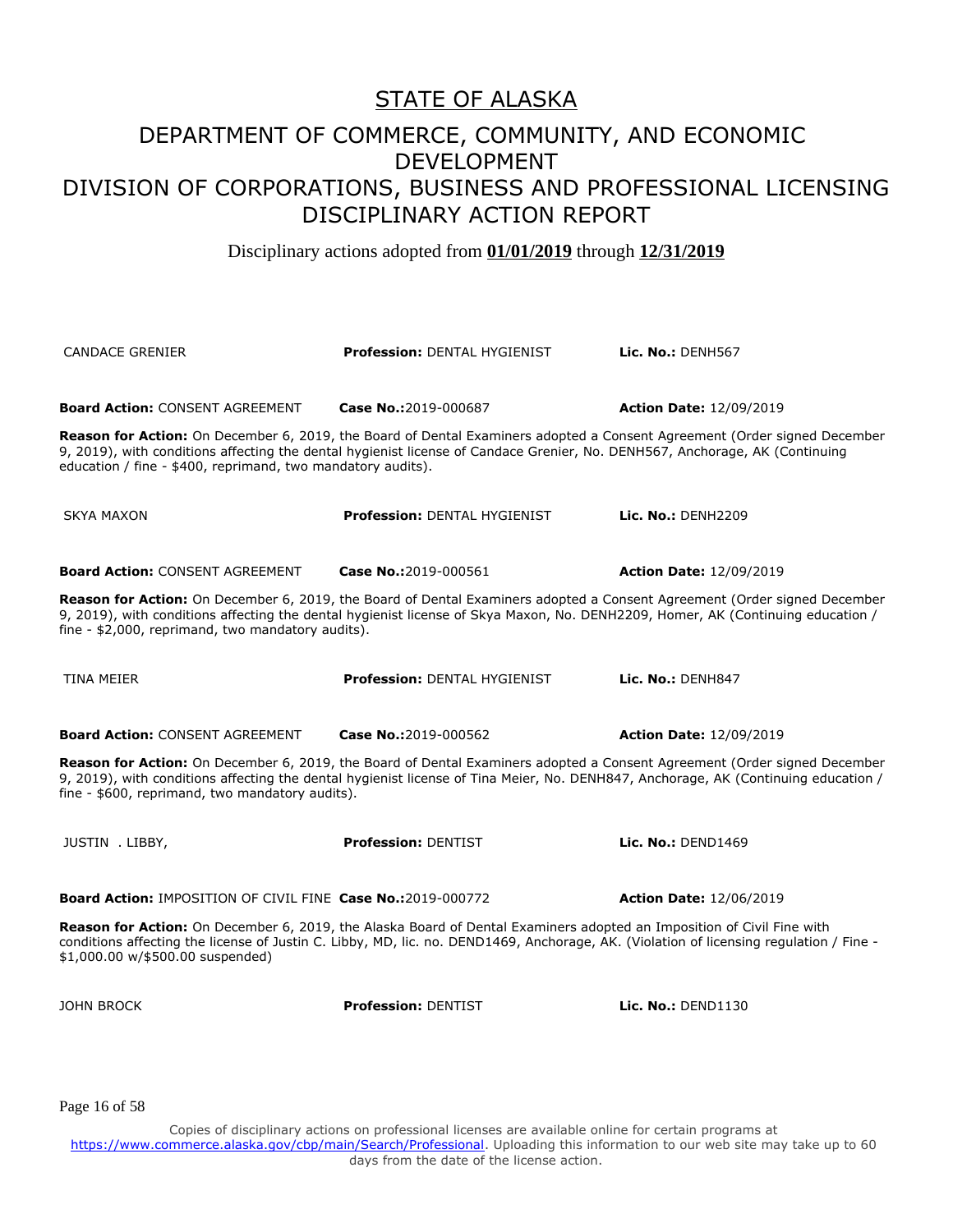#### DEPARTMENT OF COMMERCE, COMMUNITY, AND ECONOMIC DEVELOPMENT DIVISION OF CORPORATIONS, BUSINESS AND PROFESSIONAL LICENSING DISCIPLINARY ACTION REPORT

Disciplinary actions adopted from **01/01/2019** through **12/31/2019**

| <b>Board Action: CONSENT AGREEMENT</b>                                                                                                                                                                                                                                                  | Case No.:2019-000229       | <b>Action Date: 12/06/2019</b> |
|-----------------------------------------------------------------------------------------------------------------------------------------------------------------------------------------------------------------------------------------------------------------------------------------|----------------------------|--------------------------------|
| Reason for Action: On December 6, 2019, the Alaska Board of Dental Examiners adopted a Consent Agreement with conditions<br>affecting the license of John Brock, DDS, lic no. DEND1130, Hurricane, WV. (Falsified application / Fine - \$7,500.00 w/\$5,500.00<br>suspended, Reprimand) |                            |                                |
| MICHAEL WITSIL                                                                                                                                                                                                                                                                          | <b>Profession: DENTIST</b> | <b>Lic. No.:</b> $123564$      |
| <b>Board Action: CONSENT AGREEMENT</b>                                                                                                                                                                                                                                                  | Case No.:2019-000247       | <b>Action Date: 12/06/2019</b> |
| Reason for Action: On December 6, 2019, the Board of Dental Examiners adopted a Consent Agreement with conditions affecting<br>the license of Michael Witsil, lic. no. 123564, Klawock, AK. (Substance Abuse / Probation - 3 years, Reprimand)                                          |                            |                                |
| DR. JAMES W. HALLIDAY, JR.                                                                                                                                                                                                                                                              | <b>Profession: DENTIST</b> | Lic. No.: DEND1148             |
| <b>Board Action: CONSENT AGREEMENT</b>                                                                                                                                                                                                                                                  | Case No.:2018-000357       | <b>Action Date: 08/27/2019</b> |
| Reason for Action: On August 23, 2019, the Board of Dental Examiners adopted a Consent Agreement (signed August 27, 2019)<br>affecting the license of Dr. James Halliday, license No. DEND1148, Kenai, AK (Continuing education / fine \$2,000, reprimand,<br>mandatory audits).        |                            |                                |
| DR. TIMOTHY R. HARBOLT, DDS                                                                                                                                                                                                                                                             | <b>Profession: DENTIST</b> | Lic. No.: DEN D 1523           |
| <b>Board Action: LICENSE SURRENDER</b>                                                                                                                                                                                                                                                  | Case No.:2012-001362       | <b>Action Date: 04/15/2019</b> |
| Reason for Action: RELATED CASE(S) 2013-001842                                                                                                                                                                                                                                          |                            |                                |
| DR. TIMOTHY R. HARBOLT, DDS                                                                                                                                                                                                                                                             | <b>Profession: DENTIST</b> | Lic. No.: DEN D $1523$         |
| <b>Board Action: LICENSE SURRENDER</b>                                                                                                                                                                                                                                                  | Case No.:2013-001842       | <b>Action Date: 04/15/2019</b> |

**Reason for Action:** On April 15, 2019, the Board of Dental Examiners adopted the Surrender of License for Timothy R. Harbolt license DEND1523 who was on probation. The Surrender of License took effect immediately after the Order was signed on April 15, 2019.

Page 17 of 58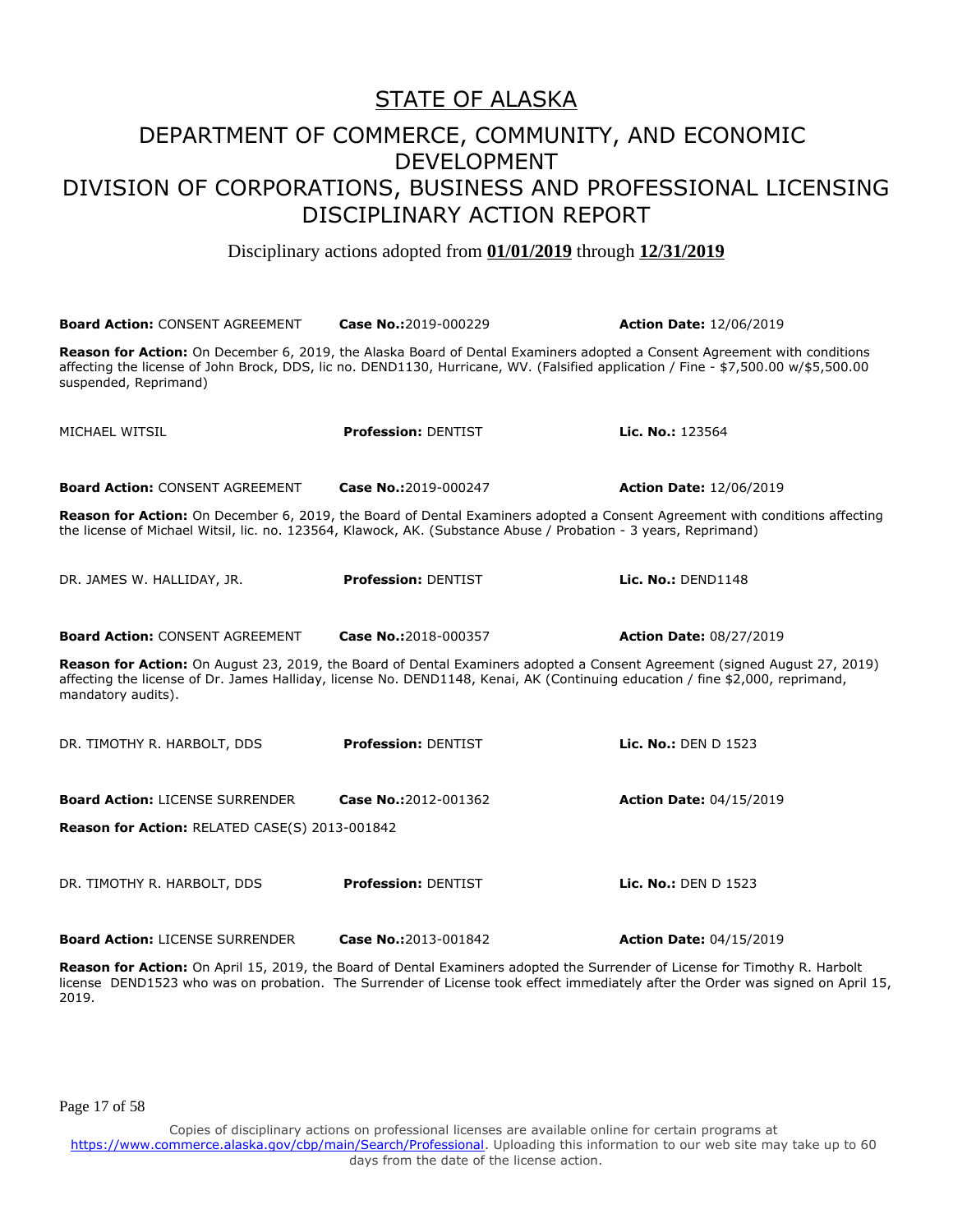Disciplinary actions adopted from **01/01/2019** through **12/31/2019**

#### **Board of Marital & Family Therapy**

| LARRY G. HOLMAN                                                        | <b>Profession: MARITAL AND FAMILY</b><br>THERAPIST                                                                               | Lic. $No.:$ MFTM26             |
|------------------------------------------------------------------------|----------------------------------------------------------------------------------------------------------------------------------|--------------------------------|
| <b>Board Action: LICENSE SURRENDER</b>                                 | <b>Case No.:2017-001078</b>                                                                                                      | <b>Action Date: 05/07/2019</b> |
| affecting the license of Larry Holman, lic. no. MFTM26, Anchorage, AK. | <b>Reason for Action:</b> On May 7, 2019, the Board of Marital and Family Therapy adopted a Surrender of License with conditions |                                |

#### **Board of Massage Therapists**

| ANNA M. MARTIN                                                                                                                                                                                                                                                                                                                                                       | <b>Profession: MASSAGE THERAPIST</b> | Lic. No.: 102072               |
|----------------------------------------------------------------------------------------------------------------------------------------------------------------------------------------------------------------------------------------------------------------------------------------------------------------------------------------------------------------------|--------------------------------------|--------------------------------|
|                                                                                                                                                                                                                                                                                                                                                                      |                                      |                                |
| <b>Board Action: LICENSE SURRENDER</b>                                                                                                                                                                                                                                                                                                                               | Case No.:2019-000708                 | <b>Action Date: 09/19/2019</b> |
| <b>Reason for Action:</b> On September 19, 2019, the Board of Massage Therapists adopted a Surrender of License with conditions<br>affecting the license of Anna Martin, lic. no. 102072, Nikiski, AK. (Surrender of License/No longer wanted to adhere with the terms<br>of probation) Case 2019-000708.                                                            |                                      |                                |
| ANNA M. MARTIN                                                                                                                                                                                                                                                                                                                                                       | <b>Profession: MASSAGE THERAPIST</b> | Lic. No.: 102072               |
| <b>Board Action: LICENSE SURRENDER</b>                                                                                                                                                                                                                                                                                                                               | Case No.:2017-001248                 | <b>Action Date: 09/19/2019</b> |
| Reason for Action: On September 19, 2019, the Board of Massage Therapists adopted a Surrender of License with conditions<br>affecting the license of Anna Martin, lic. no. 102072, Nikiski, AK. (Surrender of License/No longer wanted to adhere with the terms<br>of probation) Case 2017-001248                                                                    |                                      |                                |
| ARTURO RAMIREZ                                                                                                                                                                                                                                                                                                                                                       | <b>Profession: MASSAGE THERAPIST</b> | Lic. No.: 102047               |
| <b>Board Action: LICENSE SURRENDER</b>                                                                                                                                                                                                                                                                                                                               | Case No.:2016-001121                 | <b>Action Date: 09/19/2019</b> |
| <b>Reason for Action:</b> On September 19, 2019, the Board of Massage Therapists adopted a Surrender of License with conditions<br>$\mathbb{R}$ . The case of the contract of the contract of the contract of the contract of the contract of the contract of the contract of the contract of the contract of the contract of the contract of the contract of the co |                                      |                                |

affecting the license of Arturo Ramirez, lic. no. 102047, Anchorage, AK. (Surrender of License/No longer wanting to adhere to Probation terms) Case 2016-001121.

Page 18 of 58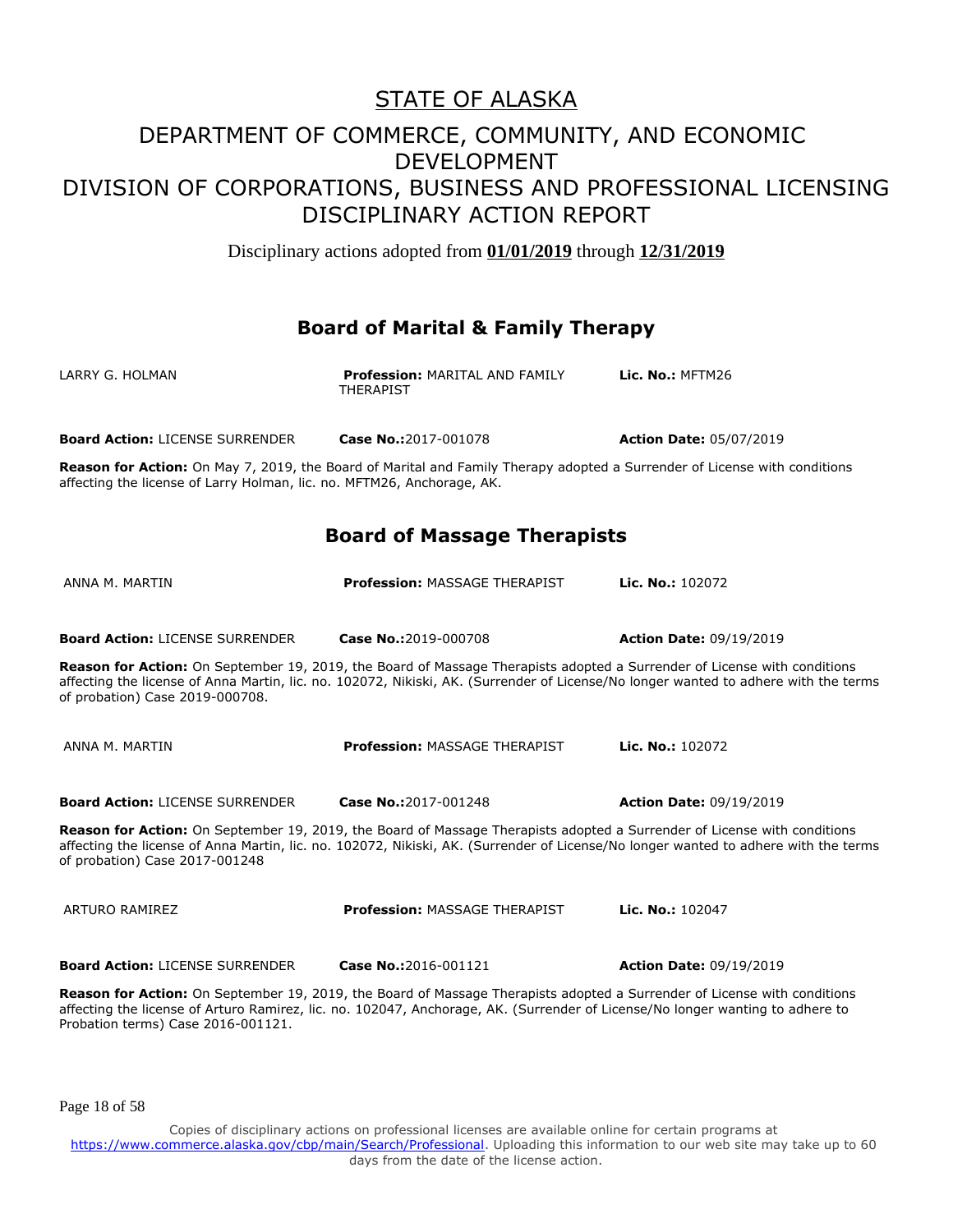Disciplinary actions adopted from **01/01/2019** through **12/31/2019**

| <b>ARTURO RAMIREZ</b>                                                                                                                                                                                                                                                            | <b>Profession: MASSAGE THERAPIST</b> | Lic. No.: 102047               |
|----------------------------------------------------------------------------------------------------------------------------------------------------------------------------------------------------------------------------------------------------------------------------------|--------------------------------------|--------------------------------|
| <b>Board Action: LICENSE SURRENDER</b><br>Reason for Action: On 09/19/2019, the Board of Massage Therapists adopted the license surrender of Mr. Ramirez as he no longer<br>wanted to adhere to the terms of probation. Case 2016-001456.                                        | Case No.:2016-001456                 | <b>Action Date: 09/19/2019</b> |
| <b>MANDI PUZON</b>                                                                                                                                                                                                                                                               | <b>Profession: MASSAGE THERAPIST</b> | Lic. No.: 101644               |
| <b>Board Action: CONSENT AGREEMENT</b>                                                                                                                                                                                                                                           | Case No.:2019-000609                 | <b>Action Date: 08/02/2019</b> |
| Reason for Action: On August 2, 2019, the Alaska Board of Massage Therapists signed a Consent Agreement with conditions<br>affecting the license of Mandi Puzon, massage therapist license No. 101644, Anchorage, AK (CE / fine \$300, reprimand, two<br>mandatory audits).      |                                      |                                |
| <b>JENNIFER HIGHFIELD</b>                                                                                                                                                                                                                                                        | <b>Profession: MASSAGE THERAPIST</b> | Lic. No.: 102210               |
| <b>Board Action: CONSENT AGREEMENT</b>                                                                                                                                                                                                                                           | Case No.:2019-000550                 | <b>Action Date: 07/25/2019</b> |
| Reason for Action: On July 25, 2019, the Board of Massage Therapists adopted a Consent Agreement with conditions affecting the<br>license of Jennifer Highfield, License No. 102210, Coupeville, WA (Continuing education / fine: \$200, reprimand, two mandatory<br>audits).    |                                      |                                |
| <b>JALISA JARRETT</b>                                                                                                                                                                                                                                                            | <b>Profession: MASSAGE THERAPIST</b> | Lic. No.: 141028               |
| <b>Board Action: CONSENT AGREEMENT</b>                                                                                                                                                                                                                                           | Case No.:2018-001276                 | <b>Action Date: 06/11/2019</b> |
| Reason for Action: On June 11, 2019, the Board of Massage Therapists adopted a Consent Agreement for unlicensed practice with<br>conditions affecting the license of Jalisa Jarrett, lic. no. 141028, Anchorage, AK. (Fine - \$2,500, Probation - Two license renewal<br>cycles) |                                      |                                |
| YING ZHAO                                                                                                                                                                                                                                                                        | <b>Profession: MASSAGE THERAPIST</b> | Lic. No.: 122537               |
| <b>Board Action: CONSENT AGREEMENT</b>                                                                                                                                                                                                                                           | Case No.:2018-000882                 | <b>Action Date: 06/11/2019</b> |
| <b>Reason for Action:</b> On June 11, 2019, the Board of Massage Therapists adopted a Consent Agreement with conditions affecting<br>the license of Ying Zhao, lic. no. 122537, Petersburg, AK. (Fine - \$1,000 w \$250 suspended, Probation - 2 years)                          |                                      |                                |

Page 19 of 58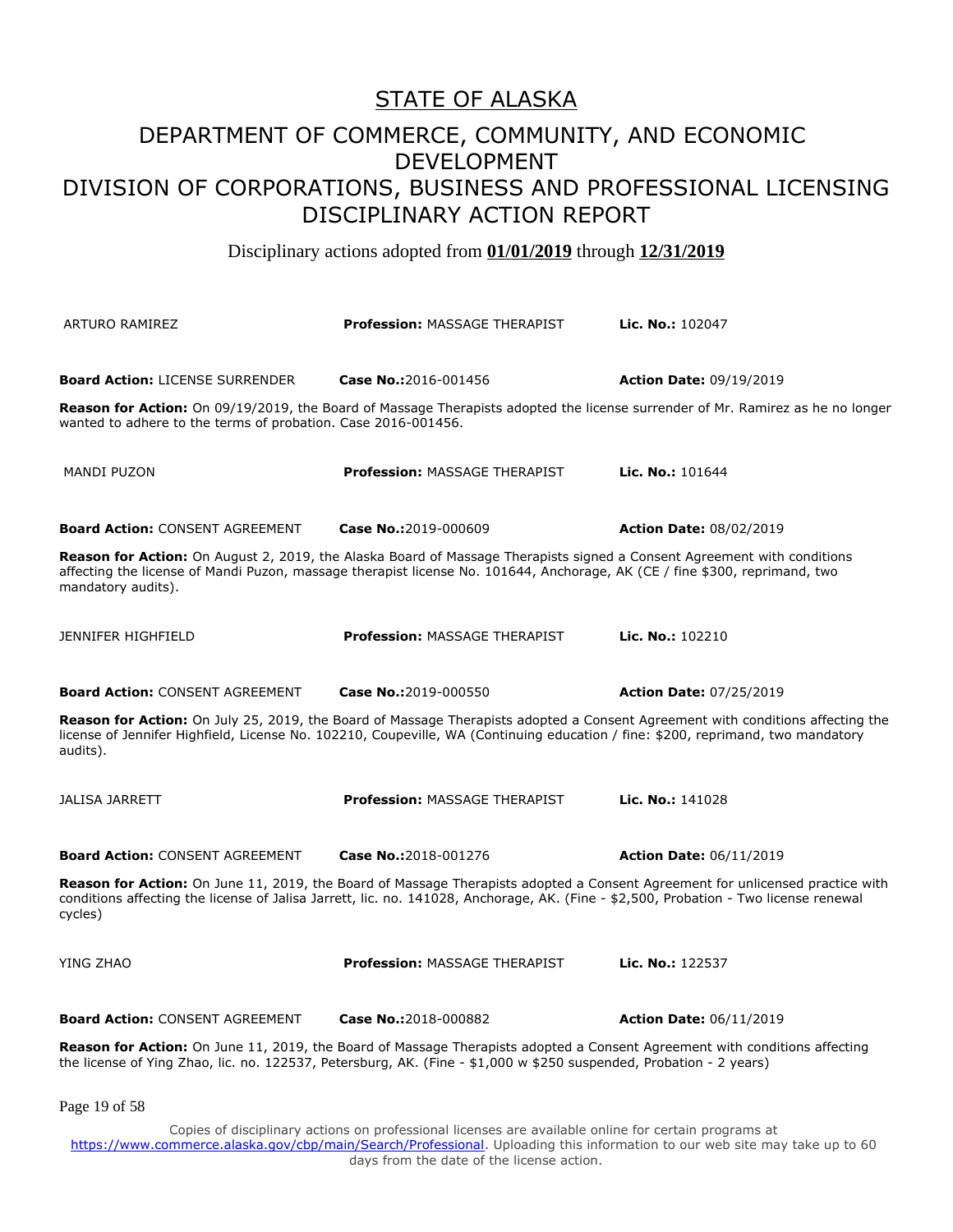Disciplinary actions adopted from **01/01/2019** through **12/31/2019**

| BAYINNA K. BALLARD                                                                                                                                                                                                                                                             | <b>Profession: MASSAGE THERAPIST</b>                                                                                                                                                                                                                   | Lic. No.: 124330               |
|--------------------------------------------------------------------------------------------------------------------------------------------------------------------------------------------------------------------------------------------------------------------------------|--------------------------------------------------------------------------------------------------------------------------------------------------------------------------------------------------------------------------------------------------------|--------------------------------|
| <b>Board Action: CONSENT AGREEMENT</b>                                                                                                                                                                                                                                         | Case No.:2018-000259                                                                                                                                                                                                                                   |                                |
|                                                                                                                                                                                                                                                                                |                                                                                                                                                                                                                                                        | <b>Action Date: 04/09/2019</b> |
|                                                                                                                                                                                                                                                                                | <b>Reason for Action:</b> On April 9, 2019, the Alaska Board of Massage Therapists adopted a Consent Agreement with conditions<br>affecting the license of Bayinna Ballard, lic. no. 115556, Anchorage, AK. (Probation - 4 years, Education - 3 hours) |                                |
| <b>TRAVIS HERMANSEN</b>                                                                                                                                                                                                                                                        | <b>Profession: MASSAGE THERAPIST</b>                                                                                                                                                                                                                   | Lic. No.: 118093               |
| <b>Board Action: LICENSE SURRENDER</b>                                                                                                                                                                                                                                         | Case No.:2018-000786                                                                                                                                                                                                                                   | <b>Action Date: 04/09/2019</b> |
| <b>Reason for Action: RELATED CASE(s) CASE#2018-000775</b>                                                                                                                                                                                                                     |                                                                                                                                                                                                                                                        |                                |
| <b>TRAVIS HERMANSEN</b>                                                                                                                                                                                                                                                        | <b>Profession: MASSAGE THERAPIST</b>                                                                                                                                                                                                                   | Lic. No.: 118093               |
|                                                                                                                                                                                                                                                                                |                                                                                                                                                                                                                                                        |                                |
| <b>Board Action: LICENSE SURRENDER</b>                                                                                                                                                                                                                                         | Case No.:2018-000775                                                                                                                                                                                                                                   | <b>Action Date: 04/09/2019</b> |
| due to being under investigation for allegations of sexual misconduct.                                                                                                                                                                                                         | Reason for Action: On April 9, 2019, the Board of Massage Therapists adopted the voluntary surrender of HERMANSEN's license                                                                                                                            |                                |
| LADRAPER OLLISON                                                                                                                                                                                                                                                               | <b>Profession: MASSAGE THERAPIST</b>                                                                                                                                                                                                                   | Lic. No.:                      |
| <b>Board Action: LIC. APPLICATION DENIED Case No.:2018-001046</b>                                                                                                                                                                                                              |                                                                                                                                                                                                                                                        | <b>Action Date: 02/28/2019</b> |
| Reason for Action: During the February 28 -March 1, 2019 Board of Massage Therapists meeting the Board reviewed the<br>respondents application. The application was denied by the Board under the authority of AS 08.61.040(9)(A), AS 08.61.030(3)(A),<br>and AS 08.61.030(8). |                                                                                                                                                                                                                                                        |                                |
| YUN S. MCCABE                                                                                                                                                                                                                                                                  | <b>Profession: MASSAGE THERAPIST</b>                                                                                                                                                                                                                   | Lic. No.:                      |
| <b>Board Action: LIC. APPLICATION DENIED Case No.:2018-000165</b>                                                                                                                                                                                                              |                                                                                                                                                                                                                                                        | <b>Action Date: 02/28/2019</b> |
| application for licensure using the authority AS 08.61.030(9).                                                                                                                                                                                                                 | <b>Reason for Action:</b> During the Board of Massage Therapy meeting from February 28 - March 1, 2019 the Board denied the                                                                                                                            |                                |
| Page 20 of 58                                                                                                                                                                                                                                                                  |                                                                                                                                                                                                                                                        |                                |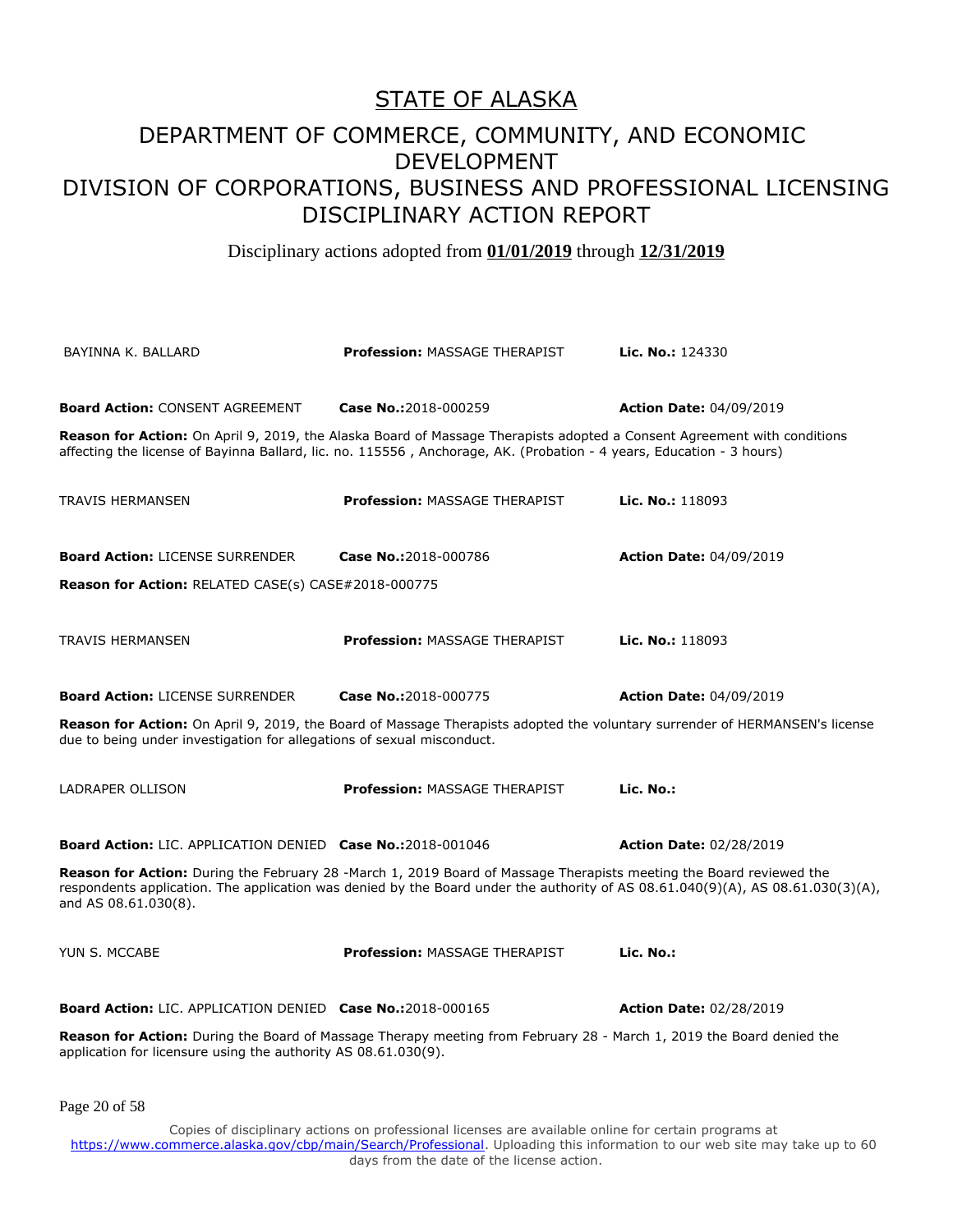Disciplinary actions adopted from **01/01/2019** through **12/31/2019**

SHANNON HANSEN **Profession:** MASSAGE THERAPIST **Lic. No.:** 101722

**Board Action:** CONSENT AGREEMENT **Case No.:**2018-001035 **Action Date:** 02/28/2019

**Reason for Action:** On February 28, 2019, the Alaska Board of Massage Therapists adopted a consent agreement with a \$1,000.00 civil fine, with \$500 suspended, and a public reprimand against Respondent Shannon HANSEN for practicing massage therapy without a license during portions of 2017 and 2018.

#### **Board of Nursing**

| JESSICA, A. SPAYD                       | <b>Profession: ADVANCED NURSE</b><br><b>PRACTITIONER</b>                                                                  | <b>Lic. No.: NURR20608</b>                                                                                                        |
|-----------------------------------------|---------------------------------------------------------------------------------------------------------------------------|-----------------------------------------------------------------------------------------------------------------------------------|
| <b>Board Action: LICENSE SURRENDER</b>  | Case No.:2019-000220                                                                                                      | <b>Action Date: 10/11/2019</b>                                                                                                    |
|                                         | of Jessica Spayd, lic. no. NURR20608, Eagle River, AK. (Standard of care / Surrender of License)                          | Reason for Action: On October 11, 2019, the Board of Nursing adopted a Surrender of License with conditions affecting the license |
| JESSICA SPAYDJESSICA SPAYD              | <b>Profession: ADVANCED NURSE</b><br><b>PRACTITIONER</b>                                                                  | <b>Lic. No.: NURU677</b>                                                                                                          |
| <b>Board Action: LICENSE SURRENDER</b>  | Case No.:2017-000700                                                                                                      | <b>Action Date: 10/11/2019</b>                                                                                                    |
|                                         | of Jessica Spayd, lic. no. NURR20608, Eagle River, AK. (Standard of care / Surrender of License) Case 2017-000700.        | Reason for Action: On October 11, 2019, the Board of Nursing adopted a Surrender of License with conditions affecting the license |
| LESKA JAMES                             | <b>Profession: ADVANCED NURSE</b><br>PRACTITIONER                                                                         | <b>Lic. No.: NUR R 32976</b>                                                                                                      |
| <b>Board Action: SUSPENSION SUMMARY</b> | Case No.:2019-000494                                                                                                      | <b>Action Date: 08/22/2019</b>                                                                                                    |
|                                         | <b>Reason for Action:</b> On August 22, 2019, the NUR Board adopted a Summary Suspension on the Respondent's licensure On |                                                                                                                                   |

n the Respondent's licensure. On August 23, 2019 the Respondent was served in person and a copy was sent via certified mail.

Page 21 of 58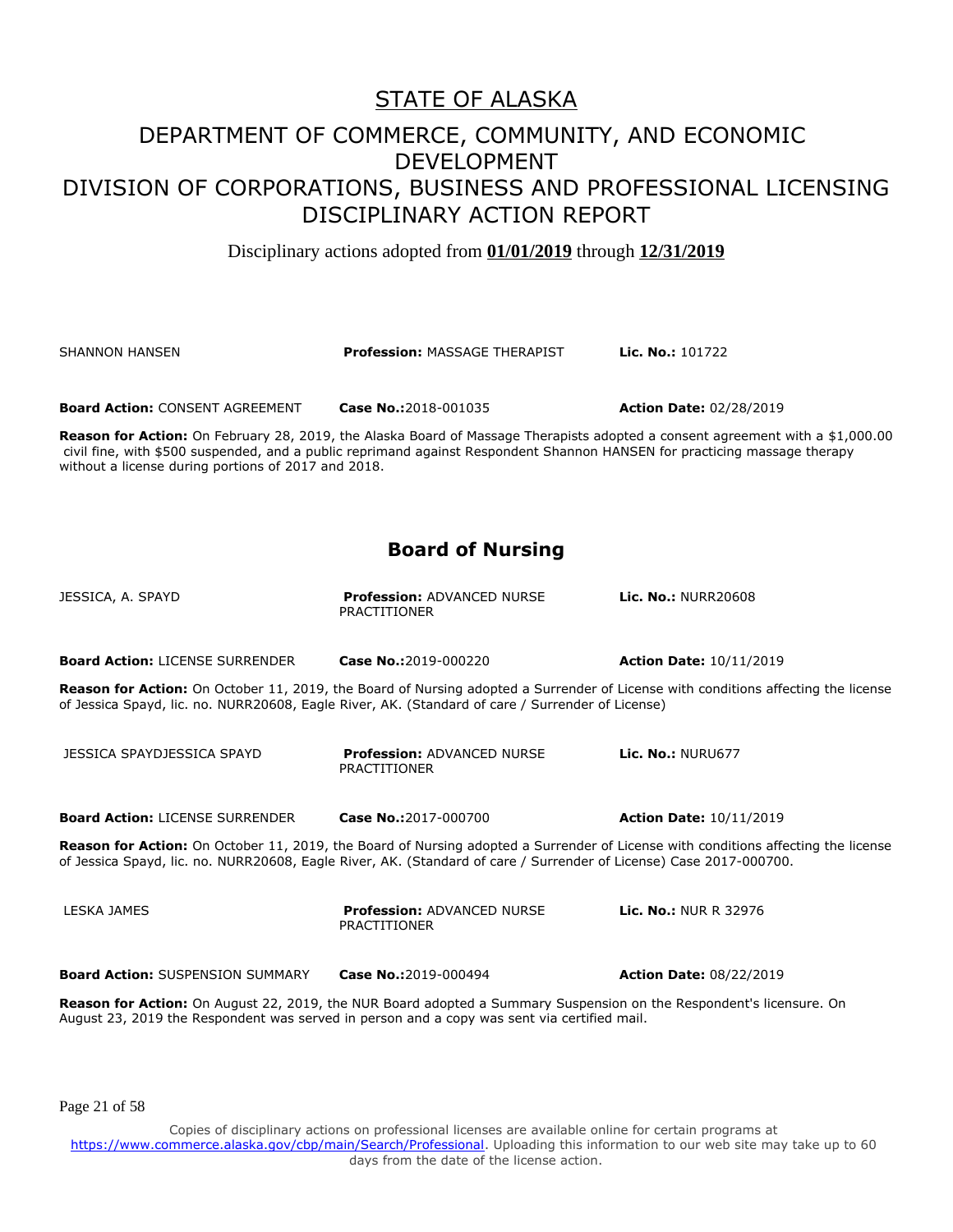Disciplinary actions adopted from **01/01/2019** through **12/31/2019**

| <b>MARINA MCINTYRE</b>                                                                                                                                                                                                                                                                                                                                                                                                                                                                                                                     | <b>Profession: ADVANCED NURSE</b><br><b>PRACTITIONER</b> | <b>Lic. No.: NURR23560</b>     |
|--------------------------------------------------------------------------------------------------------------------------------------------------------------------------------------------------------------------------------------------------------------------------------------------------------------------------------------------------------------------------------------------------------------------------------------------------------------------------------------------------------------------------------------------|----------------------------------------------------------|--------------------------------|
| <b>Board Action: CONSENT AGREEMENT</b>                                                                                                                                                                                                                                                                                                                                                                                                                                                                                                     | Case No.:2019-000092                                     | <b>Action Date: 08/08/2019</b> |
| Reason for Action: On August 8, 2019, the Alaska Board of Nursing adopted a voluntary Consent Agreement with Ms. MCINTYRE<br>based on her practicing as an APRN with a lapsed license pursuant to AS 08.68.270(1) and AS 08.68.340(c). The terms of the<br>Consent Agreement include a civil fine of one-thousand-two-hundred dollars (\$1200.00) and a public reprimand.                                                                                                                                                                  |                                                          |                                |
| <b>KRIS KILE</b>                                                                                                                                                                                                                                                                                                                                                                                                                                                                                                                           | <b>Profession: ADVANCED NURSE</b><br><b>PRACTITIONER</b> | <b>Lic. No.: NUR R 20410</b>   |
| <b>Board Action: SUSPENSION</b>                                                                                                                                                                                                                                                                                                                                                                                                                                                                                                            | Case No.:2019-000171                                     | <b>Action Date: 07/31/2019</b> |
| Reason for Action: On July 31, 2019, the Division suspended Respondents license for non compliance of the consent agreement<br>reached in case 2019-000387. The violations consisted of 08.68.270(7) unprofessional conduct, 12 AAC 44.770(9) prescribing<br>narcotics to family member, 17.30.200(I)(1)(C) allowing unauthorized access to PDMP, and 12 AAC 44.770(25) violating laws<br>involving health insurance.                                                                                                                      |                                                          |                                |
| <b>KRIS KILE</b>                                                                                                                                                                                                                                                                                                                                                                                                                                                                                                                           | <b>Profession: ADVANCED NURSE</b><br>PRACTITIONER        | <b>Lic. No.: NUR R 20410</b>   |
| <b>Board Action: SUSPENSION</b>                                                                                                                                                                                                                                                                                                                                                                                                                                                                                                            | Case No.:2019-000056                                     | <b>Action Date: 07/31/2019</b> |
| Reason for Action: On July 31, 2019, the Division suspended Respondents license for non compliance of the consent agreement<br>reached in case 2019-000387. The violations consisted of 08.68.270(7) unprofessional conduct, 12 AAC 44.770(9) prescribing<br>narcotics to family member, 17.30.200(I)(1)(C) allowing unauthorized access to PDMP, and 12 AAC 44.770(25) violating laws<br>involving health insurance.RELATED CASE(S) MAIN CASE 2019-000171                                                                                 |                                                          |                                |
| <b>KRIS KILE</b>                                                                                                                                                                                                                                                                                                                                                                                                                                                                                                                           | <b>Profession: ADVANCED NURSE</b><br><b>PRACTITIONER</b> | <b>Lic. No.: NUR R 20410</b>   |
| <b>Board Action: CONSENT AGREEMENT</b>                                                                                                                                                                                                                                                                                                                                                                                                                                                                                                     | Case No.:2015-000407                                     | <b>Action Date: 03/28/2019</b> |
| Reason for Action: On March 28, 2019, the Alaska Board of Nursing adopted a Consent Agreement regarding Kris Kile, RN, APRN<br>for failing to maintain a record for each client which accurately reflects the nursing problems and interventions for the client. This<br>constituted a violation of AS 08.68.270(1) and 12 AAC 44.770(10). The terms of the Consent Agreement are 18 month license<br>probation, file audit, practice monitor, civil fine of \$2,500 with \$2,500 suspended, 35 hours additional education in prescriptive |                                                          |                                |

probation, file audit, practice monitor, civil fine of \$2,500 with \$2,500 suspended, 35 hours additional education in prescriptive medication, ethics, professional boundaries, pain management principles and substance abuse/addiction process with patients and a public reprimand.

Page 22 of 58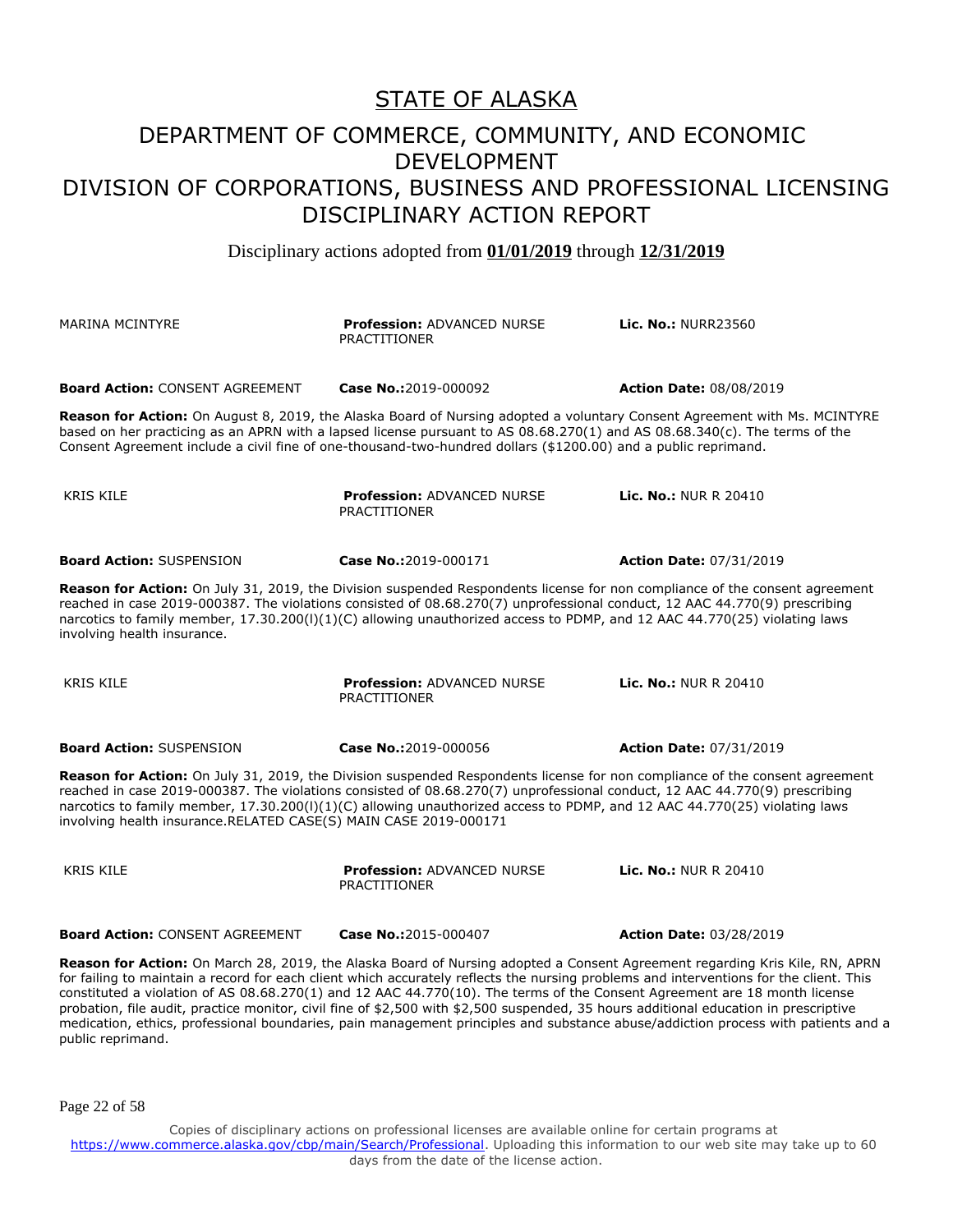Disciplinary actions adopted from **01/01/2019** through **12/31/2019**

| ADELAINE AHMASUK                                                                                                                                                                                                                                                                                                                                         | <b>Profession: CERTIFIED NURSE AIDE</b>                                                                                                                                                                                                                              | <b>Lic. No.: NUAA14618</b>                                                                                                     |
|----------------------------------------------------------------------------------------------------------------------------------------------------------------------------------------------------------------------------------------------------------------------------------------------------------------------------------------------------------|----------------------------------------------------------------------------------------------------------------------------------------------------------------------------------------------------------------------------------------------------------------------|--------------------------------------------------------------------------------------------------------------------------------|
| <b>Board Action: BOARD OR</b><br><b>COMMISSIONER ORDER</b>                                                                                                                                                                                                                                                                                               | Case No.:2018-000352                                                                                                                                                                                                                                                 | <b>Action Date: 11/14/2019</b>                                                                                                 |
| investigation of substance abuse or the filing of an accusation in this matter.                                                                                                                                                                                                                                                                          | Reason for Action: On November 14, 2019, the Alaska Board of Nursing adopted the default revocation of licensure (NUAA14618)<br>of Adelaine Ahmasuk. Ms. Ahmasuk failed to respond to the Division after numerous attempts to contact her concerning an              |                                                                                                                                |
| ARDISS A. FITKA                                                                                                                                                                                                                                                                                                                                          | <b>Profession: CERTIFIED NURSE AIDE</b>                                                                                                                                                                                                                              | <b>Lic. No.: NUAA13991</b>                                                                                                     |
| <b>Board Action: CONSENT AGREEMENT</b>                                                                                                                                                                                                                                                                                                                   | Case No.:2018-001299                                                                                                                                                                                                                                                 | <b>Action Date: 11/14/2019</b>                                                                                                 |
| to disclose a criminal conviction and working as a CNA while intoxicated. One (1) year certificate suspension with six (6) months<br>(1) year of the adoption of this agreement.                                                                                                                                                                         | stayed; a five-year (5) probation; random UA testing for drugs and alcohol; AA meetings; rehabilitative counseling; quarterly<br>reports from employer, rehabilitative counselor, and respondent; and a civil fine of five-hundred dollars (\$500.00) due within one | Reason for Action: On November 14, 2019, the Alaska Board of Nursing adopted a Consent Agreement with Ardiss Fitka for failing |
| MASHALA N. MELVIN,                                                                                                                                                                                                                                                                                                                                       | Profession: CERTIFIED NURSE AIDE                                                                                                                                                                                                                                     | Lic. No.: 149045                                                                                                               |
| <b>Board Action: CONSENT AGREEMENT</b>                                                                                                                                                                                                                                                                                                                   | Case No.:2019-000938                                                                                                                                                                                                                                                 | <b>Action Date: 11/14/2019</b>                                                                                                 |
| Reason for Action: On November 14, 2019, the Alaska Board of Nursing adopted the Consent Agreement in reference to Mashala<br>N. MELVIN for violation of 08.68.334(1) based upon her failure to disclose a 2015 conviction for Disorderly Conduct in Wichita, KS<br>on her application for Certified Nurse Aide in August, 2019. (a \$500 and reprimand) |                                                                                                                                                                                                                                                                      |                                                                                                                                |
| TINA S. TUILAEPA                                                                                                                                                                                                                                                                                                                                         | Profession: CERTIFIED NURSE AIDE                                                                                                                                                                                                                                     | <b>Lic. No.: NUAA9495</b>                                                                                                      |
| <b>Board Action: BOARD OR</b><br>COMMISSIONER ORDER                                                                                                                                                                                                                                                                                                      | Case No.:2018-001124                                                                                                                                                                                                                                                 | <b>Action Date: 09/13/2019</b>                                                                                                 |
| Reason for Action: On August 8, 2019, the Board of Nursing adopted a Default Revocation of License from the Respondent.<br>Respondent had 15 days from service to request reconsideration but no request was received by the Division.                                                                                                                   |                                                                                                                                                                                                                                                                      |                                                                                                                                |
| SNIGDHAMAYEE MISHRA                                                                                                                                                                                                                                                                                                                                      | <b>Profession: CERTIFIED NURSE AIDE</b>                                                                                                                                                                                                                              | Lic. No.: 123998                                                                                                               |

Page 23 of 58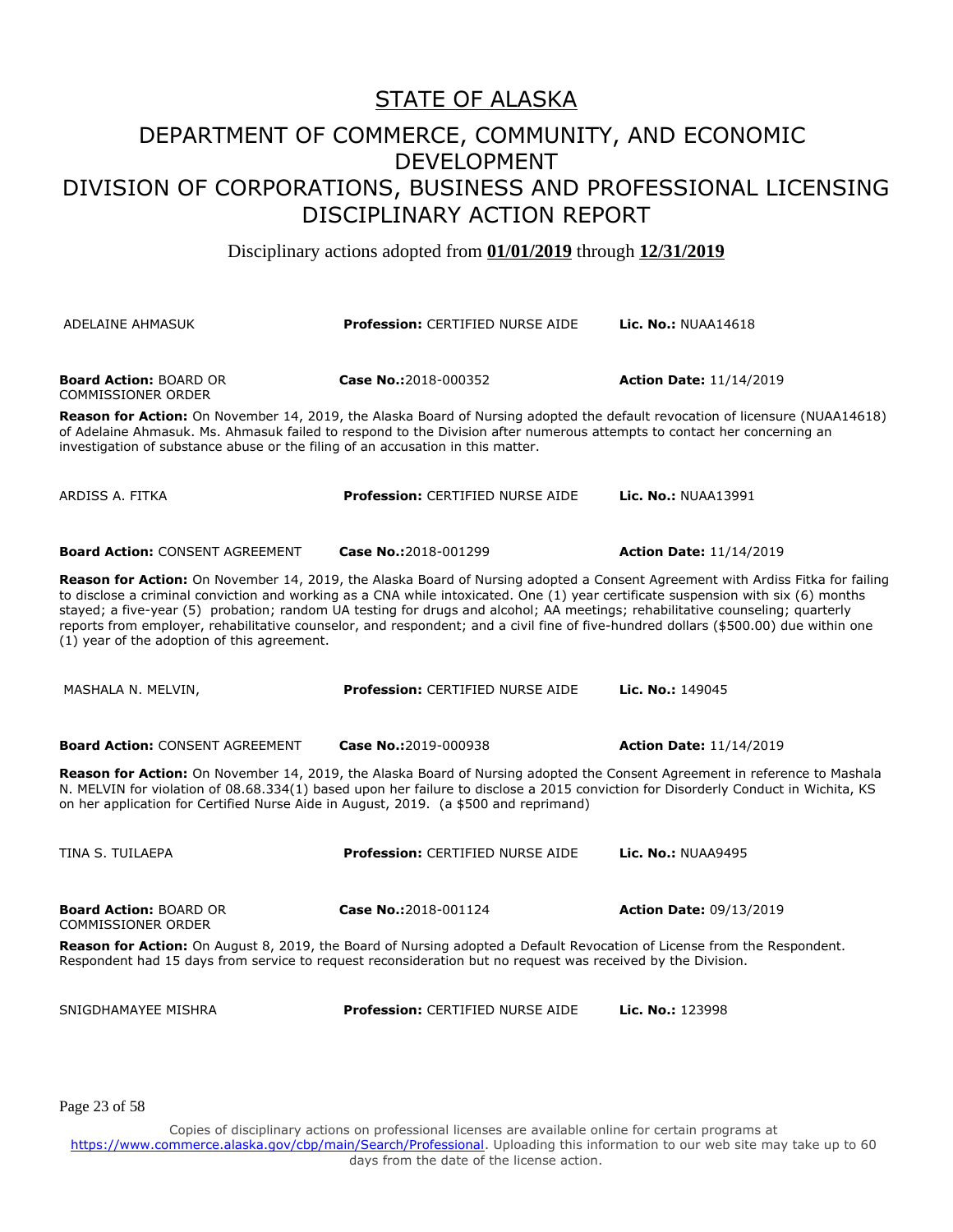Disciplinary actions adopted from **01/01/2019** through **12/31/2019**

**Board Action:** LICENSE SURRENDER **Case No.:**2018-001342 **Action Date:** 08/08/2019

**Reason for Action:** On August 8, 2019, the Alaska Board of Nursing adopted a Voluntary Surrender of Snigdhamayee MISHRA's CNA license (123998) based on MISHRA's violations of failing to report the fall of a resident at the facility MISHRA was employed at. The Voluntary Surrender was adopted under the authority of AS 08.01.075, based on violations of 08.68.334(4) and 12 AAC 44.870  $(b)(1)(4)(7)(11)(17).$ 

KALEIGH A. SPARKS **Profession:** CERTIFIED NURSE AIDE **Lic. No.:** 117210

**Board Action:** CONSENT AGREEMENT **Case No.:**2018-001341 **Action Date:** 08/08/2019

**Reason for Action:** On August 8, 2019, the Alaska Board of Nursing adopted a Consent Agreement for Kaleigh SPARKS (license number 117210) that included a one year suspension with six months stayed, three years' probation, a \$500 fine, continuing education classes, and a public reprimand based on SPARKS' violations of failing to report the fall of a resident at the facility SPARKS was employed at. The Consent Agreement was adopted under the authority of AS 08.01.075, based on violations of 08.68.334(4) and 12 AAC 44.870(b)(1)(4)(7)(11)(17).

MADELYN FAIRCHILD **Profession:** CERTIFIED NURSE AIDE **Lic. No.:** 121053

**Board Action:** CONSENT AGREEMENT **Case No.:**2018-001340 **Action Date:** 08/08/2019

**Reason for Action:** On August 8, 2019, the Alaska Board of Nursing adopted a Consent Agreement for Madelyn FAIRCHILD (license number 121053) that included a one year suspension with six months stayed, three years probation, a \$500 fine, continuing education classes, and a public reprimand based on FAIRCHILD's violations of failing to report the fall of a resident at the facility FAIRCHILD was employed at. The Consent Agreement was adopted under the authority of AS 08.01.075, based on violations of 08.68.334(4) and 12 AAC 44.870(b)(1)(4)(7)(11)(17).

ANDRE D. SAMANIEGO **Profession:** CERTIFIED NURSE AIDE **Lic. No.:** NUAA14733 **Board Action:** BOARD OR COMMISSIONER ORDER **Case No.:**2018-001126 **Action Date:** 08/08/2019 **Reason for Action:** On August 8, 2019 the Board of Nursing adopted a Default Revocation of Licensure of Andre Samaniego. Sanmaniego failed to contact the Board after several notifications of pending disciplinary actions. SIERRA VADEN-VERNOY **Profession:** CERTIFIED NURSE AIDE **Lic. No.:** NUAA10498

**Board Action:** CONSENT AGREEMENT **Case No.:**2018-001110 **Action Date:** 08/08/2019

Page 24 of 58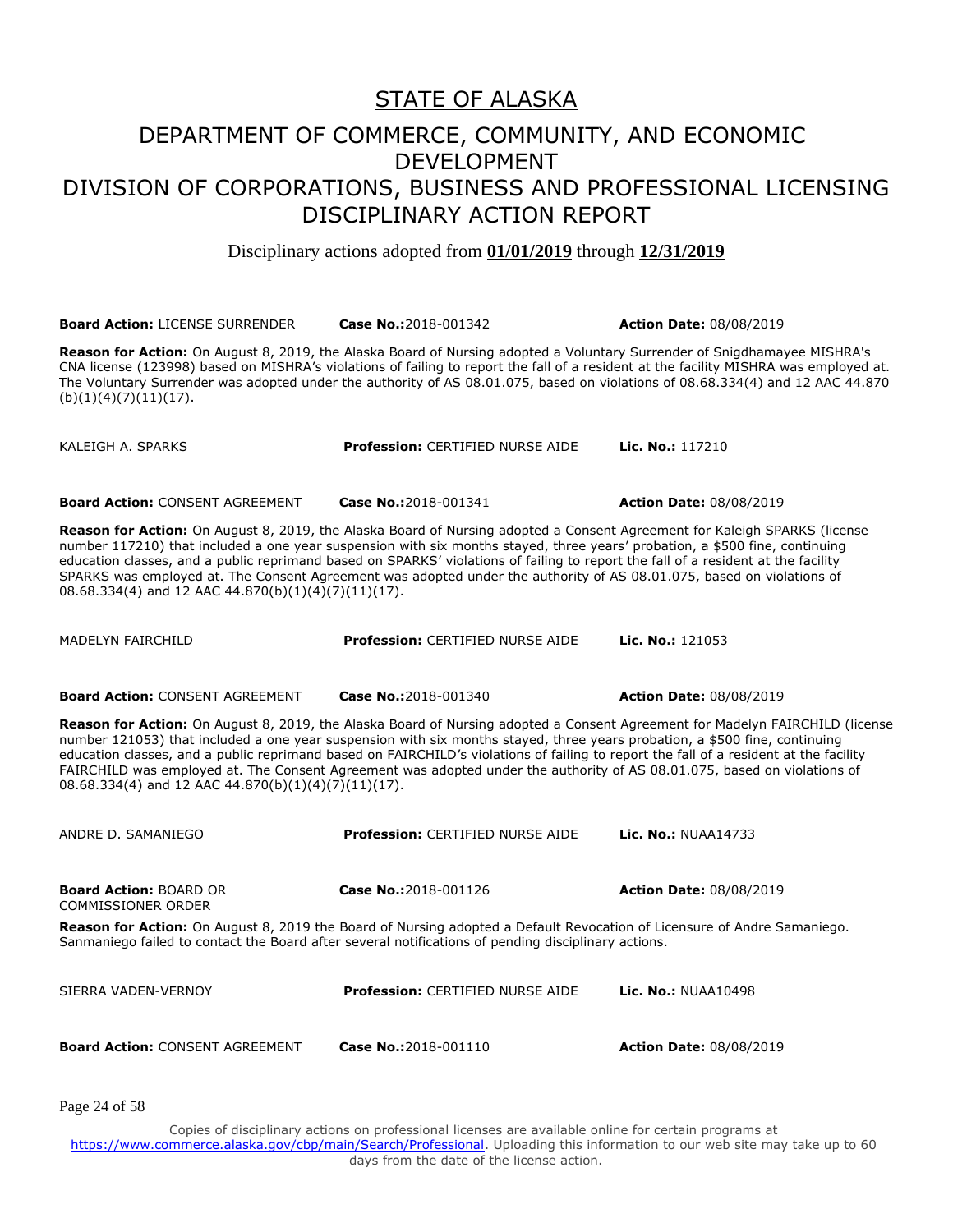#### DEPARTMENT OF COMMERCE, COMMUNITY, AND ECONOMIC DEVELOPMENT DIVISION OF CORPORATIONS, BUSINESS AND PROFESSIONAL LICENSING DISCIPLINARY ACTION REPORT

Disciplinary actions adopted from **01/01/2019** through **12/31/2019**

**Reason for Action:** On August 8, 2019, the Board of Nursing adopted a Consent Agreement with conditions affecting the nurse aide certificate of Sierra Vaden-Vernoy, No. NUAA10498, Sitka, AK (Continuing education / \$260 fine, reprimand, two mandatory audits).

ASHLEY SOMMER **Profession:** CERTIFIED NURSE AIDE **Lic. No.:** 135469 **Board Action:** CONSENT AGREEMENT **Case No.:**2018-000806 **Action Date:** 05/22/2019 **Reason for Action:** On May 22, 2019, the Alaska Board of Nursing (Board) adopted a Consent Agreement to include a \$500.00 civil fine and a reprimand for Ms. SOMMER, Certified Nurse Aide applicant (CNA) certificate number 135469 pursuant to AS 08.01.075 and AS 08.68.334(1). On June 08, 2018, Ms. SOMMER submitted an application for Certified Nurse Aide by Examination and failed to disclose two DUI convictions in 2015. JOANNA M. CARPLUK **Profession:** CERTIFIED NURSE AIDE **Lic. No.:** NUAA14002 **Board Action:** CONSENT AGREEMENT **Case No.:**2018-001113 **Action Date:** 04/18/2019 **Reason for Action:** On April 18, 2019, the Board of Nursing adopted a Consent Agreement with conditions affecting the nurse aide certificate of Joanna Carpluk, No. NUAA14002, Anchorage, AK (Continuing education / fine \$480, reprimand, two mandatory audits). MARY E. SWANSON **Profession:** CERTIFIED NURSE AIDE **Lic. No.:** NUAA4454 **Board Action:** CONSENT AGREEMENT **Case No.:**2018-001111 **Action Date:** 04/18/2019 **Reason for Action:** On April 18, 2019, the Board of Nursing adopted a Consent Agreement with conditions affecting the license of Mary Swanson, certified nurse aide No. NUAA4454, Anchorage, AK (Continuing education / fine - \$480, reprimand, two mandatory audits). KATRINA A. RAYMOND, **Profession:** CERTIFIED NURSE AIDE **Lic. No.: Board Action:** LIC. APPLICATION DENIED **Case No.:**2018-000650 **Action Date:** 03/28/2019 **Reason for Action:** On March 28, 2019, Katrina RAYMOND's reinstatement Nurst Aide Certification Application was reviewed by the Alaska Board of Nursing (Board). During this meeting the Board denied the application for MS. Raymond. CHERRIE D. MIRANDA **Profession:** CERTIFIED NURSE AIDE **Lic. No.:**  Copies of disciplinary actions on professional licenses are available online for certain programs at Page 25 of 58

https://www.commerce.alaska.gov/cbp/main/Search/Professional</u>. Uploading this information to our web site may take up to 60 days from the date of the license action.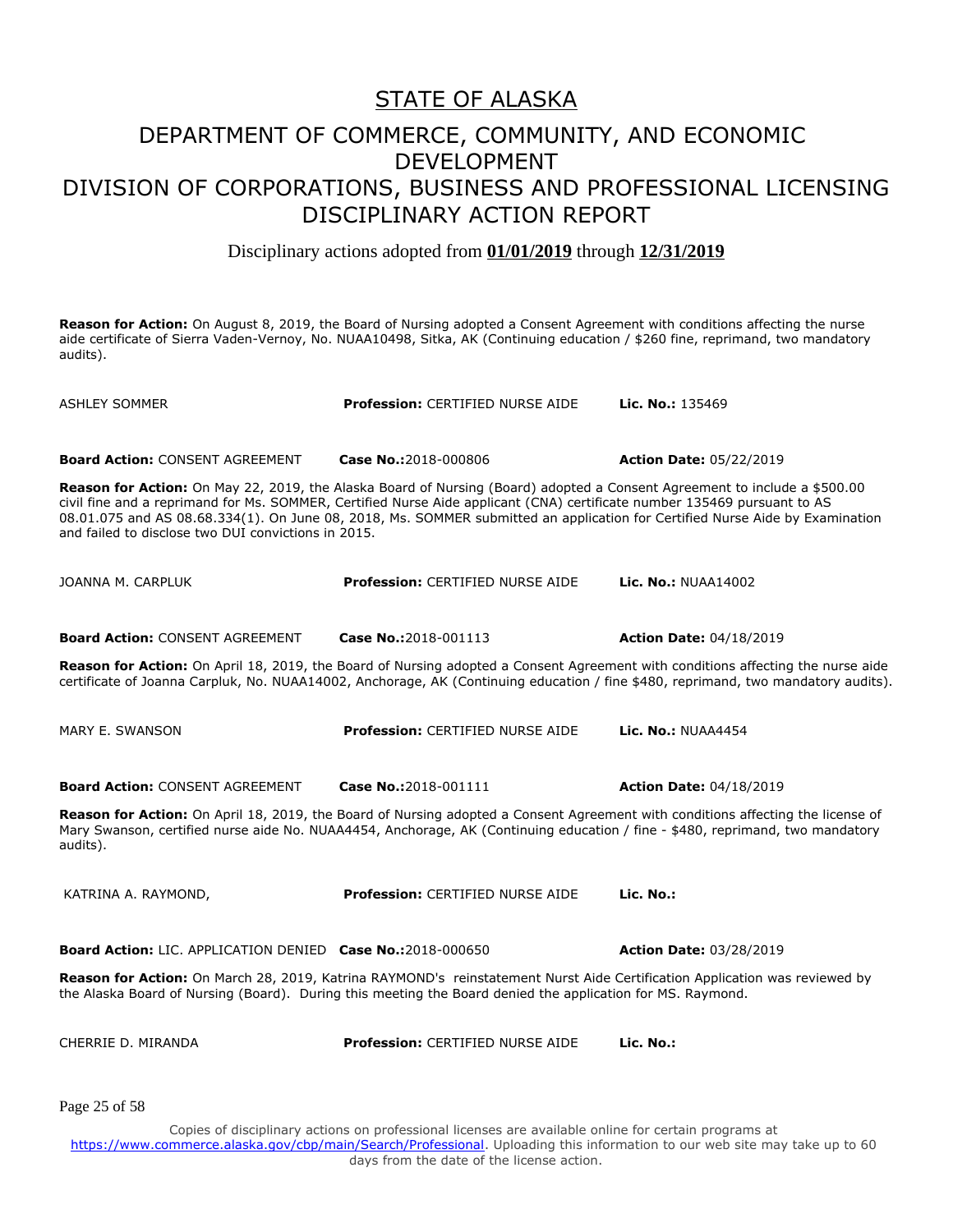Disciplinary actions adopted from **01/01/2019** through **12/31/2019**

| <b>Board Action: CONSENT AGREEMENT</b>                                                   | Case No.:2018-001413                                                                                                                                                                                                                                             | <b>Action Date: 03/28/2019</b> |
|------------------------------------------------------------------------------------------|------------------------------------------------------------------------------------------------------------------------------------------------------------------------------------------------------------------------------------------------------------------|--------------------------------|
| fine and a public reprimand.                                                             | Reason for Action: On March 28, 2019, the Alaska Board of Nursing adopted a Consent Agreement regarding Cherrie Miranda,<br>CNA for failing to disclose criminal convictions a violation of AS 08.68.334(1). The terms of the Consent Agreement were a \$500     |                                |
| <b>MARIYA CHAVEZ</b>                                                                     | <b>Profession: CERTIFIED NURSE AIDE</b>                                                                                                                                                                                                                          | <b>Lic. No.: NUAA8854</b>      |
| <b>Board Action: LICENSE SURRENDER</b>                                                   | Case No.:2018-001118                                                                                                                                                                                                                                             | <b>Action Date: 03/28/2019</b> |
| certificate, No. NUAA8854, Wasilla, AK (continuing education / surrender).               | Reason for Action: On March 28, 2019, the Board of Nursing adopted the Voluntary Surrender of Mariya Chavez's nurse aide                                                                                                                                         |                                |
| <b>KARLY S. NORTON</b>                                                                   | <b>Profession: CERTIFIED NURSE AIDE</b>                                                                                                                                                                                                                          | <b>Lic. No.: NUAA13835</b>     |
| <b>Board Action: LICENSE SURRENDER</b>                                                   | Case No.:2018-001112                                                                                                                                                                                                                                             | <b>Action Date: 03/28/2019</b> |
| certificate, No. NUAA13835, Anchorage, AK (continuing education / surrender).            | Reason for Action: On March 28, 2019, the Board of Nursing adopted the Voluntary Surrender of Karly Norton's nurse aide                                                                                                                                          |                                |
| AMY HAYDEN                                                                               | <b>Profession: LICENSED PRACTICAL</b><br><b>NURSE</b>                                                                                                                                                                                                            | <b>Lic. No.: NURP6390</b>      |
| <b>Board Action: BOARD OR</b><br><b>COMMISSIONER ORDER</b>                               | Case No.:2018-000274                                                                                                                                                                                                                                             | <b>Action Date: 11/14/2019</b> |
| unprofessional conduct.Ms. Hayden failed to respond to an accusation filed in this case. | Reason for Action: On November 14, 2019, the Alaska Board of Nursing adopted the default revocation of licensure (NURP6390)<br>of Amy Hayden. Ms. Hayden failed to respond to the Division after numerous attempts to contact her concerning an investigation of |                                |
| BRANDILYN K. HAGMEIER                                                                    | Profession: LICENSED PRACTICAL<br><b>NURSE</b>                                                                                                                                                                                                                   | <b>Lic. No.: NURP6005</b>      |
| <b>Board Action: CONSENT AGREEMENT</b>                                                   | Case No.:2019-000325                                                                                                                                                                                                                                             | <b>Action Date: 11/14/2019</b> |
| mandatory audits).                                                                       | Reason for Action: On November 14, 2019, the Alaska Board of Nursing adopted a Consent Agreement with conditions affecting<br>the license of Brandilyn Hagmeier, license No. NURP6005, Anchorage, AK (Continuing education / fine \$1,125, reprimand, two        |                                |

Page 26 of 58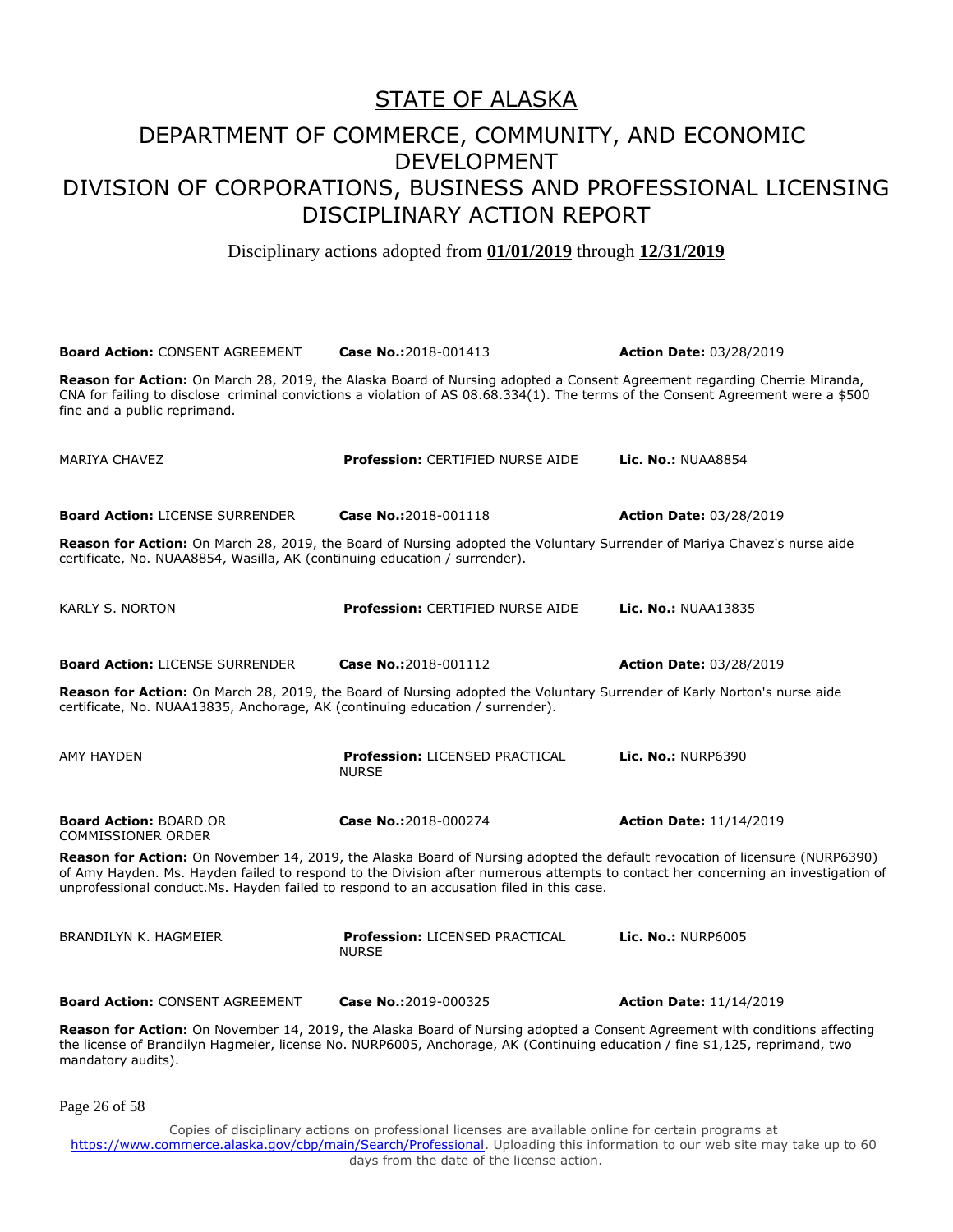Disciplinary actions adopted from **01/01/2019** through **12/31/2019**

| DAVID COYLE                                                                                                                                                                                                                                                                                                                                                                                                                                                                                                                                                                                                                                                                                                   | <b>Profession: LICENSED PRACTICAL</b><br><b>NURSE</b>                                                                                                                                                                                                       | <b>Lic. No.: NURP6576</b>      |
|---------------------------------------------------------------------------------------------------------------------------------------------------------------------------------------------------------------------------------------------------------------------------------------------------------------------------------------------------------------------------------------------------------------------------------------------------------------------------------------------------------------------------------------------------------------------------------------------------------------------------------------------------------------------------------------------------------------|-------------------------------------------------------------------------------------------------------------------------------------------------------------------------------------------------------------------------------------------------------------|--------------------------------|
| <b>Board Action: CONSENT AGREEMENT</b>                                                                                                                                                                                                                                                                                                                                                                                                                                                                                                                                                                                                                                                                        | Case No.:2019-000260                                                                                                                                                                                                                                        | <b>Action Date: 08/08/2019</b> |
|                                                                                                                                                                                                                                                                                                                                                                                                                                                                                                                                                                                                                                                                                                               | Reason for Action: On August 8, 2019, the Alaska Board of Nursing adopted a Consent Agreement with conditions affecting the<br>practical nurse license of David Coyle, Anchorage, AK (Continuing education / \$1500 fine, reprimand, two mandatory audits). |                                |
| <b>CHERI RAY</b>                                                                                                                                                                                                                                                                                                                                                                                                                                                                                                                                                                                                                                                                                              | <b>Profession: LICENSED PRACTICAL</b><br><b>NURSE</b>                                                                                                                                                                                                       | <b>Lic. No.: NURP5770</b>      |
| <b>Board Action: LICENSE GRANTED</b>                                                                                                                                                                                                                                                                                                                                                                                                                                                                                                                                                                                                                                                                          | Case No.:2018-000760                                                                                                                                                                                                                                        | <b>Action Date: 08/08/2019</b> |
| Reason for Action: On July 24, 2018, a review from a licensed Alaska Nursing Board Member found Ms. RAY was not eligible to<br>apply for a Practical Nurse license due to her federal felony conviction for Embezzlement from a Health Care Benefit Plan. On<br>February 21, 2019, the Board voted in favor of denying Ms. RAY's application. Ms. RAY opted to take her case to a hearing where on<br>July 12, 2019, the ALJ issued her Proposed Decision, which recommended Ms. RAY's application for reinstatement of her practical<br>nursing license be granted with a period of two (2) years probation imposed. On August 8, 2019, the Board voted in favor of<br>adopting the ALJ's Proposed Decision. |                                                                                                                                                                                                                                                             |                                |
| CHRIS M. BARKER                                                                                                                                                                                                                                                                                                                                                                                                                                                                                                                                                                                                                                                                                               | <b>Profession: LICENSED PRACTICAL</b><br><b>NURSE</b>                                                                                                                                                                                                       | <b>Lic. No.: NURP5884</b>      |
| <b>Board Action: CONSENT AGREEMENT</b>                                                                                                                                                                                                                                                                                                                                                                                                                                                                                                                                                                                                                                                                        | Case No.:2019-000257                                                                                                                                                                                                                                        | <b>Action Date: 08/08/2019</b> |
| Reason for Action: On August 8, 2019, the Alaska Board of Nursing adopted a Consent Agreement, Decision and Order with<br>conditions affecting the practical nurse license of Chris Barker, No. NURP5884, Palmer, AK (Continuing education / \$1500 fine,<br>reprimand, two mandatory audits).                                                                                                                                                                                                                                                                                                                                                                                                                |                                                                                                                                                                                                                                                             |                                |
| DEBORAH J. MERCHANT                                                                                                                                                                                                                                                                                                                                                                                                                                                                                                                                                                                                                                                                                           | <b>Profession: LICENSED PRACTICAL</b><br><b>NURSE</b>                                                                                                                                                                                                       | Lic. No.:                      |
| <b>Board Action: CONSENT AGREEMENT</b>                                                                                                                                                                                                                                                                                                                                                                                                                                                                                                                                                                                                                                                                        | Case No.:2018-001241                                                                                                                                                                                                                                        | <b>Action Date: 04/18/2019</b> |
| Reason for Action: On April 18, 2019, the Alaska Board of Nursing adopted a Consent Agreement to include a \$1,500.00 civil fine<br>and reprimand for Ms. MERCHANT, Licensed Practical Nurse (LPN) license number NURP4668. On October 01, 2018, Ms. MERCHANT<br>'s LPN license lapsed in the State of Alaska and was reinstated on October 19, 2019. During this time, Ms. MERCHANT worked as an                                                                                                                                                                                                                                                                                                             |                                                                                                                                                                                                                                                             |                                |

Page 27 of 58

LPN which is a violation of AS 08.68.340(a)(6) and 12 AAC 44.770(2).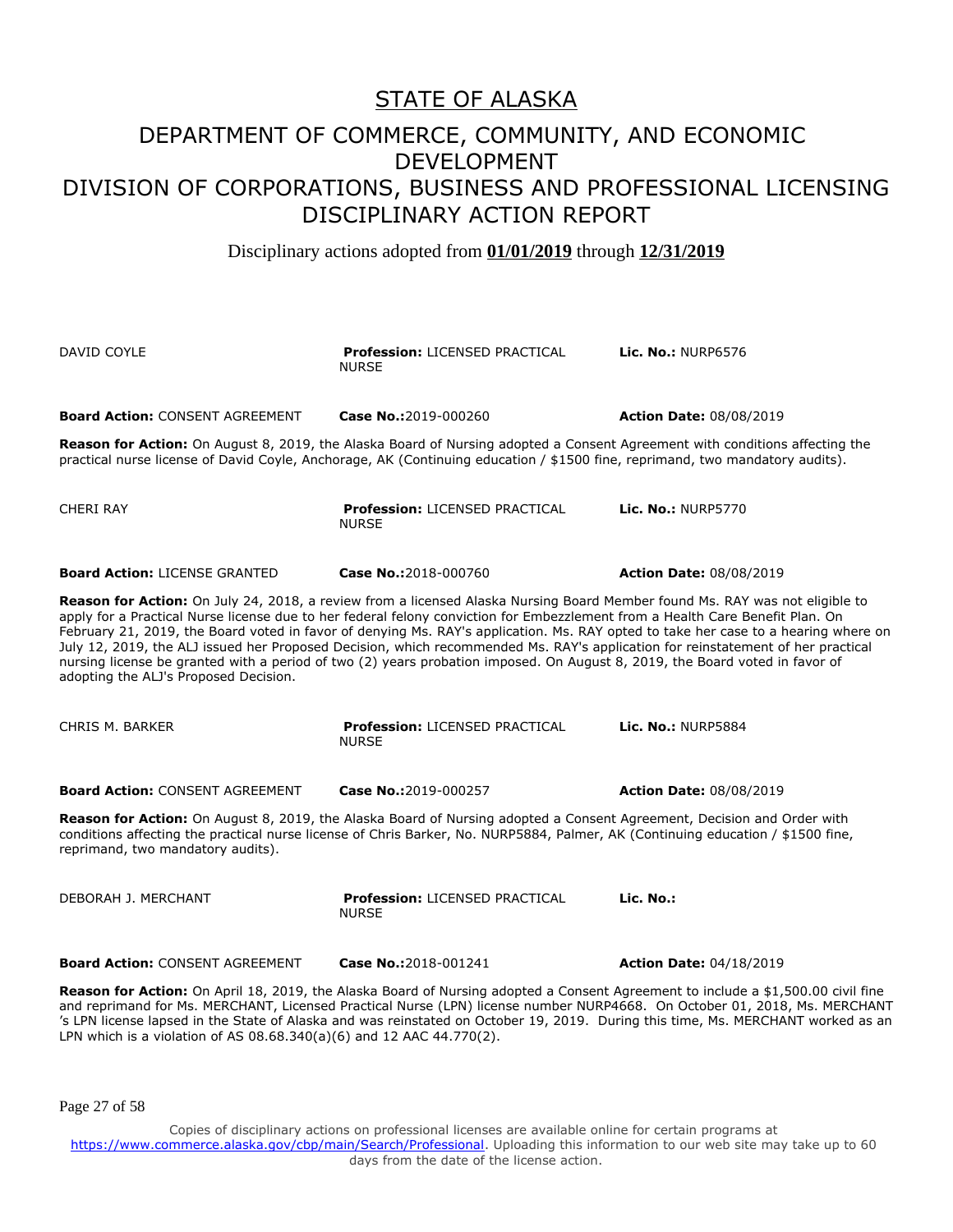Disciplinary actions adopted from **01/01/2019** through **12/31/2019**

| <b>BRIDGET SHANAHAN</b>                                       | <b>Profession: REGISTERED NURSE</b>                                                                                                                                                                                                                                                  | Lic. No.: 108774                                   |
|---------------------------------------------------------------|--------------------------------------------------------------------------------------------------------------------------------------------------------------------------------------------------------------------------------------------------------------------------------------|----------------------------------------------------|
| <b>Board Action: CONSENT AGREEMENT</b>                        | Case No.:2019-000667<br>Reason for Action: On November 14, 2019, the Board of Nursing adopted a Consent Agreement with conditions affecting the<br>registered nurse license of Bridget Shanahan, license No. 108774, Knoxville, TN (Continuing education / fine \$162.50, reprimand, | <b>Action Date: 11/14/2019</b>                     |
| two mandatory audits).<br>MARIANNE. TEBEAU,                   | <b>Profession: REGISTERED NURSE</b>                                                                                                                                                                                                                                                  | Lic. No.: 105844                                   |
| <b>Board Action: CONSENT AGREEMENT</b>                        | Case No.:2019-000651<br>Reason for Action: On November 14, 2019, the Board of Nursing adopted a Consent Agreement with conditions affecting the                                                                                                                                      | <b>Action Date: 11/14/2019</b>                     |
| reprimand, two mandatory audits).                             | registered nurse license of Marianne TeBeau, license No. 105844, Grand Haven, MI (Continuing education / fine \$143.00,                                                                                                                                                              |                                                    |
| <b>BETHANY DUNN</b><br><b>Board Action: CONSENT AGREEMENT</b> | <b>Profession: REGISTERED NURSE</b><br>Case No.:2019-000647                                                                                                                                                                                                                          | Lic. No.: 112987<br><b>Action Date: 11/14/2019</b> |
| audits).                                                      | Reason for Action: On November 14, 2019, the Board of Nursing adopted a Consent Agreement with conditions affecting the<br>license of Bethany Dunn, RN license No. 112987, Plymouth, MA (continuing education / Fine - \$780, reprimand, two mandatory                               |                                                    |
| <b>ROXANNE GIBSON</b>                                         | <b>Profession: REGISTERED NURSE</b>                                                                                                                                                                                                                                                  | Lic. No.: NURR38990                                |
| <b>Board Action: CONSENT AGREEMENT</b>                        | Case No.:2019-000641                                                                                                                                                                                                                                                                 | <b>Action Date: 11/14/2019</b>                     |
| two mandatory audits).                                        | Reason for Action: On November 14, 2019, the Board of Nursing adopted a Consent Agreement with conditions affecting the<br>registered nurse license of Roxanne Gibson, license No. NURR38990, Palmer, AK (Continuing education / fine \$165.75, reprimand,                           |                                                    |
| MICHEASHEA N. ANDERSON                                        | <b>Profession: REGISTERED NURSE</b>                                                                                                                                                                                                                                                  | Lic. No.: 36070                                    |
| <b>Board Action: CONSENT AGREEMENT</b>                        | Case No.:2018-001286                                                                                                                                                                                                                                                                 | <b>Action Date: 11/14/2019</b>                     |

Page 28 of 58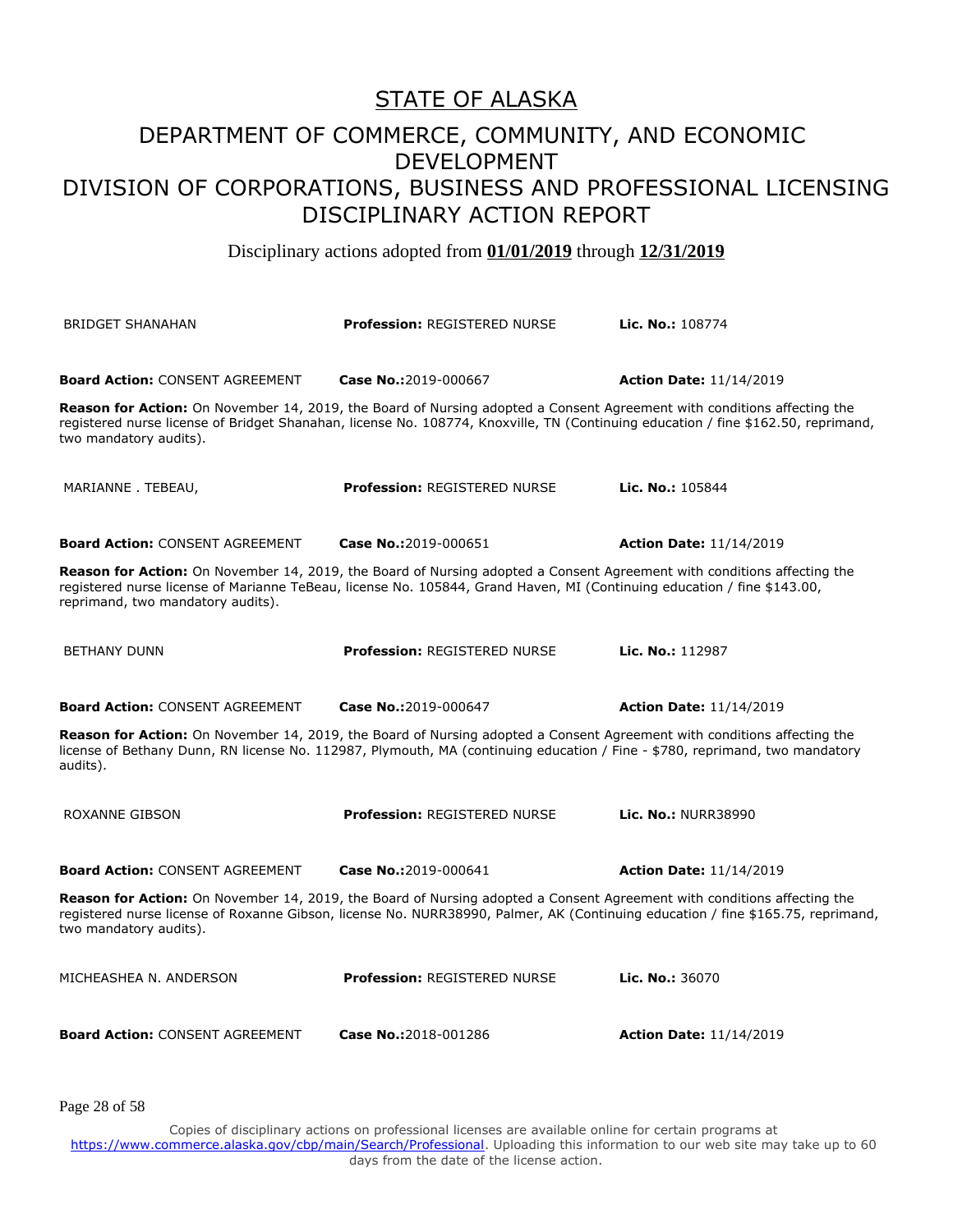Disciplinary actions adopted from **01/01/2019** through **12/31/2019**

**Reason for Action:** On November 14, 2019, the Alaska Board of Nursing (Board) adopted a Consent Agreement for Ms. Anderson, Registered Nurse (RN) license number NURR36070, for a criminal conviction and alcohol/substance abuse monitoring. Discipline included a three (3) year probation, for violations of AS 08.68.270(2) and AS 08.68.270(3).

| LAURA MIDDLETON                                                                                                                               | <b>Profession: REGISTERED NURSE</b>                                                                                                                                                                                                                                             | <b>Lic. No.: NURR33464</b>     |
|-----------------------------------------------------------------------------------------------------------------------------------------------|---------------------------------------------------------------------------------------------------------------------------------------------------------------------------------------------------------------------------------------------------------------------------------|--------------------------------|
| <b>Board Action: CONSENT AGREEMENT</b>                                                                                                        | Case No.:2019-000661                                                                                                                                                                                                                                                            | <b>Action Date: 11/14/2019</b> |
| Reason for Action: On November 14, 2019, the Board of Nursing adopted a Consent Agreement with conditions affecting the<br>mandatory audits). | license of Laura Middleton, RN license No. NURR33464, The Dalles, OR (continuing education / Fine - \$91, reprimand, two                                                                                                                                                        |                                |
| CASSANDRA JUSTICE                                                                                                                             | <b>Profession: REGISTERED NURSE</b>                                                                                                                                                                                                                                             | <b>Lic. No.: NURR28575</b>     |
| <b>Board Action: CONSENT AGREEMENT</b>                                                                                                        | Case No.:2019-000286                                                                                                                                                                                                                                                            | <b>Action Date: 11/14/2019</b> |
| Reason for Action: On November 14, 2019, the Alaska Board of Nursing (Board) adopted a Consent Agreement for Ms. Justice,                     | Registered Nurse (RN) license number NURR28575 to include one (1) year of probation, a civil fine of two thousand five hundred<br>dollars (\$2,500.00)continuing education, and a formal reprimand for violations of AS 08.68.270(7) and 12 ACC 44.770(1).                      |                                |
| JESSICA D. DARNELL                                                                                                                            | <b>Profession: REGISTERED NURSE</b>                                                                                                                                                                                                                                             | <b>Lic. No.: NUR R 29245</b>   |
| <b>Board Action: LICENSE SURRENDER</b>                                                                                                        | Case No.:2016-000143                                                                                                                                                                                                                                                            | <b>Action Date: 11/14/2019</b> |
| Agreement.                                                                                                                                    | Reason for Action: On November 14, 2019, the Alaska Board of Nursing adopted the Surrender of License for Jessica Nichols,<br>license number NURR29245. Ms. Nichols no longer resides in Alaska and therefore could not complete the terms of her Consent                       |                                |
| <b>LORETTA REED</b>                                                                                                                           | <b>Profession: REGISTERED NURSE</b>                                                                                                                                                                                                                                             | Lic. No.: NURR12216            |
| <b>Board Action: CONSENT AGREEMENT</b>                                                                                                        | Case No.:2019-000663                                                                                                                                                                                                                                                            | <b>Action Date: 11/14/2019</b> |
| mandatory audits).                                                                                                                            | Reason for Action: On November 14, 2019, the Board of Nursing adopted a Consent Agreement with conditions affecting the<br>license of Loretta Reed, RN license No. NURR12216, Eagle River, AK (continuing education / Fine - \$1,235, reprimand, two                            |                                |
| MICHAEL J. MOHL                                                                                                                               | Profession: REGISTERED NURSE                                                                                                                                                                                                                                                    | <b>Lic. No.: NURR26584</b>     |
| Page 29 of 58                                                                                                                                 |                                                                                                                                                                                                                                                                                 |                                |
|                                                                                                                                               | Copies of disciplinary actions on professional licenses are available online for certain programs at<br>https://www.commerce.alaska.gov/cbp/main/Search/Professional. Uploading this information to our web site may take up to 60<br>days from the date of the license action. |                                |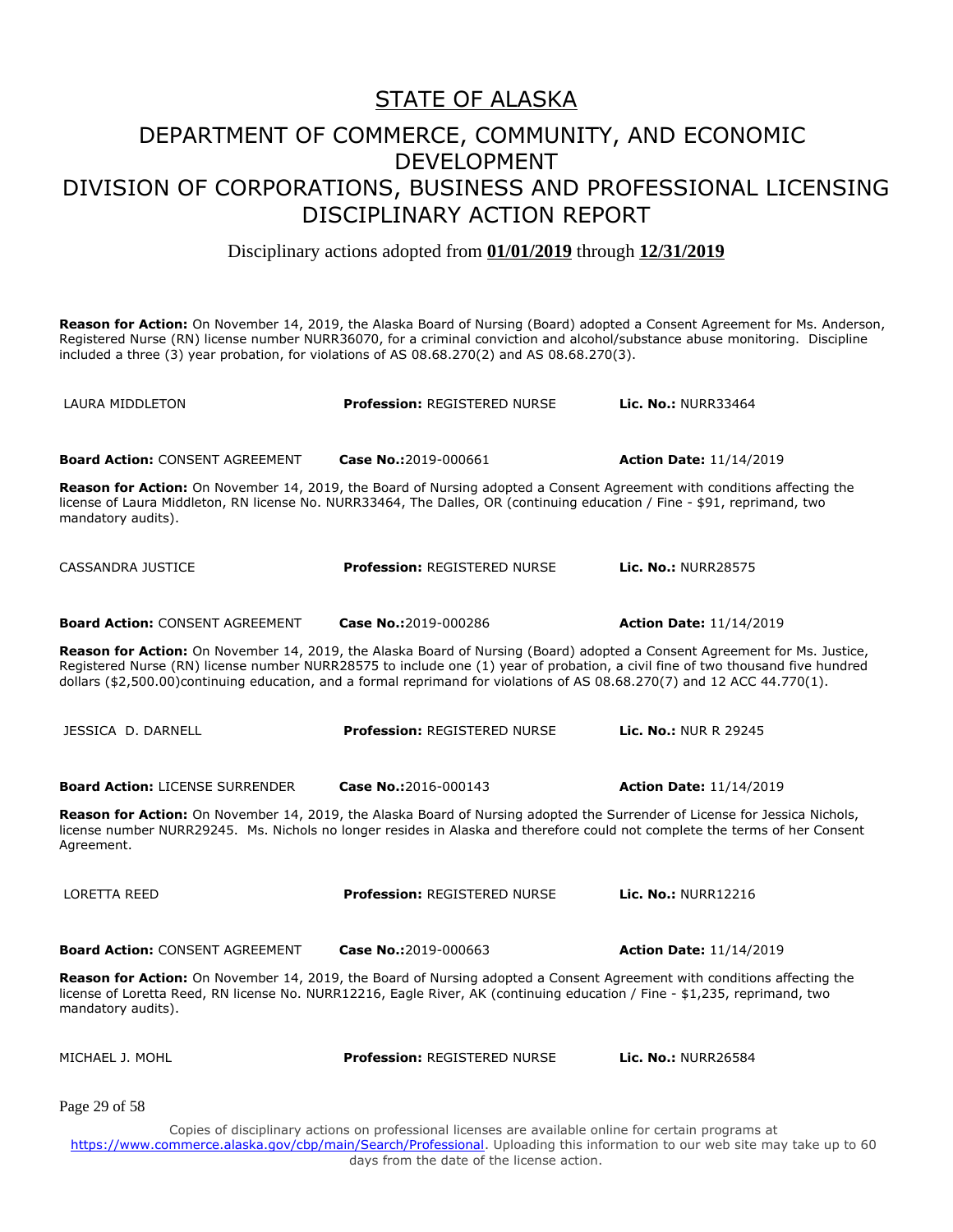Disciplinary actions adopted from **01/01/2019** through **12/31/2019**

| <b>Board Action: BOARD OR</b><br><b>COMMISSIONER ORDER</b>                                                                                                                                                                                                                                      | Case No.:2019-000452                                                                                                             | <b>Action Date: 11/14/2019</b>                                                                                                   |  |
|-------------------------------------------------------------------------------------------------------------------------------------------------------------------------------------------------------------------------------------------------------------------------------------------------|----------------------------------------------------------------------------------------------------------------------------------|----------------------------------------------------------------------------------------------------------------------------------|--|
| Reason for Action: On November 14, 2019, the Board adopted an Order to terminate Michael Mohl's Consent Agreement and deny<br>Mohl's reinstatement application regarding his Registered Nurse license (NURR26584). Mohl entered into a consent agreement<br>44.770 (9) and AS 08.68.270 (3)(7). |                                                                                                                                  | (2019-000452) on April 18, 2019 for substance abuse monitoring. Mohl forged prescriptions for Hydrocodone, a violation of 12 AAC |  |
| MICHAEL J. MOHL                                                                                                                                                                                                                                                                                 | <b>Profession: REGISTERED NURSE</b>                                                                                              | Lic. No.: NURR26584                                                                                                              |  |
| <b>Board Action: BOARD OR</b><br><b>COMMISSIONER ORDER</b>                                                                                                                                                                                                                                      | Case No.:2019-000784                                                                                                             | <b>Action Date: 11/14/2019</b>                                                                                                   |  |
| Reason for Action: On November 14, 2019, the Board adopted an Order to terminate Michael Mohl's Consent Agreement and deny<br>Mohl's reinstatement application regarding his Registered Nurse license (NURR26584). Mohl entered into a consent agreement<br>44.770 (9) and AS 08.68.270 (3)(7). | (2019-000452) on April 18, 2019 for substance abuse monitoring. Mohl forged prescriptions for Hydrocodone, a violation of 12 AAC |                                                                                                                                  |  |
| DAVID. MARTINEZ,                                                                                                                                                                                                                                                                                | <b>Profession: REGISTERED NURSE</b>                                                                                              | <b>Lic. No.: NURR38211</b>                                                                                                       |  |
| <b>Board Action: CONSENT AGREEMENT</b>                                                                                                                                                                                                                                                          | Case No.:2019-000669                                                                                                             | <b>Action Date: 11/14/2019</b>                                                                                                   |  |
| Reason for Action: On November 14, 2019, the Board of Nursing adopted a Consent Agreement with conditions affecting the<br>license of David Martinez, license No. NURR38211, Anchorage, AK (continuing education / fine - \$494, reprimand, two mandatory<br>audits).                           |                                                                                                                                  |                                                                                                                                  |  |
| ANGELA ANDRES                                                                                                                                                                                                                                                                                   | <b>Profession: REGISTERED NURSE</b>                                                                                              | Lic. No.: 103267                                                                                                                 |  |
| <b>Board Action: LICENSE SURRENDER</b>                                                                                                                                                                                                                                                          | Case No.:2019-000673                                                                                                             | <b>Action Date: 11/14/2019</b>                                                                                                   |  |
| Reason for Action: On November 14, 2019, the Board of Nursing adopted a Voluntary Surrender of Registered Nurse License of<br>Angela Andres, license No. 103267, Del Norte, CO (Continuing education).                                                                                          |                                                                                                                                  |                                                                                                                                  |  |
| ROSE E. LEBLANC                                                                                                                                                                                                                                                                                 | <b>Profession: REGISTERED NURSE</b>                                                                                              | <b>Lic. No.: NURR37063</b>                                                                                                       |  |
| <b>Board Action: BOARD OR</b><br><b>COMMISSIONER ORDER</b>                                                                                                                                                                                                                                      | Case No.:2018-000329                                                                                                             | <b>Action Date: 11/14/2019</b>                                                                                                   |  |

Page 30 of 58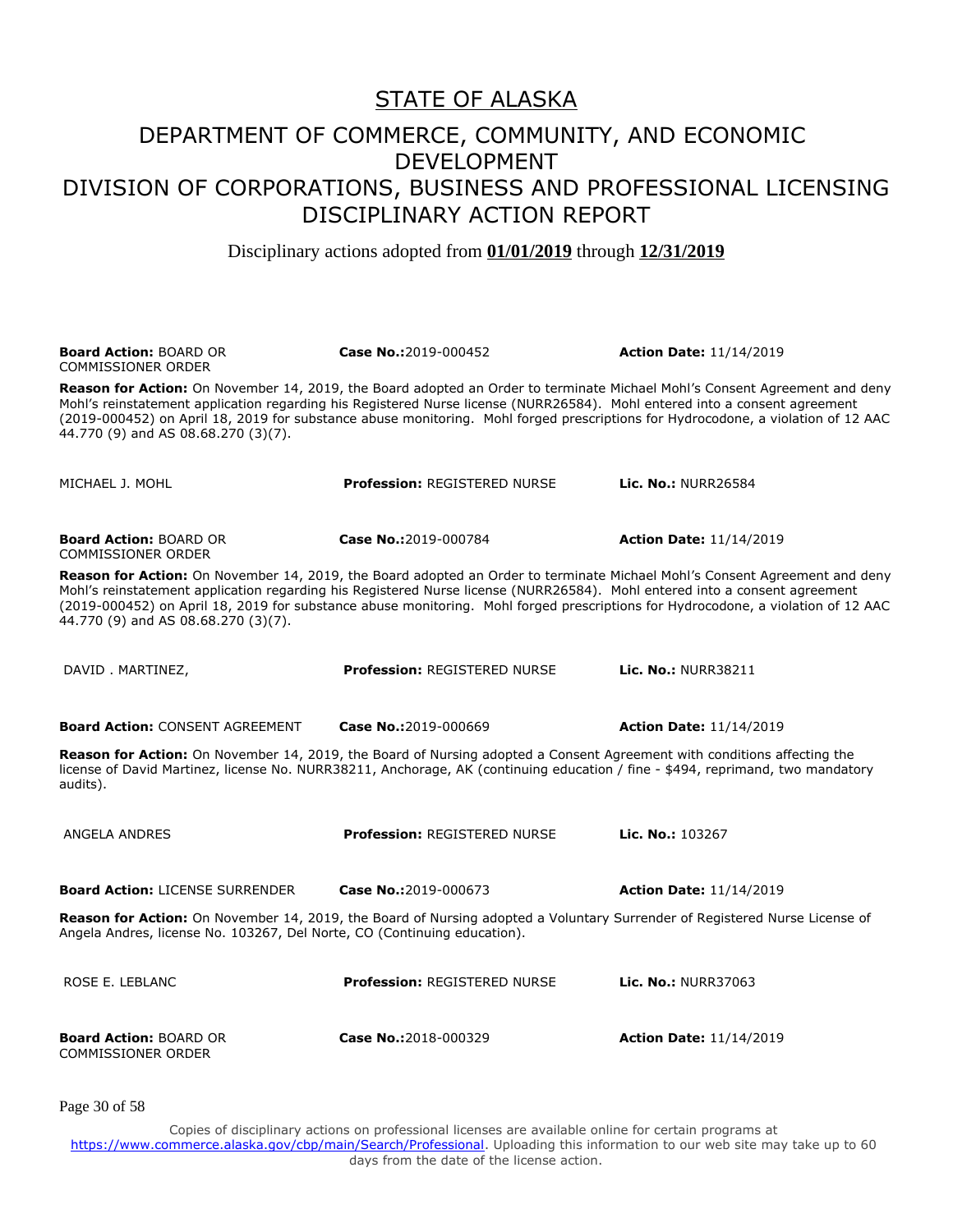Disciplinary actions adopted from **01/01/2019** through **12/31/2019**

**Reason for Action:** On November 14, 2019, the Alaska Board of Nursing adopted the default revocation of licensure (NURR37063) of Rose Leblanc. Ms. LeBlanc failed to respond to the Division after numerous attempts to contact her concerning an investigation of substance abuse. Ms. LeBlanc failed to respond to an accusation filed in this case.

| ANTHONY ROBINSON                                                      | <b>Profession: REGISTERED NURSE</b>                                                                                     | Lic. No.: NURR34790                                                                                                               |
|-----------------------------------------------------------------------|-------------------------------------------------------------------------------------------------------------------------|-----------------------------------------------------------------------------------------------------------------------------------|
| <b>Board Action: LICENSE SURRENDER</b>                                | Case No.:2019-000093                                                                                                    | <b>Action Date: 11/14/2019</b>                                                                                                    |
| <b>Reason for Action:</b> Related case with primary case: 2017-000210 |                                                                                                                         |                                                                                                                                   |
| <b>BOB GLICK</b>                                                      | <b>Profession: REGISTERED NURSE</b>                                                                                     | Lic. No.: NURR33303                                                                                                               |
| <b>Board Action: LICENSE SURRENDER</b>                                | Case No.:2019-000649                                                                                                    | <b>Action Date: 11/14/2019</b>                                                                                                    |
| license, No. NURR33303, Stratford, CT (Continuing education).         |                                                                                                                         | Reason for Action: On November 14, 2019, the Board of Nursing adopted a Voluntary Surrender of Bob Glick's registered nurse       |
| <b>WENDI MATHEWS</b>                                                  | Profession: REGISTERED NURSE                                                                                            | Lic. No.: 140767                                                                                                                  |
| <b>Board Action: LICENSE SURRENDER</b>                                | Case No.:2019-000231                                                                                                    | <b>Action Date: 11/14/2019</b>                                                                                                    |
|                                                                       | MATHEWS while under investigation for alleged unprofessional conduct, a violation of AS 08.68.270 (1).                  | Reason for Action: On November 14, 2019, the Alaska Board of Nursing adopted the Voluntary Surrender in reference to Wendi R.     |
| MICHELE BUCHO                                                         | <b>Profession: REGISTERED NURSE</b>                                                                                     | Lic. No.: NURR34024                                                                                                               |
| <b>Board Action: CONSENT AGREEMENT</b>                                | Case No.:2019-000672                                                                                                    | <b>Action Date: 11/14/2019</b>                                                                                                    |
| mandatory audits).                                                    | Reason for Action: On November 14, 2019, the Board of Nursing adopted a Consent Agreement with conditions affecting the | registered nurse license of Michele Bucho, license No. NURR34024, Kenai, AK (Continuing education / fine \$328.25, reprimand, two |
| <b>CONNIE BONILLA</b>                                                 | <b>Profession: REGISTERED NURSE</b>                                                                                     | <b>Lic. No.: NURR22536</b>                                                                                                        |

Page 31 of 58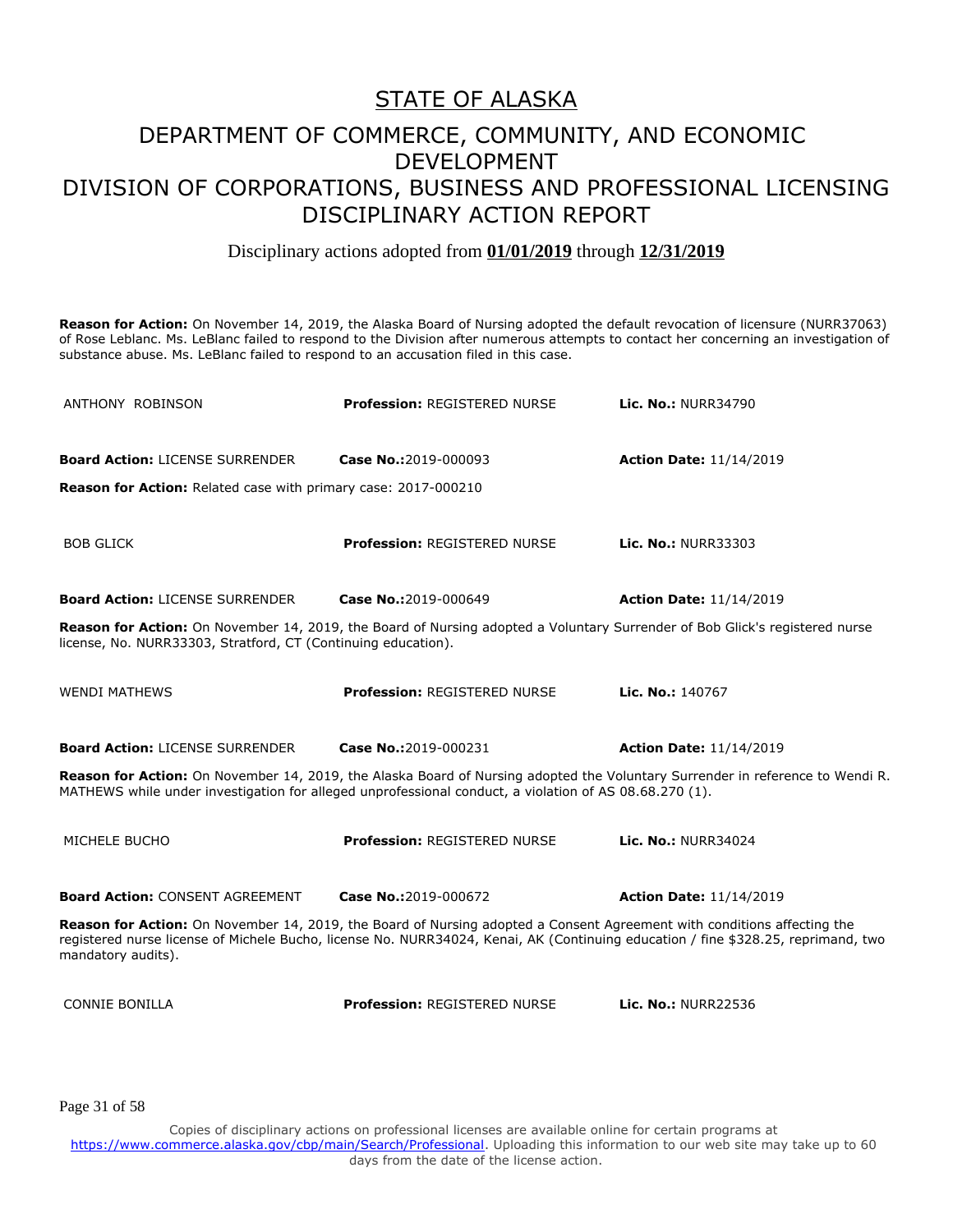#### DEPARTMENT OF COMMERCE, COMMUNITY, AND ECONOMIC DEVELOPMENT DIVISION OF CORPORATIONS, BUSINESS AND PROFESSIONAL LICENSING DISCIPLINARY ACTION REPORT

Disciplinary actions adopted from **01/01/2019** through **12/31/2019**

| <b>Board Action: CONSENT AGREEMENT,</b><br><b>AMENDED</b>                                                                                                                                                                                                                                                                                                                                                    | Case No.:2014-002184                | <b>Action Date: 11/14/2019</b>                                                                                                     |
|--------------------------------------------------------------------------------------------------------------------------------------------------------------------------------------------------------------------------------------------------------------------------------------------------------------------------------------------------------------------------------------------------------------|-------------------------------------|------------------------------------------------------------------------------------------------------------------------------------|
| Reason for Action: On November 14, 2019, the Alaska Board of Nursing adopted the Amendment to Consent Agreement for<br>Connie Bonilla for violating a board order by not attending AA groups and submitting false documentation, a violation of AS<br>08.68.270(7). The Amendment to Consent Agreement includes one additional year of probation, six months suspension with six<br>suspended.               |                                     | months stayed, attend two AA, NA, or Impaired Nurse Group in-person meeting per week, and pay a civil fine of \$5,750 with \$2,000 |
| JESSICA D. DARNELL                                                                                                                                                                                                                                                                                                                                                                                           | <b>Profession: REGISTERED NURSE</b> | <b>Lic. No.: NUR R 29245</b>                                                                                                       |
| <b>Board Action: LICENSE SURRENDER</b>                                                                                                                                                                                                                                                                                                                                                                       | Case No.:2015-000075                | <b>Action Date: 11/14/2019</b>                                                                                                     |
| Reason for Action: On November 14, 2019, the Alaska Board of Nursing adopted the Surrender of License for Jessica Nichols,<br>license number NURR29245. Ms. Nichols no longer resides in Alaska and therefore could not complete the terms of her Consent<br>Agreement.                                                                                                                                      |                                     |                                                                                                                                    |
| ANTHONY ROBINSON                                                                                                                                                                                                                                                                                                                                                                                             | <b>Profession: REGISTERED NURSE</b> | <b>Lic. No.: NURR34790</b>                                                                                                         |
| <b>Board Action: LICENSE SURRENDER</b>                                                                                                                                                                                                                                                                                                                                                                       | Case No.:2017-000210                | <b>Action Date: 11/14/2019</b>                                                                                                     |
| Reason for Action: On November 14, 2019, the Alaska Board of Nursing adopted a Voluntary Surrender of RN License<br>(NURR34790) of Anthony Robinson while under investigation for unprofessional conduct and misdemeanor criminal convictions<br>resulting from actions taken during his nursing practice, a violation of AS 08.68.270 (1)(5)(7) and 12 AAC 44.705 (17) and 12 AAC<br>$44.770(1)(3)(5)(7)$ . |                                     |                                                                                                                                    |
| ROSE E. LEBLANC                                                                                                                                                                                                                                                                                                                                                                                              | <b>Profession: REGISTERED NURSE</b> | <b>Lic. No.: NURR37063</b>                                                                                                         |
| <b>Board Action: BOARD OR</b><br><b>COMMISSIONER ORDER</b>                                                                                                                                                                                                                                                                                                                                                   | Case No.:2016-000958                | <b>Action Date: 11/14/2019</b>                                                                                                     |
| Reason for Action: On November 14, 2019, the Alaska Board of Nursing adopted the default revocation of licensure (NURR37063)<br>of Rose Leblanc. Ms. LeBlanc failed to respond to the Division after numerous attempts to contact her concerning an investigation of<br>substance abuse and the filing of an accusation in the matter.                                                                       |                                     |                                                                                                                                    |
| MICHAEL J. CASSISTA,                                                                                                                                                                                                                                                                                                                                                                                         | <b>Profession: REGISTERED NURSE</b> | <b>Lic. No.: NURR16927</b>                                                                                                         |
| <b>Board Action: LICENSE SURRENDER</b>                                                                                                                                                                                                                                                                                                                                                                       | Case No.:2019-001083                | <b>Action Date: 10/11/2019</b>                                                                                                     |

Page 32 of 58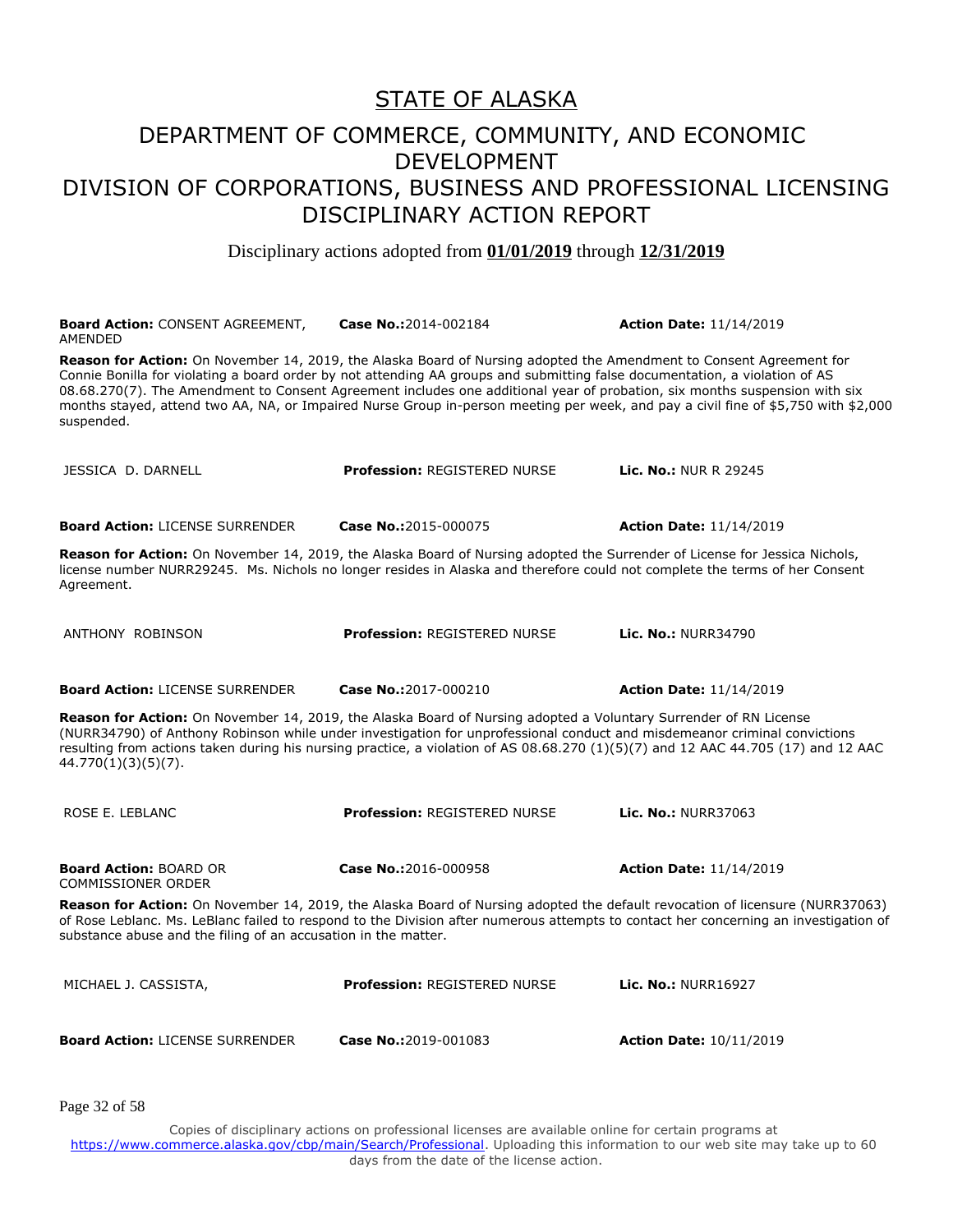Disciplinary actions adopted from **01/01/2019** through **12/31/2019**

**Reason for Action:** On October 11, 2019, the Board of Nursing adopted a Surrender of License with conditions affecting the license of Michael J. Cassista, lic. no. NURR16927, Wasilla, AK. (Unprofessional conduct / Surrender of License) Case 2019-001083

| AMBER R. BISHOP                                                                                                                                                                                                                                                                                                                                          | <b>Profession: REGISTERED NURSE</b> | Lic. No.: 100619               |  |
|----------------------------------------------------------------------------------------------------------------------------------------------------------------------------------------------------------------------------------------------------------------------------------------------------------------------------------------------------------|-------------------------------------|--------------------------------|--|
| <b>Board Action: LICENSE SURRENDER</b>                                                                                                                                                                                                                                                                                                                   | Case No.:2019-000794                | <b>Action Date: 08/22/2019</b> |  |
| <b>Reason for Action:</b> On August 22, 2019, the Alaska Board of Nursing adopted a Surrender of License with conditions affecting the<br>license of Amber Bishop, lic no. 100619, Anchorage, AK, (Surrender of License) per Bishop's request. Case 2019-000794.                                                                                         |                                     |                                |  |
| AMBER R. BISHOP                                                                                                                                                                                                                                                                                                                                          | Profession: REGISTERED NURSE        | Lic. No.: $100619$             |  |
| <b>Board Action: LICENSE SURRENDER</b>                                                                                                                                                                                                                                                                                                                   | Case No.:2018-001407                | <b>Action Date: 08/22/2019</b> |  |
| Reason for Action: On August 22, 2019, the Alaska Board of Nursing adopted the license surrender of Ms. Bishop. Ms. Bishop<br>surrendered her license in lieu of completing her probationary period. Case 2018-001407.                                                                                                                                   |                                     |                                |  |
| AMBER R. BISHOP                                                                                                                                                                                                                                                                                                                                          | <b>Profession: REGISTERED NURSE</b> | Lic. No.: 100619               |  |
| <b>Board Action: CONSENT AGREEMENT</b>                                                                                                                                                                                                                                                                                                                   | Case No.:2018-001407                | <b>Action Date: 08/08/2019</b> |  |
| Reason for Action: On August 8, 2019, the Alaska Board of Nursing adopted a voluntary Consent Agreement with Ms. BISHOP<br>based on substance abuse pursuant to AS 08.01.075 and AS 08.68.270(3). The terms of the Consent Agreement include a one (1)<br>year license suspension with one (1) year stayed; a 5 (five) year period of license probation. |                                     |                                |  |
| PAMELA K. LOCKE                                                                                                                                                                                                                                                                                                                                          | <b>Profession: REGISTERED NURSE</b> | Lic. No.: 137991               |  |
| <b>Board Action: BOARD OR</b><br><b>COMMISSIONER ORDER</b>                                                                                                                                                                                                                                                                                               | Case No.:2019-000273                | <b>Action Date: 08/08/2019</b> |  |
| Reason for Action: On August 08, 2019, the Alaska Board of Nursing (Board) adopted a Consent Agreement for Ms. LOCKE,<br>Registered Nurse (RN) license number 137991 stating that Ms. LOCKE's Examination Application for Registered Nurse is denied<br>pursuant to AS 08.68.270(2)(3)(7) and 12 AAC 44.770(8). Case 2019-000273.                        |                                     |                                |  |
| TINA M. SUMNER                                                                                                                                                                                                                                                                                                                                           | <b>Profession: REGISTERED NURSE</b> | Lic. No.: 143930               |  |
| Page 33 of 58                                                                                                                                                                                                                                                                                                                                            |                                     |                                |  |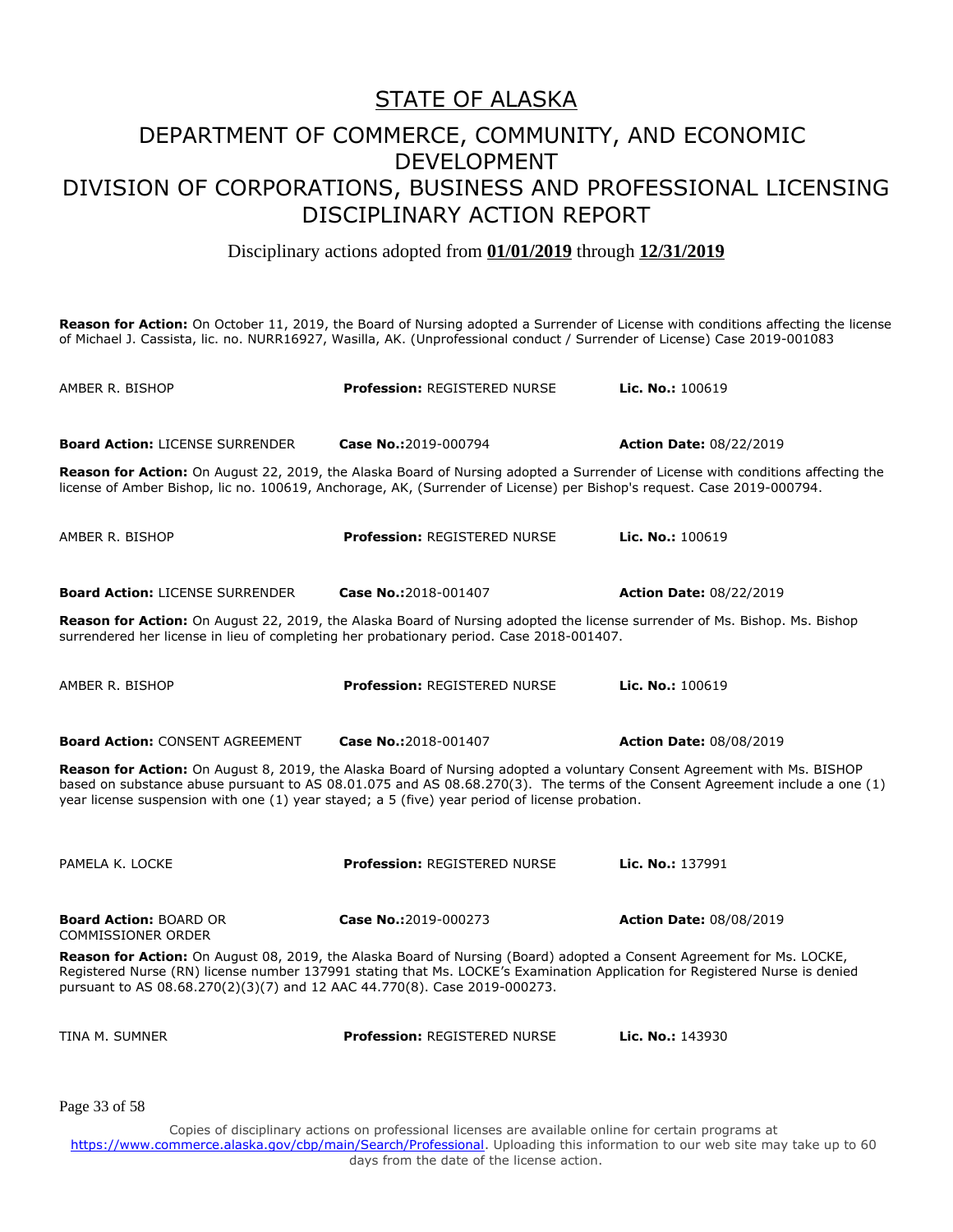Disciplinary actions adopted from **01/01/2019** through **12/31/2019**

| <b>Board Action: LICENSE SURRENDER</b>                                                                                                                                                                                                                                                                                                                                                                                                 | Case No.:2019-000400                | <b>Action Date: 08/08/2019</b> |  |
|----------------------------------------------------------------------------------------------------------------------------------------------------------------------------------------------------------------------------------------------------------------------------------------------------------------------------------------------------------------------------------------------------------------------------------------|-------------------------------------|--------------------------------|--|
| Reason for Action: On August 08, 2019, the Alaska Board of Nursing adopted the Surrender of License for Tina SUMNER (RN)<br>license number 143930 stemming from criminal charges filed on March 28, 2019 in Missouri pursuant to AS 08.01.075, AS<br>08.68.270(2), AS 08.68.270(5), and AS 08.68.270(7). Ms. SUMNER is charged with two counts of second-degree statutory rape<br>and tampering with a victim in a felony prosecution. |                                     |                                |  |
| CAROLINE V. BAPI                                                                                                                                                                                                                                                                                                                                                                                                                       | <b>Profession: REGISTERED NURSE</b> | <b>Lic. No.: NURR32213</b>     |  |
| <b>Board Action: CONSENT AGREEMENT</b>                                                                                                                                                                                                                                                                                                                                                                                                 | Case No.:2018-000099                | <b>Action Date: 08/08/2019</b> |  |
| Reason for Action: On August 08, 2019, the Alaska Board of Nursing (Board) adopted a Consent Agreement for Ms. BAPI,<br>Registered Nurse (RN) license number NURR32213 to include Additional Education and a public reprimand, pursuant to AS<br>08.68.270(5) and 12 AAC 44.770(1) for unprofessional conduct.                                                                                                                         |                                     |                                |  |
| SHAYLENE M. LEINBACH,                                                                                                                                                                                                                                                                                                                                                                                                                  | <b>Profession: REGISTERED NURSE</b> | Lic. No.: 103890               |  |
| <b>Board Action: CONSENT AGREEMENT</b>                                                                                                                                                                                                                                                                                                                                                                                                 | Case No.:2018-000534                | <b>Action Date: 08/08/2019</b> |  |
| Reason for Action: On August 8, 2019, the Alaska Board of Nursing adopted a Consent Agreement with conditions affecting the<br>registered nurse license of Shaylene Leinbach, Palmer, AK. (License Suspension -1year with 1 year stayed, Probation-5 years, Civil<br>Fine-\$1,500 with \$1,500 suspended, Reprimand) for substance abuse.                                                                                              |                                     |                                |  |
| MICHELLE E. DUNKEL                                                                                                                                                                                                                                                                                                                                                                                                                     | <b>Profession: REGISTERED NURSE</b> | Lic. No.: 114656               |  |
| <b>Board Action: LICENSE SURRENDER</b>                                                                                                                                                                                                                                                                                                                                                                                                 | Case No.:2017-000863                | <b>Action Date: 05/22/2019</b> |  |
| Reason for Action: On May 22, 2019, the Alaska Board of Nursing adopted the Voluntary Surrender of License in the matter of<br>Michelle DUNKEL, Registered Nurse license #114656, after self-disclosing alcohol abuse; a violation of AS 08.68.270(3).<br>Investigation case #2017-000863 is now closed in our files. Case 2017-000863.                                                                                                |                                     |                                |  |
| NAIARA TAYLOR                                                                                                                                                                                                                                                                                                                                                                                                                          | <b>Profession: REGISTERED NURSE</b> | <b>Lic. No.: NURR35089</b>     |  |
| <b>Board Action: LICENSE SURRENDER</b>                                                                                                                                                                                                                                                                                                                                                                                                 | Case No.:2019-000348                | <b>Action Date: 05/22/2019</b> |  |
| Reason for Action: On 05/22/2019 the Alaska Board of Nursing adopted the license surrender of Ms. Taylor for drug diversion.<br>RELATED CASE(S) 2018-000139 & 2019-000366                                                                                                                                                                                                                                                              |                                     |                                |  |

Page 34 of 58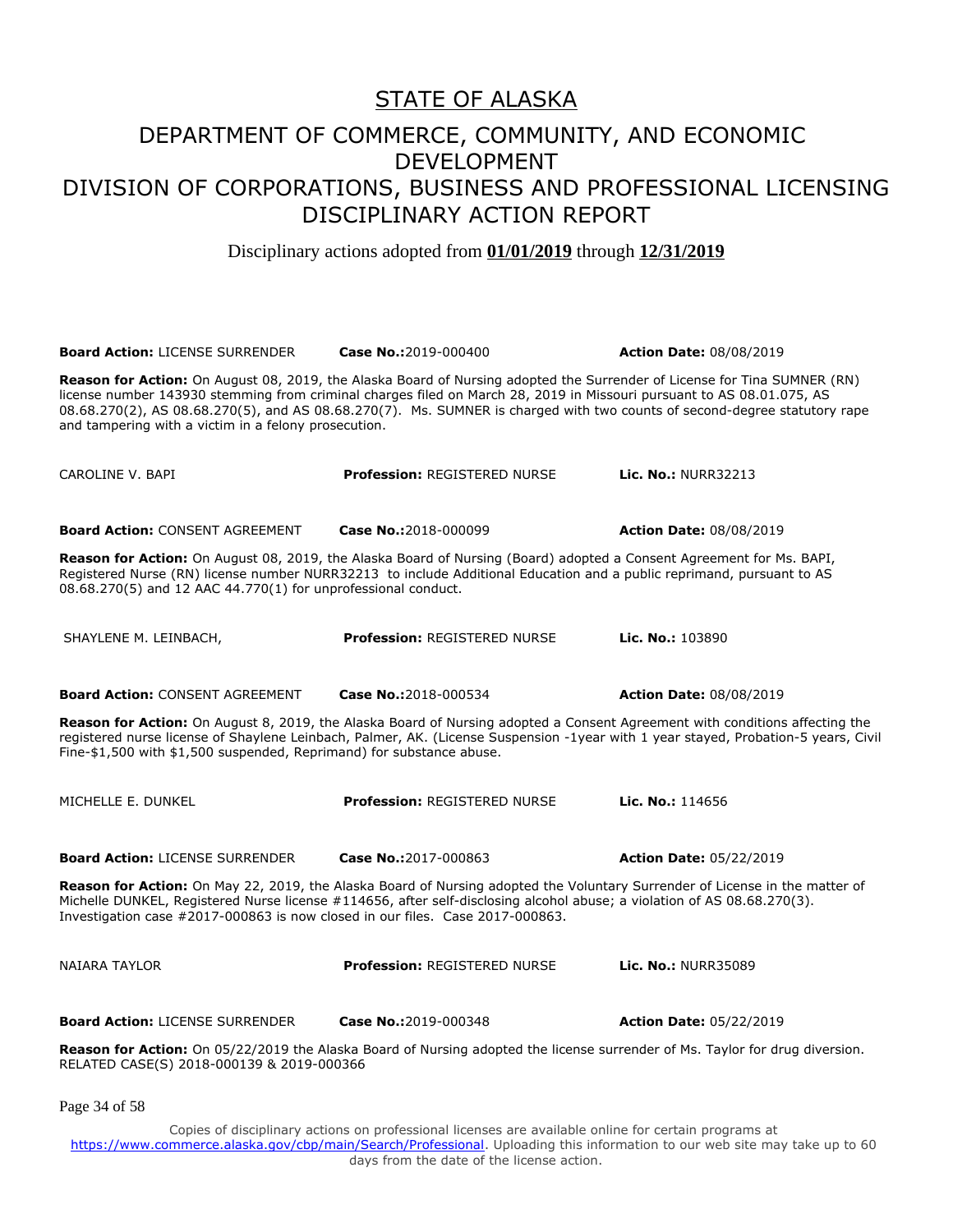Disciplinary actions adopted from **01/01/2019** through **12/31/2019**

PETER J. PALL **Profession:** REGISTERED NURSE **Lic. No.:** 115062 **Board Action:** LICENSE SURRENDER **Case No.:**2017-000957 **Action Date:** 05/22/2019 **Reason for Action:** On May 22, 2018, the Alaska Board of Nursing adopted the Voluntary Surrender in reference to Peter J. PALL while under investigation for alleged drug diversion, substance abuse, and theft violations of AS 08.68.270 (3)(7) and 12 AAC 44.770 (9)(22). WALTER TANNER **Profession:** REGISTERED NURSE **Lic. No.: Board Action:** CONSENT AGREEMENT, AMENDED **Case No.:**2019-000138 **Action Date:** 05/22/2019 **Reason for Action:** On May 22, 2019, the Alaska Board of Nursing adopted an Amended Order for the Consent Agreement that was originally presented and adopted by the Alaska Board of Nursing on April 18, 2019. Case 2019-000138 VIRGINIA E. WERTHWEIN, RN **Profession:** REGISTERED NURSE **Lic. No.:** NURR11749 **Board Action:** LICENSE SURRENDER **Case No.:**2017-000552 **Action Date:** 05/22/2019 **Reason for Action:** On 5/22/2019, The Alaska Board of Nursing adopted the Surrender of License from Werthwein. WERTHWEIN's Registered Nurse License (NURR11749) had lapsed and she had extended periods living outside of Alaska which caused her probation status to toll. WERTHWEIN chose to voluntarily surrender her license. NAIARA TAYLOR **Profession:** REGISTERED NURSE **Lic. No.:** NURR35089 **Board Action:** LICENSE SURRENDER **Case No.:**2018-000139 **Action Date:** 05/22/2019 **Reason for Action:** On May 22, 2018, the Alaska Board of Nursing adopted the Voluntary Surrender in reference to Naiara C. TAYLOR while under investigation for alleged drug diversion, substance abuse, and theft, violations of AS 08.68.270 (3)(6)(7)(8) and 12 AAC 44.770 (1)(9)(22). JOHN L. BRASSELL **Profession:** REGISTERED NURSE **Lic. No.:** 124091

Page 35 of 58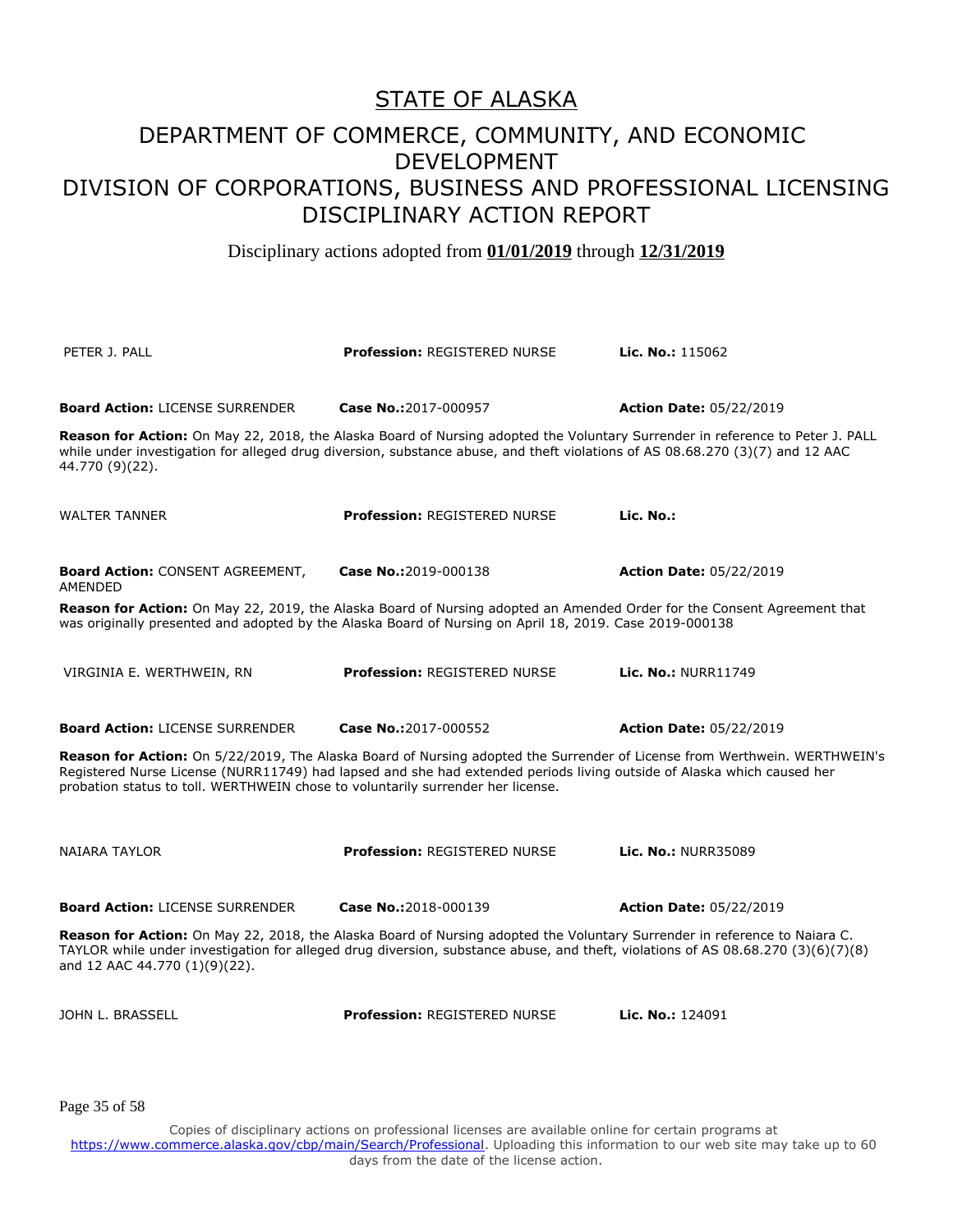Disciplinary actions adopted from **01/01/2019** through **12/31/2019**

| <b>Board Action: CONSENT AGREEMENT</b>                                          | Case No.:2018-000180                                                                                                                                                                                                                                                                                                                                                                                                                                                                                                         | <b>Action Date: 04/18/2019</b> |
|---------------------------------------------------------------------------------|------------------------------------------------------------------------------------------------------------------------------------------------------------------------------------------------------------------------------------------------------------------------------------------------------------------------------------------------------------------------------------------------------------------------------------------------------------------------------------------------------------------------------|--------------------------------|
| and 12 AAC 44.770(1)(28).                                                       | Reason for Action: On April 18, 2019, the Alaska Board of Nursing (Board) adopted a Consent Agreement to include five (5) year<br>probation, civil fine in the amount of \$2,500, counseling, and a reprimand for Mr. BRASSELL, Registered Nurse (RN) license number<br>124091. Mr. BRASSELL admitted to unprofessional and sexual misconduct with a patient which is a violation of AS 08.68.270(7)                                                                                                                         |                                |
| <b>WALTER TANNER</b>                                                            | <b>Profession: REGISTERED NURSE</b>                                                                                                                                                                                                                                                                                                                                                                                                                                                                                          | Lic. No.:                      |
| <b>Board Action: CONSENT AGREEMENT</b>                                          | Case No.:2019-000138                                                                                                                                                                                                                                                                                                                                                                                                                                                                                                         | <b>Action Date: 04/18/2019</b> |
| Walter L. Tanner, lic. no. NURR29382, Wetumpka, AL. (Fine - \$3,000, Reprimand) | Reason for Action: On April 18, 2019, the Board of Nursing adopted a Consent Agreement with conditions affecting the license of                                                                                                                                                                                                                                                                                                                                                                                              |                                |
| MICHAEL J. MOHL                                                                 | <b>Profession: REGISTERED NURSE</b>                                                                                                                                                                                                                                                                                                                                                                                                                                                                                          | <b>Lic. No.: NURR26584</b>     |
| <b>Board Action: CONSENT AGREEMENT</b>                                          | Case No.:2019-000345                                                                                                                                                                                                                                                                                                                                                                                                                                                                                                         | <b>Action Date: 04/18/2019</b> |
| Consent Agreement.                                                              | Reason for Action: On April 18, 2019, the Alaska Board of Nursing (Board) adopted a Substance Abuse Consent Agreement to<br>include five (5) year probation, counseling, MOHL, Registered Nurse (RN) license number NURR26584 pursuant to AS 08.01.075,<br>AS 08.68.270(3) and 12 AAC 44.770(8). On September 26, 2018, Mr. MOHL applied for reinstatement of his nursing license after<br>surrendering his license on July 09, 2008 as well as December 06, 2010 for failure to comply with the terms and conditions of his |                                |
| JENNIFER H. MABRY                                                               | <b>Profession: REGISTERED NURSE</b>                                                                                                                                                                                                                                                                                                                                                                                                                                                                                          | Lic. No.: NURR11672            |
| <b>Board Action: CONSENT AGREEMENT</b>                                          | Case No.:2018-001314                                                                                                                                                                                                                                                                                                                                                                                                                                                                                                         | <b>Action Date: 04/18/2019</b> |
|                                                                                 | Reason for Action: On April 18, 2019, the Board of Nursing adopted a Consent Agreement with conditions affecting the license of<br>Jennifer H. Mabry, lic. no. NURR11672, Anchorage, AK. (Fine - \$1950.00, Repremand) for unlicensed practice. Case 2018-001314                                                                                                                                                                                                                                                             |                                |
| <b>MARGARET HUGHES</b>                                                          | <b>Profession: REGISTERED NURSE</b>                                                                                                                                                                                                                                                                                                                                                                                                                                                                                          | <b>Lic. No.: NURR34644</b>     |
| <b>Board Action: CONSENT AGREEMENT,</b><br>AMENDED                              | Case No.:2019-000215                                                                                                                                                                                                                                                                                                                                                                                                                                                                                                         | <b>Action Date: 04/17/2019</b> |
|                                                                                 | Reason for Action: On April 17, 2019, the Alaska Board of Nursing adopted the Amendment to Consent Agreement for Margaret C.<br>Hughes. Her license suspension was lifted for license number NURR34644. Case 2019-000215.                                                                                                                                                                                                                                                                                                    |                                |

Page 36 of 58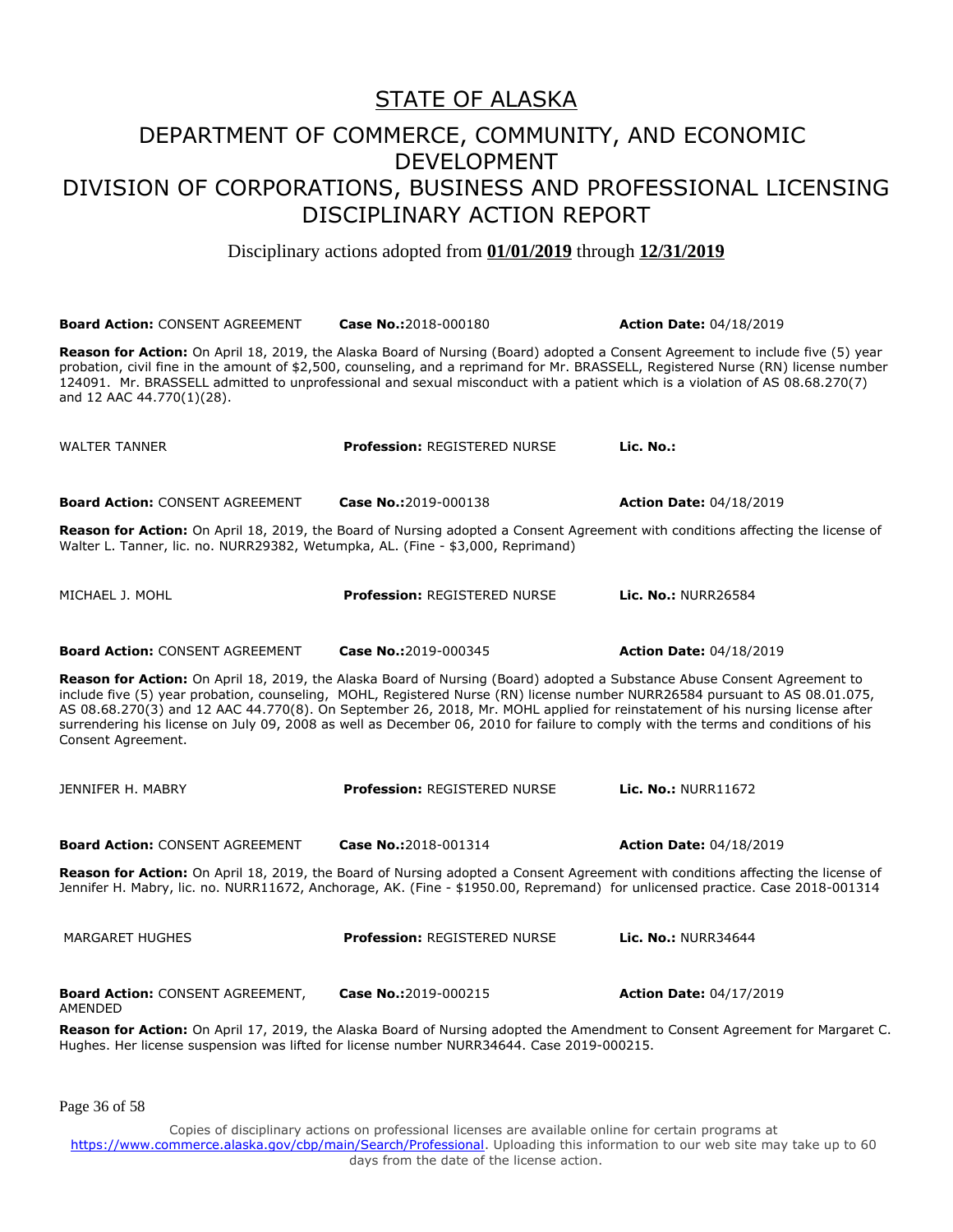#### DEPARTMENT OF COMMERCE, COMMUNITY, AND ECONOMIC DEVELOPMENT DIVISION OF CORPORATIONS, BUSINESS AND PROFESSIONAL LICENSING DISCIPLINARY ACTION REPORT

Disciplinary actions adopted from **01/01/2019** through **12/31/2019**

| <b>MARGARET HUGHES</b>                                                                                                                                                                                                                                                                                                                                                                                               | <b>Profession: REGISTERED NURSE</b> | <b>Lic. No.: NURR34644</b>     |
|----------------------------------------------------------------------------------------------------------------------------------------------------------------------------------------------------------------------------------------------------------------------------------------------------------------------------------------------------------------------------------------------------------------------|-------------------------------------|--------------------------------|
| <b>Board Action: CONSENT AGREEMENT,</b><br>AMENDED                                                                                                                                                                                                                                                                                                                                                                   | Case No.:2017-000924                | <b>Action Date: 04/17/2019</b> |
| Reason for Action: RELATED CASE(S) 2019-000215                                                                                                                                                                                                                                                                                                                                                                       |                                     |                                |
| TAMMY M. WALKER                                                                                                                                                                                                                                                                                                                                                                                                      | <b>Profession: REGISTERED NURSE</b> | <b>Lic. No.: NURR34081</b>     |
| <b>Board Action: LICENSE SURRENDER</b>                                                                                                                                                                                                                                                                                                                                                                               | Case No.:2017-001106                | <b>Action Date: 03/28/2019</b> |
| Reason for Action: On March 28, 2019, the Alaska Board of Nursing adopted a Voluntary License Surrender from Tammy Walker,<br>RN after allegations of unauthorized use of a physician's signature stamp on a prescription and substance abuse. This constituted a<br>violation of AS 08.68.270(3), AS 08.68.270(7), 12 AAC 44.770(1), 12 AAC 44.770(2), 12 AAC 44.770(8), and 12 AAC 44.770(9).<br>Case 2017-001106. |                                     |                                |
| CHELSEA M. SHIPLEY                                                                                                                                                                                                                                                                                                                                                                                                   | <b>Profession: REGISTERED NURSE</b> | Lic. No.: 110968               |
| <b>Board Action: CONSENT AGREEMENT</b>                                                                                                                                                                                                                                                                                                                                                                               | Case No.:2018-000248                | <b>Action Date: 03/28/2019</b> |
| Reason for Action: On March 28, 2019, the Alaska Board of Nursing adopted the Consent Agreement for RN applicant, Chelsea<br>SHIPLEY, after she was convicted for assault during her application process in violation of 12 AAC 44.705(a)(4). The terms of the<br>Consent Agreement consisted of a one (1) year probationary period, to begin upon issuance of license. Case 2018-000248.                            |                                     |                                |
| NAIARA TAYLOR                                                                                                                                                                                                                                                                                                                                                                                                        | <b>Profession: REGISTERED NURSE</b> | Lic. No.: NURR35089            |
| <b>Board Action: CONSENT AGREEMENT</b>                                                                                                                                                                                                                                                                                                                                                                               | Case No.:2018-000139                | <b>Action Date: 03/28/2019</b> |
| Reason for Action: On March 28, 2019, the Board of Nursing adopted a Consent Agreement for RN Naiara TAYLOR for practicing<br>nursing while unfit to perform nursing functions; unprofessional conduct by which constituted violations of AS 08.68.270(6)(7) and<br>12 AAC 44.770(1). The terms of the Consent Agreement consisted of three (3) years probation with a requirement to undergo<br>counseling.         |                                     |                                |
| MELISSA DUTKIEWICZ                                                                                                                                                                                                                                                                                                                                                                                                   | <b>Profession: REGISTERED NURSE</b> | Lic. No.: 124038               |
| Page 37 of 58                                                                                                                                                                                                                                                                                                                                                                                                        |                                     |                                |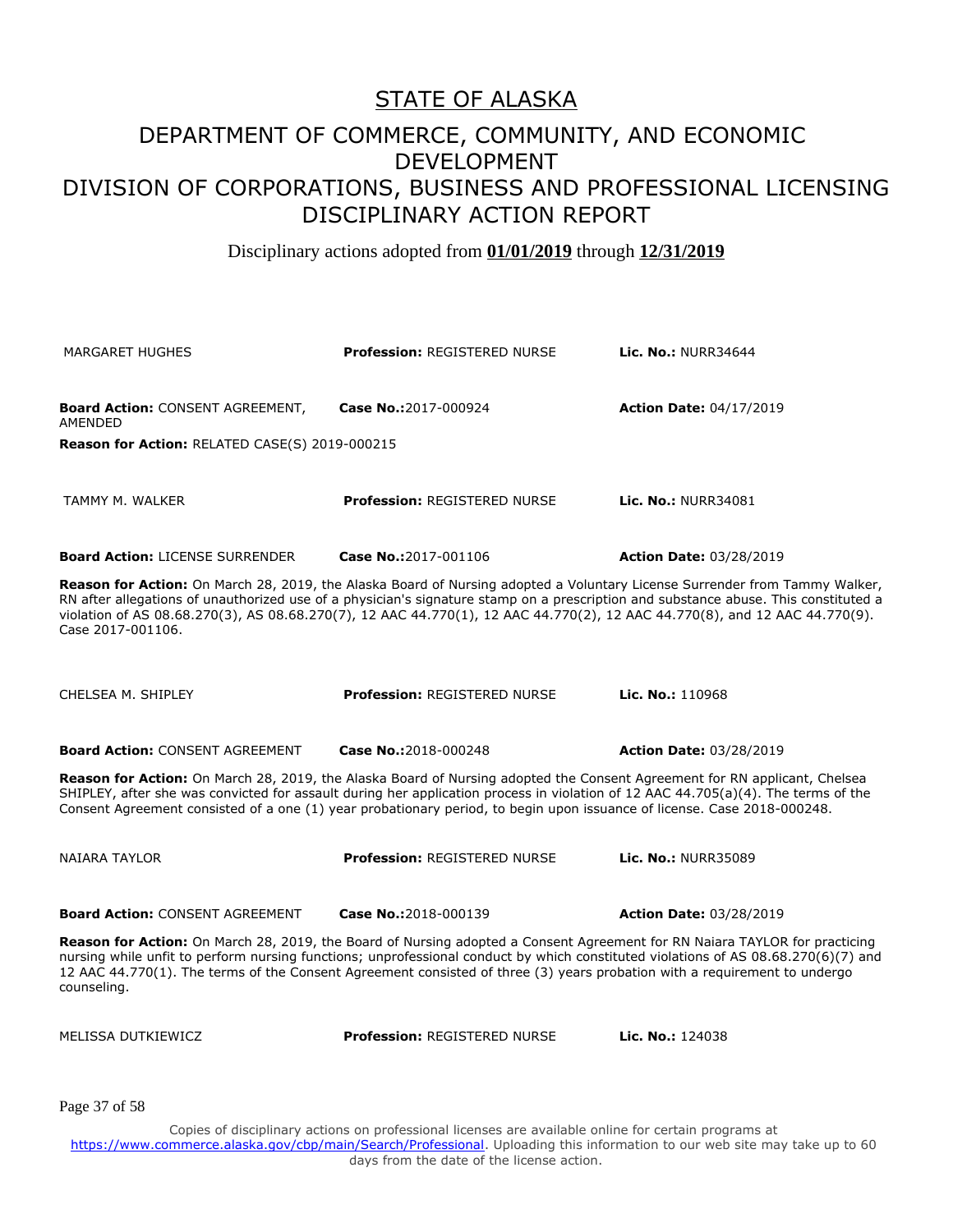Disciplinary actions adopted from **01/01/2019** through **12/31/2019**

| <b>Board Action: CONSENT AGREEMENT</b>                                                                                                                                                                                                                                                                                                                                                                                                                                                                                                                                                                           | Case No.:2018-000202                | <b>Action Date: 03/28/2019</b> |  |
|------------------------------------------------------------------------------------------------------------------------------------------------------------------------------------------------------------------------------------------------------------------------------------------------------------------------------------------------------------------------------------------------------------------------------------------------------------------------------------------------------------------------------------------------------------------------------------------------------------------|-------------------------------------|--------------------------------|--|
| Reason for Action: On March 28, 2019, the Board of Nursing adopted a Consent Agreement for RN Melissa DUTKIEWICZ for<br>unprofessional conduct which constitutes violations of AS 08.68.270(7) and 12 AAC 44.770(1)(5)(9). The terms of the Consent<br>Agreement consisted of three (3) years probation; \$1,000 fine; continuing education and a public reprimand.                                                                                                                                                                                                                                              |                                     |                                |  |
| DUSTIN . JOHNSON,                                                                                                                                                                                                                                                                                                                                                                                                                                                                                                                                                                                                | <b>Profession: REGISTERED NURSE</b> | Lic. No.: 116882               |  |
| <b>Board Action: LICENSE SURRENDER</b>                                                                                                                                                                                                                                                                                                                                                                                                                                                                                                                                                                           | Case No.:2018-000710                | <b>Action Date: 03/28/2019</b> |  |
| Reason for Action: On March 28, 2019, the Alaska Board of Nursing adopted the Voluntary Surrender of License for Dustin<br>JOHNSON. Mr. JOHNSON signed the surrender after pleading guilty to one felony count of Indecent Viewing or Photography, Alaska<br>Statute (AS) 11.61.123(f)(1). Indecent Viewing or Photography is a felony when the person viewed or shown in a picture was, at<br>the time of the viewing or production of the picture, a minor. The above conviction provides grounds for suspension, revocation, or<br>other disciplinary sanctions pursuant to AS 08.01.075 and AS 08.68.270(2). |                                     |                                |  |
| TAMMY M. WALKER                                                                                                                                                                                                                                                                                                                                                                                                                                                                                                                                                                                                  | <b>Profession: REGISTERED NURSE</b> | <b>Lic. No.: NURR34081</b>     |  |
| <b>Board Action: LICENSE SURRENDER</b>                                                                                                                                                                                                                                                                                                                                                                                                                                                                                                                                                                           | Case No.:2018-001067                | <b>Action Date: 03/28/2019</b> |  |
| Reason for Action: RELATED CASE(S) 2017-001106                                                                                                                                                                                                                                                                                                                                                                                                                                                                                                                                                                   |                                     |                                |  |
| PAMELA K. LOCKE                                                                                                                                                                                                                                                                                                                                                                                                                                                                                                                                                                                                  | <b>Profession: REGISTERED NURSE</b> | Lic. No.: 137991               |  |
| <b>Board Action: LIC. APPLICATION DENIED Case No.:2019-000273</b>                                                                                                                                                                                                                                                                                                                                                                                                                                                                                                                                                |                                     | <b>Action Date: 03/28/2019</b> |  |
| Reason for Action: On March 28, 2019, the Alaska Board of Nursing denied Ms. LOCKE (RN) license number 137991, examination<br>application. The Board found reason for denial under AS 08.68.270(1)(2)(3) and 12 AAC 44.770(8). In November 2018, Ms.<br>LOCKE submitted an Examination Application for Registered Nurse license after her Colorado license had been suspended. In<br>February 2019, Colorado BON voted for "revocation with authority to accept relinquishment". Case 2019-000273.                                                                                                               |                                     |                                |  |
| ELIZABETH A. STARK, RN                                                                                                                                                                                                                                                                                                                                                                                                                                                                                                                                                                                           | <b>Profession: REGISTERED NURSE</b> | <b>Lic. No.: NURR9367</b>      |  |
| <b>Board Action: LIC. APPLICATION DENIED Case No.:2018-001344</b>                                                                                                                                                                                                                                                                                                                                                                                                                                                                                                                                                |                                     | <b>Action Date: 03/28/2019</b> |  |

Page 38 of 58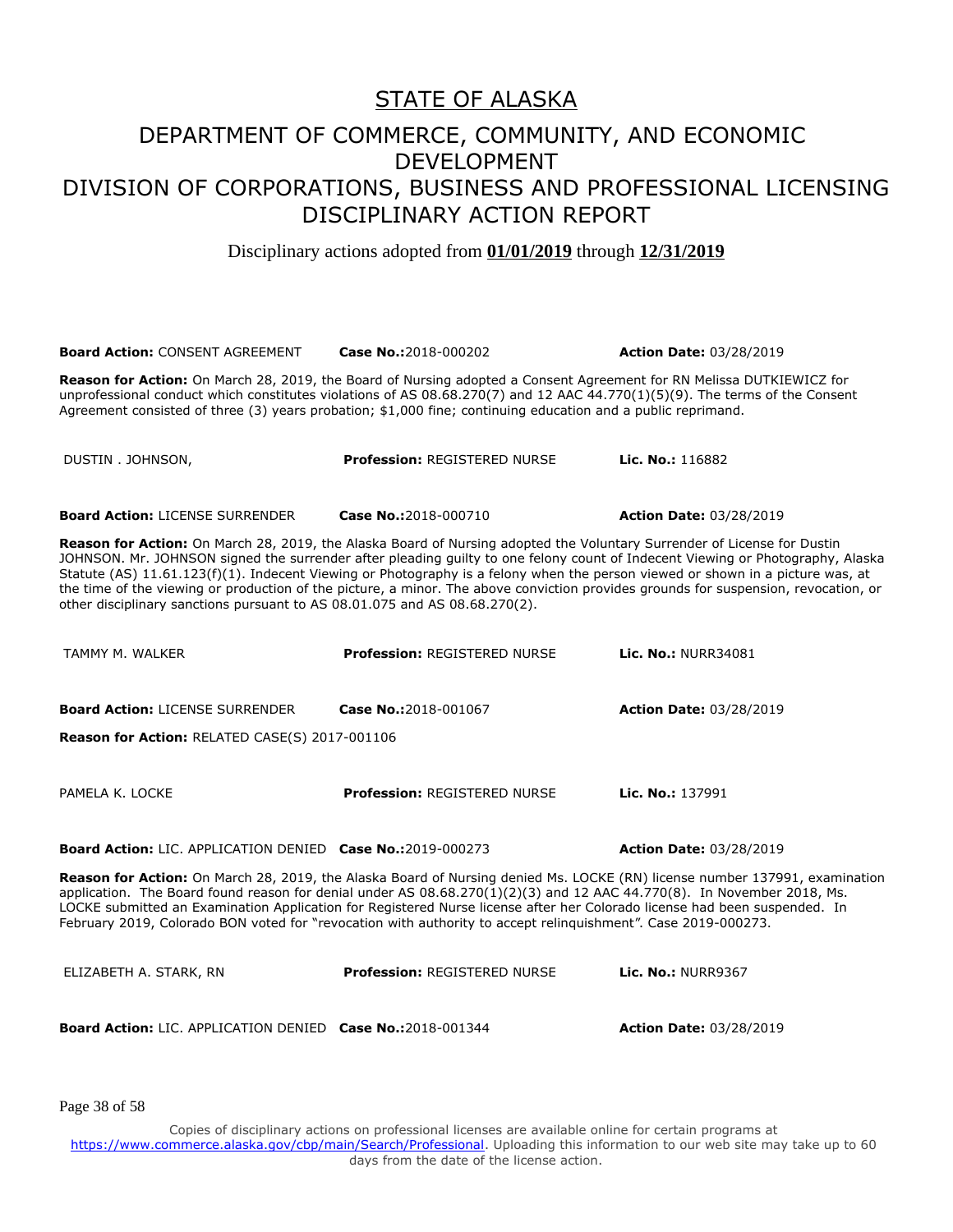Disciplinary actions adopted from **01/01/2019** through **12/31/2019**

Reason for Action: On March 28, 2019, Elizabeth STARK's application for reinstatement of Registered Nurse (RN) license was reviewed by the Alaska Board of Nursing (Board). During this meeting the Board denied the reinstatement application for Ms. Stark (RN) license number NURR9367 for past substance abuse.

MARGARET HUGHES **Profession:** REGISTERED NURSE **Lic. No.:** NURR34644 **Board Action:** SUSPENSION **Case No.:**2019-000215 **Action Date:** 03/15/2019 **Reason for Action:** On 03/15/2019, the Division suspended the license of Ms. Hughes for Non Compliance with the Consent Agreement. A Board member recommended the suspension for non compliance regarding substance abuse. Case 2019-000215. CHRISTOPHER BURNS **Profession:** REGISTERED NURSE ANESTHETIST **Lic. No.:** 112615 **Board Action:** CONSENT AGREEMENT **Case No.:**2017-000314 **Action Date:** 08/08/2019

**Reason for Action:** On August 8, 2018, the Alaska Board of Nursing adopted the Consent Agreement in reference to Christopher D. BURNS for violation of 08.68.270(7) and 12 AAC 44.770(1) for unprofessional conduct. The Board adopted a Consent Agreement which consisted of a public reprimand.

#### **Board of Pharmacy**

HDK ENTERPRISES, INC. / SOUTHSIDE PHARMACY 3 **Profession:** OUT OF STATE PHARMACY **Lic. No.:** 108014

**Board Action:** IMPOSITION OF CIVIL FINE **Case No.:**2019-000253 **Action Date:** 11/24/2019

**Reason for Action:** On November 24, 2019, the Alaska Board of Pharmacy adopted a \$500 Imposition of Civil Fine, without censure or reprimand, for HDK Enterprises, Inc. dba Southside Pharmacy 3, license number 108014, for failing to timely notify the Division of a Pharmacist-in-Charge change, a violation of AS 08.80.261(a)(14). (Fine - \$500.00)

| DISTINGUISHED PHARMACEUTICALS, LLC Profession: OUT OF STATE PHARMACY Lic. No.: PHAO1378 |  |
|-----------------------------------------------------------------------------------------|--|
|                                                                                         |  |

**Board Action:** LICENSE SURRENDER **Case No.:**2019-000048 **Action Date:** 11/24/2019

Page 39 of 58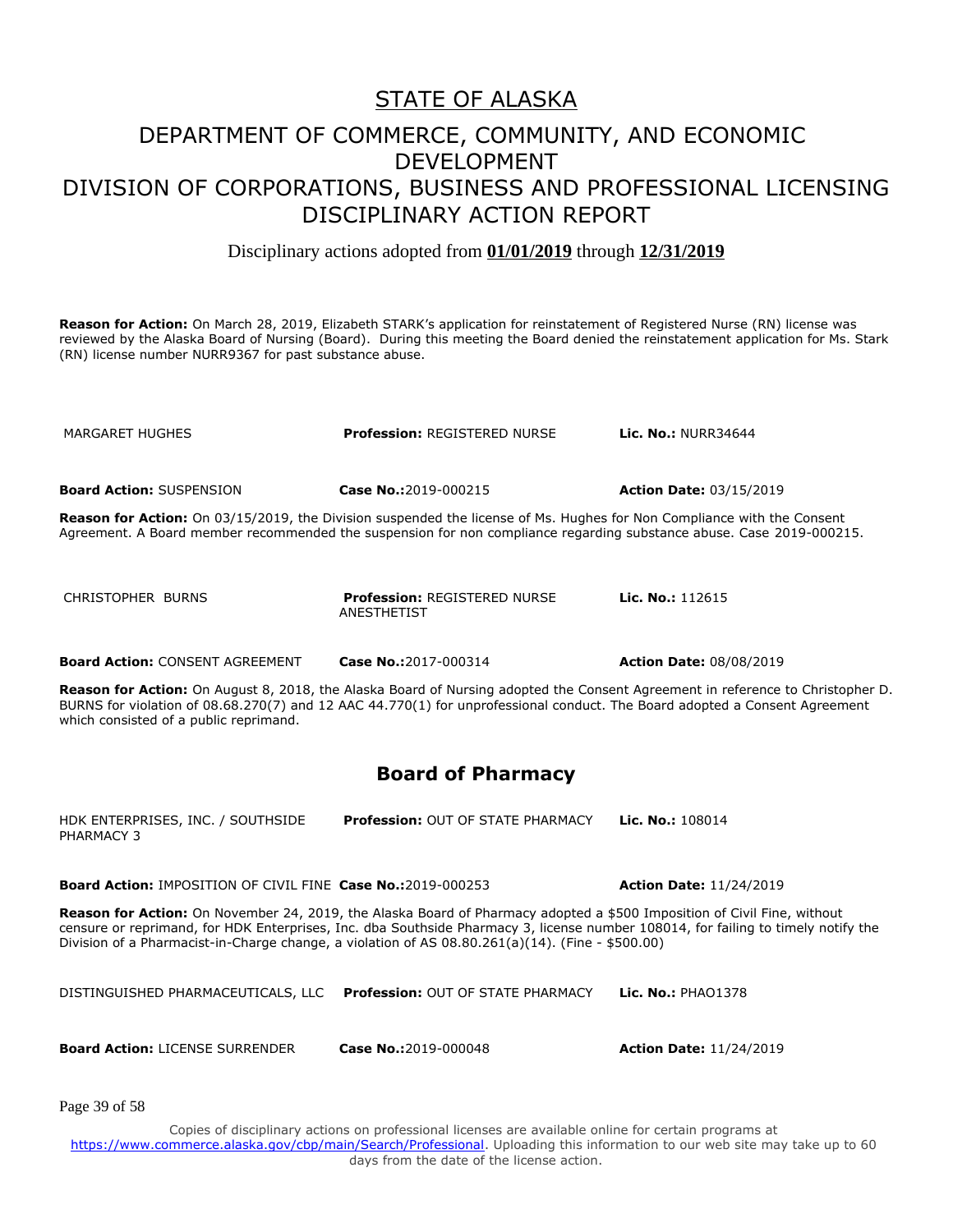Disciplinary actions adopted from **01/01/2019** through **12/31/2019**

**Reason for Action:** On November 24, 2019, the Alaska Board of Pharmacy adopted the surrender of license for Distinguished Pharmaceuticals, LLC, license number PHAO1378, for allegations of failing to timely notify the Division of a change in the Pharmacist-in-Charge and failing to provide documentation to the Division, violations of AS 08.80.261(a)(6). (Surrender of License)

DISTINGUISHED PHARMACEUTICALS, LLC **Profession:** OUT OF STATE PHARMACY **Lic. No.:** PHAO1378

**Board Action:** LICENSE SURRENDER **Case No.:**2017-000945 **Action Date:** 11/24/2019 **Reason for Action:** On November 24, 2019, the Alaska Board of Pharmacy adopted the surrender of license for Distinguished Pharmaceuticals, LLC, license number PHAO1378, for allegations of failing to timely notify the Division of a change in the Pharmacist-in-Charge and failing to provide documentation to the Division, violations of AS 08.80.261(a)(6). (Surrender of License) HALLANDALE PHARMACY / PHARMCORE INC. **Profession:** OUT OF STATE PHARMACY **Lic. No.:** 139527 **Board Action:** IMPOSITION OF CIVIL FINE **Case No.:**2018-001271 **Action Date:** 11/24/2019 **Reason for Action:** On November 24, 2019, the Alaska Board of Pharmacy adopted a \$2000 Imposition of Civil Fine, without censure or reprimand, for Pharmcore Inc. dba Hallandale Pharmacy, license number 139527, for failing to notify the Board of disciplinary and criminal action of an employee. (Fine - \$2,000.00) HALLANDALE PHARMACY / PHARMCORE INC. **Profession:** OUT OF STATE PHARMACY **Lic. No.:** PHAO1184 **Board Action:** CONSENT AGREEMENT **Case No.:**2018-000795 **Action Date:** 03/07/2019 **Reason for Action:** On March 7, 2019, the Board of Pharmacy adopted a Consent Agreement with conditions affecting the license of Pharmcore Inc. dba Hallandale Pharmacy lic. no. PHAO1184, Hallandale, FL. (Unlicensed practice or activity / Fine - \$5,000) ROLAND FAUCHER **Profession:** PHARMACIST **Lic. No.:** PHAP2195 **Board Action:** SUSPENSION **Case No.:**2018-001258 **Action Date:** 07/21/2019

**Reason for Action:** On July 21, 2019, the Board of Pharmacy adopted the voluntary suspension of his Pharmacist license (#PHAP2195) in lieu of further cooperation regarding the ongoing complaint process into allegations he filled prescriptions and then diverted medications while functioning in his a role as licensed Pharmacist in Alaska. Case 2018-001258

Page 40 of 58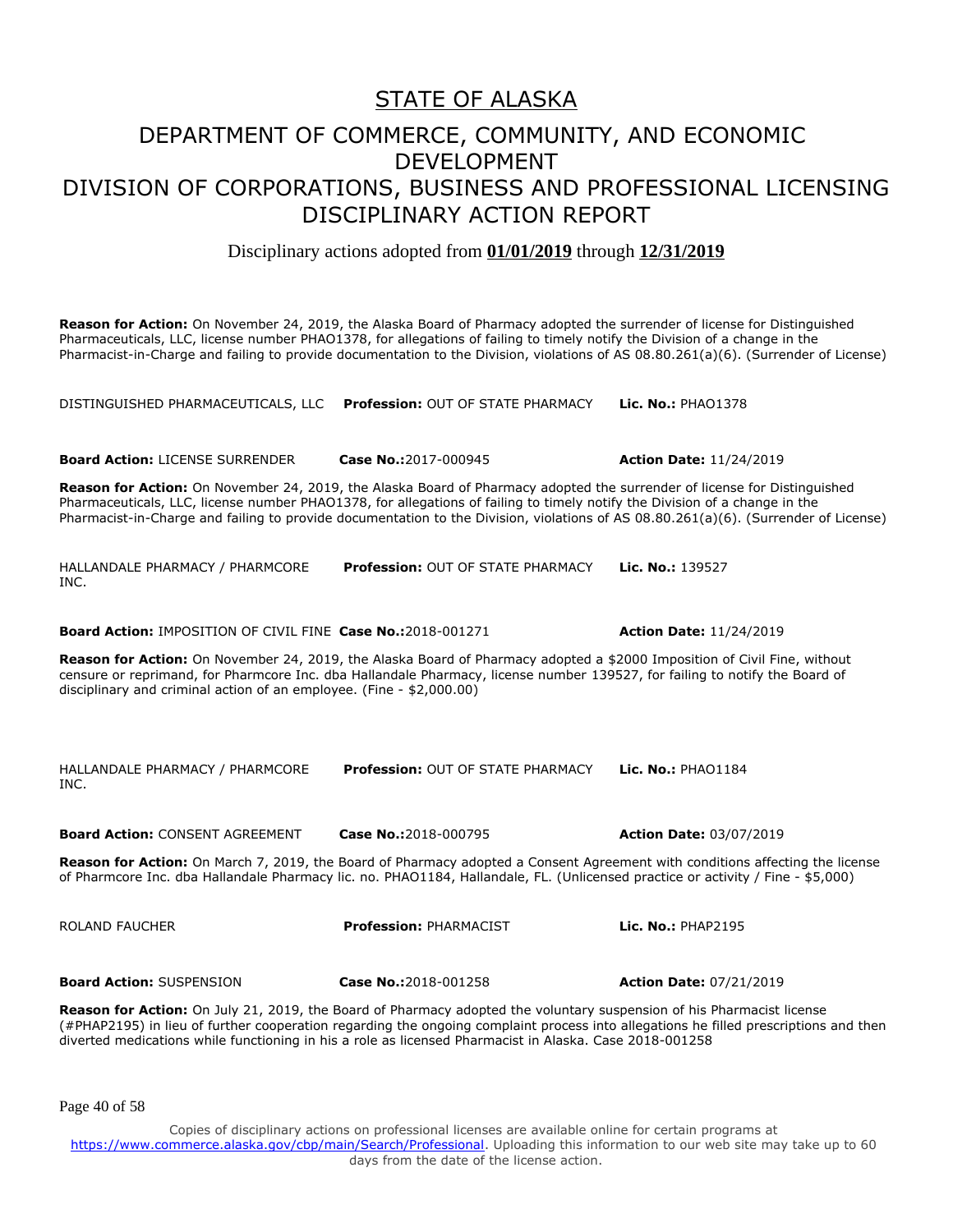Disciplinary actions adopted from **01/01/2019** through **12/31/2019**

| <b>NEIL HOLDER</b>                                                                                                                                                                                                                                                                                                                                                                                      | <b>Profession: PHARMACIST</b>                                                                                              | Lic. No.: PHAP1391             |  |
|---------------------------------------------------------------------------------------------------------------------------------------------------------------------------------------------------------------------------------------------------------------------------------------------------------------------------------------------------------------------------------------------------------|----------------------------------------------------------------------------------------------------------------------------|--------------------------------|--|
| <b>Board Action: LICENSE SURRENDER</b><br>Reason for Action: On March 7, 2019, the AK Board of Pharmacy adopted the license surrender of Neil Holder.                                                                                                                                                                                                                                                   | Case No.:2019-000186                                                                                                       | <b>Action Date: 03/07/2019</b> |  |
| OMRO PHARMACY (LICENSE DENIAL)                                                                                                                                                                                                                                                                                                                                                                          | <b>Profession: PHARMACY</b>                                                                                                | Lic. No.:                      |  |
| <b>Board Action: LICENSE GRANTED</b>                                                                                                                                                                                                                                                                                                                                                                    | Case No.:2018-000963                                                                                                       | <b>Action Date: 03/07/2019</b> |  |
| Reason for Action: On March 07, 2019, the Alaska Board of Pharmacy adopted the Final Decision created by the Office of<br>Administrative Hearings. Dennis L. Hunt Pharmacy, Inc. dba Omro Pharmacy Solutions has met its burden of demonstrating that it<br>meets the qualifications as AS 08.80 applicable for registrants. Its application for registration should therefore be granted.              |                                                                                                                            |                                |  |
| <b>ARIELLE VARGAS</b>                                                                                                                                                                                                                                                                                                                                                                                   | <b>Profession: PHARMACY TECHNICIAN</b>                                                                                     | Lic. No.: PHAC4905             |  |
| <b>Board Action: BOARD OR</b><br><b>COMMISSIONER ORDER</b>                                                                                                                                                                                                                                                                                                                                              | Case No.:2019-000308                                                                                                       | <b>Action Date: 12/24/2019</b> |  |
| Reason for Action: On 11/24/2019, the Board of Pharmacy adopted a default revocation of licensure on Ms. Arielle Vargas for<br>failing to comply with the statutes and regulations of the continuing education requirements of her license. Ms. Vargas did not<br>request reconsideration of the order within 15 days of the adoption and the order became permanent on 12/24/2019 per AS<br>44.62.390. |                                                                                                                            |                                |  |
| KAO K. SAELEE                                                                                                                                                                                                                                                                                                                                                                                           | Profession: PHARMACY TECHNICIAN                                                                                            | Lic. No.: $111460$             |  |
| <b>Board Action: LICENSE SURRENDER</b>                                                                                                                                                                                                                                                                                                                                                                  | Case No.:2019-000307                                                                                                       | <b>Action Date: 11/14/2019</b> |  |
| Reason for Action: On November 14, 2019, The Alaska Board of Pharmacy adopted the voluntary license surrender of Mr. Kao                                                                                                                                                                                                                                                                                | Saelee in lieu of providing additional continuing education credits to maintain current licensure. (Continuing Education). |                                |  |

Page 41 of 58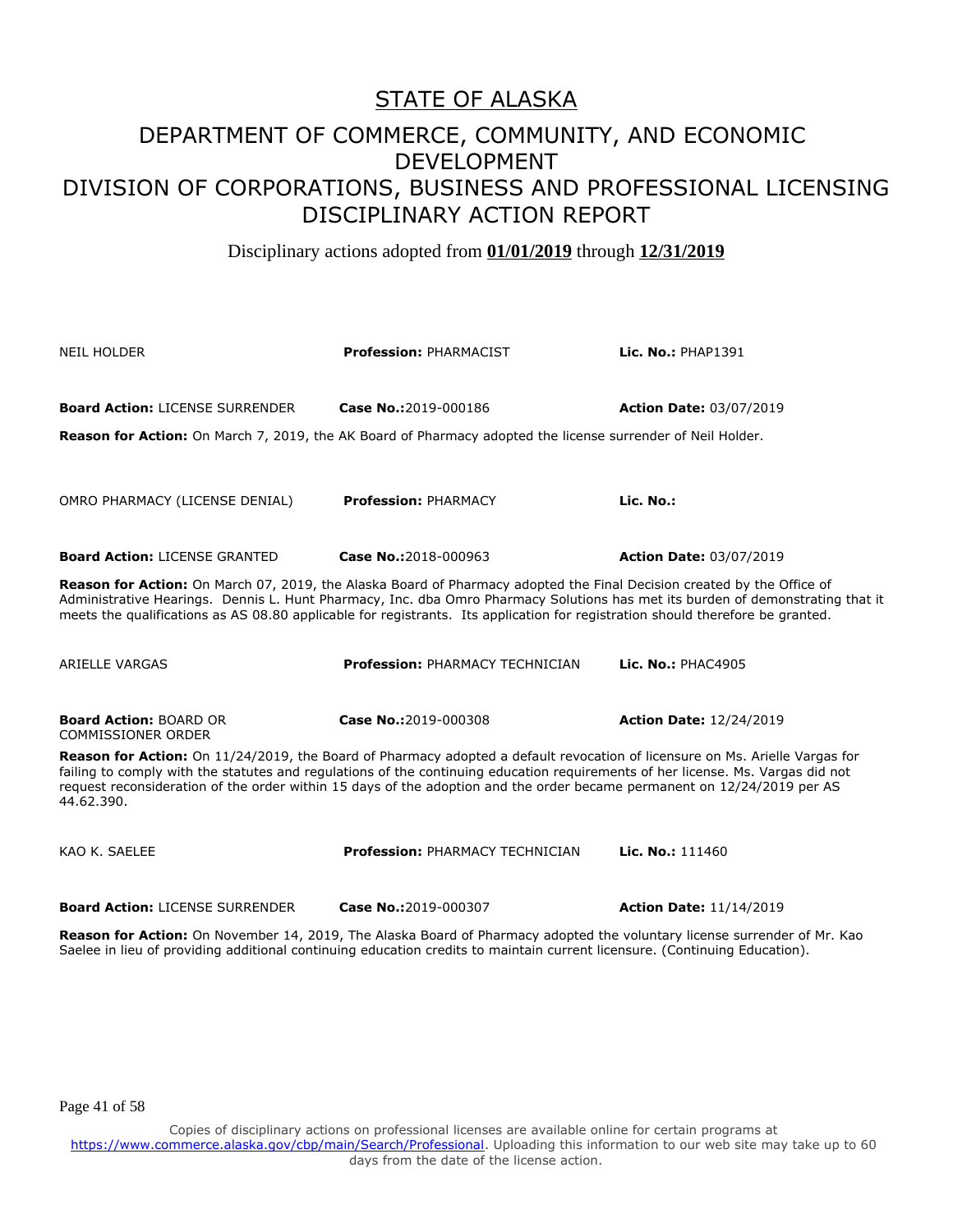Disciplinary actions adopted from **01/01/2019** through **12/31/2019**

#### **Board of Physical Therapy & Occupational Therapy**

| MAUREEN JOHNSON                                                                                                                                                                                                                                                                                        | <b>Profession: OCCUPATIONAL THERAPIST</b>                                                                                                                                                                                                                       | <b>Lic. No.: PHY0495</b>       |
|--------------------------------------------------------------------------------------------------------------------------------------------------------------------------------------------------------------------------------------------------------------------------------------------------------|-----------------------------------------------------------------------------------------------------------------------------------------------------------------------------------------------------------------------------------------------------------------|--------------------------------|
|                                                                                                                                                                                                                                                                                                        |                                                                                                                                                                                                                                                                 |                                |
| <b>Board Action: CONSENT AGREEMENT</b>                                                                                                                                                                                                                                                                 | Case No.:2019-000536                                                                                                                                                                                                                                            | <b>Action Date: 10/03/2019</b> |
| \$1,250 fine, reprimand, two mandatory audits).                                                                                                                                                                                                                                                        | <b>Reason for Action:</b> On October 3, 2019, the Alaska Board of Physical Therapy and Occupational Therapy adopted a Consent<br>Agreement with conditions affecting the license of Maureen Johnson, license No. PHYO495, Anchorage, AK (Continuing education / |                                |
| DOUGLAS J. WESTPHAL,                                                                                                                                                                                                                                                                                   | <b>Profession: PHYSICAL THERAPIST</b>                                                                                                                                                                                                                           | Lic. $No.:$ PHYP491            |
| <b>Board Action: CONSENT AGREEMENT</b>                                                                                                                                                                                                                                                                 | Case No.:2019-000540                                                                                                                                                                                                                                            | <b>Action Date: 10/03/2019</b> |
| <b>Reason for Action:</b> On October 3, 2019, the Board of Physical Therapy and Occupational Therapy adopted a Consent Agreement<br>with conditions affecting the license of Douglas Westphal, license No. PHYP491, Homer, AK (Continuing education / fine \$650,<br>reprimand, two mandatory audits). |                                                                                                                                                                                                                                                                 |                                |
| ALICE HOLINGER                                                                                                                                                                                                                                                                                         | <b>Profession: PHYSICAL THERAPIST</b>                                                                                                                                                                                                                           | Lic. No.: PHYP82               |
| <b>Board Action: LICENSE SURRENDER</b>                                                                                                                                                                                                                                                                 | Case No.:2019-000538                                                                                                                                                                                                                                            | <b>Action Date: 10/03/2019</b> |

**Reason for Action:** On October 3, 2019, the Alaska Board of Physical Therapy and Occupational Therapy adopted a Voluntary Surrender of Alice Holinger's physical therapist license No. PHYP82, Wasilla, AK (Continuing education).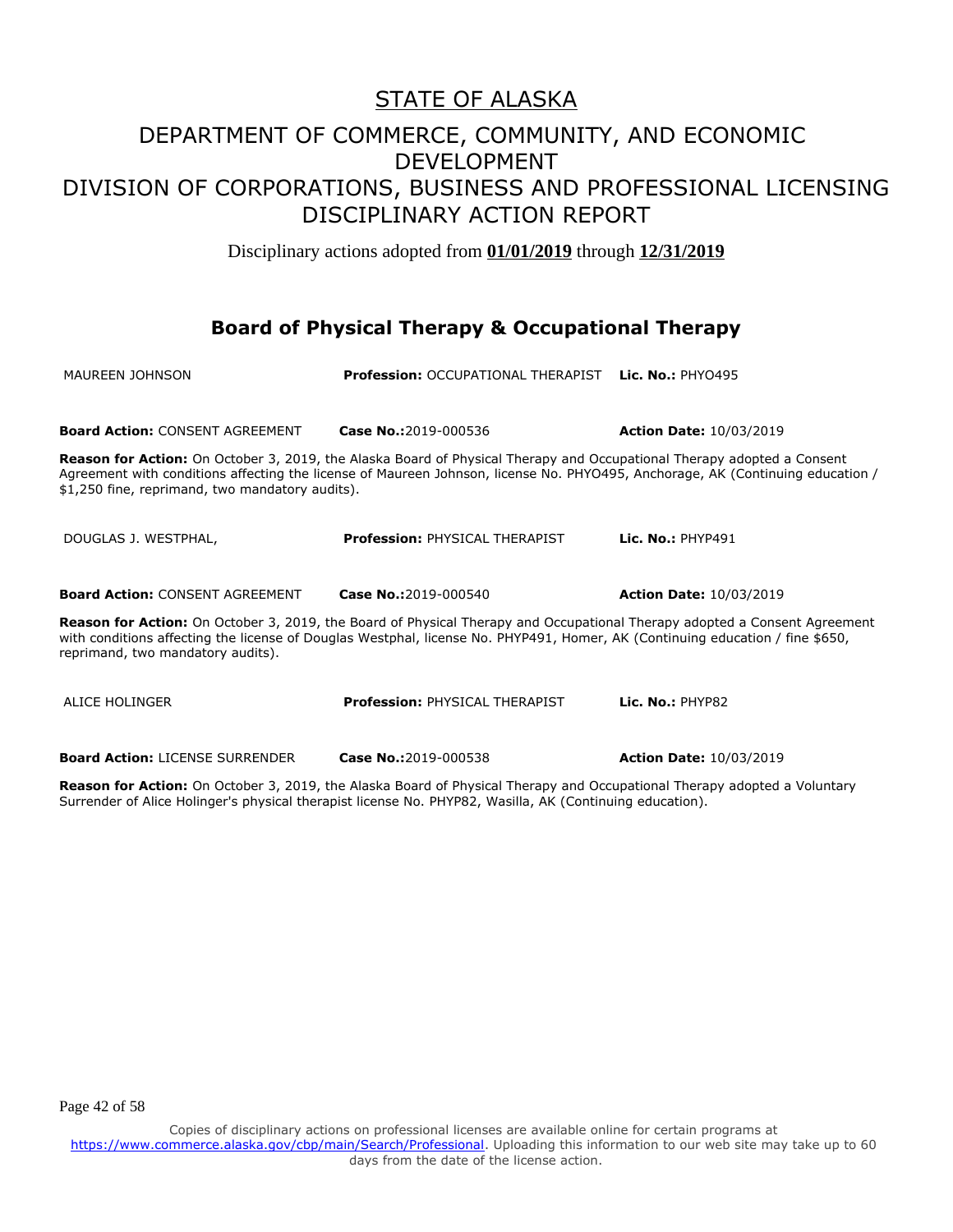Disciplinary actions adopted from **01/01/2019** through **12/31/2019**

#### **Board of Professional Counselors**

LEIF VICK **Profession:** PROFESSIONAL COUNSELOR **Lic. No.:** PCOP883

| <b>Board Action: LICENSE SURRENDER</b>                                                                                                                                                                                                                                                                                                                                                                                                                                                                                                          | Case No.:2019-000187                                     | <b>Action Date: 09/19/2019</b> |
|-------------------------------------------------------------------------------------------------------------------------------------------------------------------------------------------------------------------------------------------------------------------------------------------------------------------------------------------------------------------------------------------------------------------------------------------------------------------------------------------------------------------------------------------------|----------------------------------------------------------|--------------------------------|
| Reason for Action: On September 19, 2019 the Board of Professional Counselors accespted and adopted the License Surrender of<br>the Respondent. In lieu of an investigation regarding an inappropriate relationship with a client, Mr. Vick voluntarily surrendered his<br>license.                                                                                                                                                                                                                                                             |                                                          |                                |
| <b>BRENT POTTER</b>                                                                                                                                                                                                                                                                                                                                                                                                                                                                                                                             | Profession: PROFESSIONAL COUNSELOR Lic. No.: 140396      |                                |
| <b>Board Action: IMPOSITION OF CIVIL FINE Case No.:2019-000202</b>                                                                                                                                                                                                                                                                                                                                                                                                                                                                              |                                                          | <b>Action Date: 09/19/2019</b> |
| Reason for Action: On September 19, 2019 the Board of Professional Counselors accepted and adopted the Imposition of Civil Fine<br>issued to Mr. Potter for failing to disclosed an offense on his initial application for licensure.                                                                                                                                                                                                                                                                                                           |                                                          |                                |
| <b>Board of Public Accountancy</b>                                                                                                                                                                                                                                                                                                                                                                                                                                                                                                              |                                                          |                                |
| MANU. AGARWAL,                                                                                                                                                                                                                                                                                                                                                                                                                                                                                                                                  | <b>Profession: CERTIFIED PUBLIC</b><br><b>ACCOUNTANT</b> | Lic. No.:                      |
| <b>Board Action: TEMPORARY CEASE AND</b><br><b>DESIST ORDER</b>                                                                                                                                                                                                                                                                                                                                                                                                                                                                                 | Case No.:2018-001243                                     | <b>Action Date: 11/07/2019</b> |
| Reason for Action: On November 7, 2019, the State of Alaska, Department Commerce, Community and Economic Development,<br>Division of Corporations, Business and Professional Licensing as therefore ordered pursuant to AS.08.01.087(b)(1) that you<br>immediately cease and desist from representing yourself as a certified public accountant licensed in the State of Alaska and from<br>further possession, display or submission of the invalid license. Brighton, MA. (Fraud and misrepresentation / Temporary Cease and<br>Desist Order) |                                                          |                                |
| LAURA PATIN                                                                                                                                                                                                                                                                                                                                                                                                                                                                                                                                     | <b>Profession: CERTIFIED PUBLIC</b><br><b>ACCOUNTANT</b> | Lic. No.: 116027               |
| <b>Board Action: BOARD OR</b><br><b>COMMISSIONER ORDER</b>                                                                                                                                                                                                                                                                                                                                                                                                                                                                                      | Case No.:2019-000375                                     | <b>Action Date: 11/07/2019</b> |

Page 43 of 58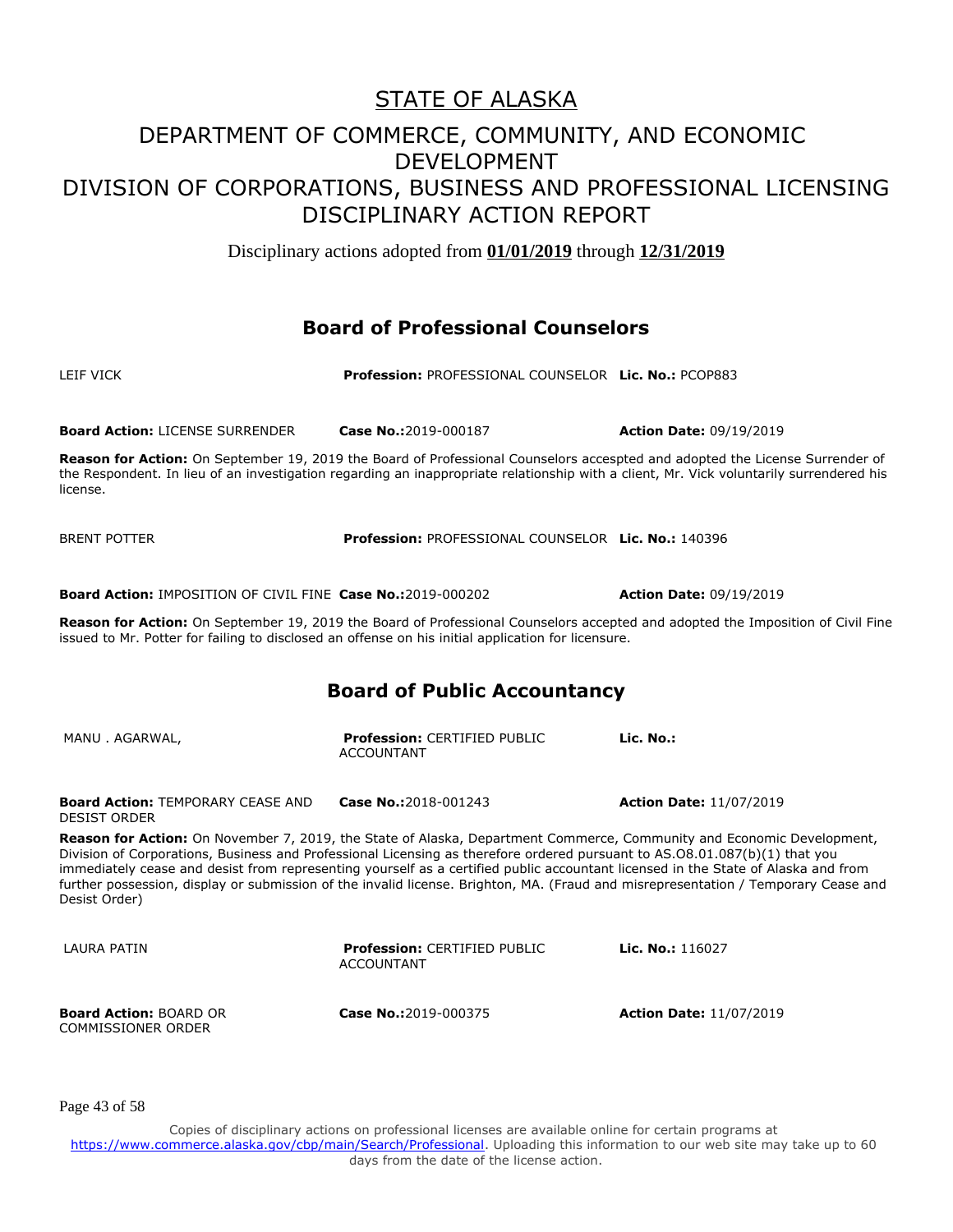Disciplinary actions adopted from **01/01/2019** through **12/31/2019**

**Reason for Action:** On November 7, 2019, the Board of Public Accountancy adopted an Order of Default for revocation of license of Laura Patin. Respondent had 15 days from service (November 15, 2019) to request reconsideration but no request was received by the division. Revocation is effective 30 days after mailing, or December 15, 2019.

| JOANN W. HUFF                                                      | <b>Profession: CERTIFIED PUBLIC</b><br><b>ACCOUNTANT</b>                                                                                                                                                                                                         | Lic. No.: CPAI1004             |
|--------------------------------------------------------------------|------------------------------------------------------------------------------------------------------------------------------------------------------------------------------------------------------------------------------------------------------------------|--------------------------------|
| <b>Board Action: CONSENT AGREEMENT</b>                             | Case No.:2019-000036                                                                                                                                                                                                                                             | <b>Action Date: 02/08/2019</b> |
| audits).                                                           | Reason for Action: On February 8, 2019, the Board of Public Accountancy adopted a Consent Agreement with conditions affecting<br>JoAnn Huff's clinical social worker license, No. CPAI1004, Sitka, AK (Continuing education / Fine - \$700, reprimand, mandatory |                                |
| STEPHANIE L. ALLISON                                               | <b>Profession: CERTIFIED PUBLIC</b><br><b>ACCOUNTANT</b>                                                                                                                                                                                                         | Lic. No.: CPAI1717             |
| <b>Board Action: CONSENT AGREEMENT</b>                             | Case No.:2018-001416                                                                                                                                                                                                                                             | <b>Action Date: 02/08/2019</b> |
| mandatory audits).                                                 | Reason for Action: On February 8, 2019, the Board of Public Accountancy adopted a Consent Agreement with conditions affecting<br>Stephanie Allison's clinical social worker license, No. CPAI1717, Juneau, AK (Continuing education / Fine - \$2,100, reprimand, |                                |
| SHAUN M TACKE CPA, LLC.                                            | <b>Profession: CPA REGISTRATION</b>                                                                                                                                                                                                                              | Lic. No.: 152708               |
| <b>Board Action: IMPOSITION OF CIVIL FINE Case No.:2018-000780</b> |                                                                                                                                                                                                                                                                  | <b>Action Date: 11/07/2019</b> |
| Firm Permit (Unlicensed Activity - Fine \$500.00)                  | Reason for Action: On 11/7/2019, the Board of Public Accountancy adopted the Imposition of Civil Fine for failing to have a CPA                                                                                                                                  |                                |
| CLEAR IDEA ACCOUNTING AND<br><b>CONSULTING</b>                     | <b>Profession: CPA REGISTRATION</b>                                                                                                                                                                                                                              | Lic. No.: 144506               |
| Board Action: IMPOSITION OF CIVIL FINE Case No.:2018-000302        |                                                                                                                                                                                                                                                                  | <b>Action Date: 08/06/2019</b> |
|                                                                    | Reason for Action: On August 6, 2019, the Alaska Board of Public Accountancy adopted an Imposition of Civil Fine without<br>Censure or Reprimand for violations of AS 08.04.510.(a) operating without a firm permit. FINE: \$500.00 (Suspended)                  |                                |
| TRUE NORTH ENTERPRISE, INC.                                        | <b>Profession: CPA REGISTRATION</b>                                                                                                                                                                                                                              | Lic. No.: 93764                |
| Page 44 of 58                                                      |                                                                                                                                                                                                                                                                  |                                |
|                                                                    | Copies of disciplinary actions on professional licenses are available online for certain programs at                                                                                                                                                             |                                |

https://www.commerce.alaska.gov/cbp/main/Search/Professional</u>. Uploading this information to our web site may take up to 60 days from the date of the license action.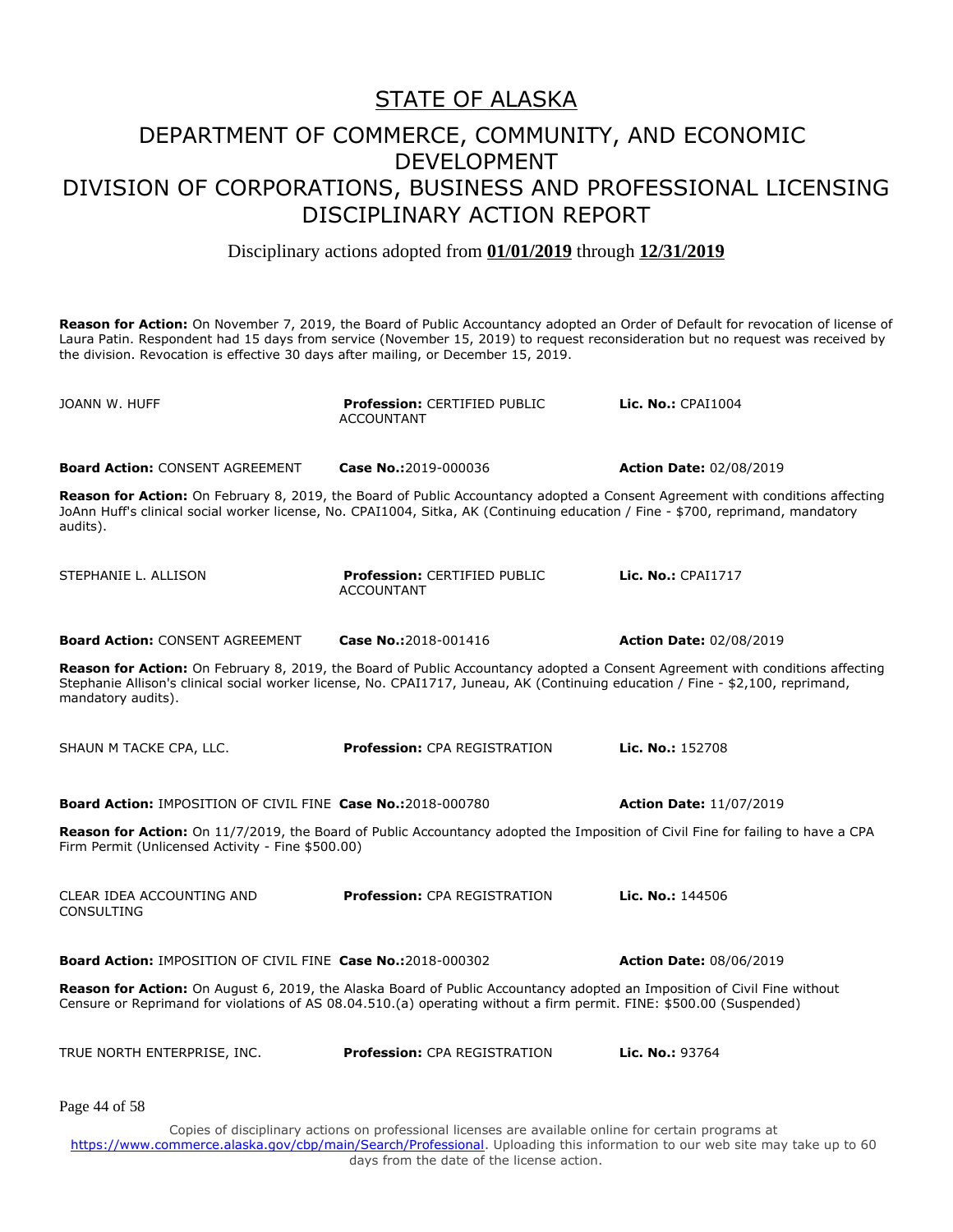Disciplinary actions adopted from **01/01/2019** through **12/31/2019**

**Board Action:** IMPOSITION OF CIVIL FINE **Case No.:**2018-000783 **Action Date:** 02/07/2019 **Reason for Action:** On February 7, 2019, the Alaska Board of Public Accountancy adopted an Imposition of Civil Fine without Censure or Reprimand agreed to by the firm of TRUE NORTH ENTERPRISE, INC. for violations of AS 08.04.510 and AS 08.04.610.

NIGEL GUEST, C.P.A., LLC **Profession:** CPA REGISTRATION **Lic. No.:** 131136

**Board Action:** IMPOSITION OF CIVIL FINE **Case No.:**2018-000777 **Action Date:** 02/07/2019

**Reason for Action:** On February 7, 2019, the Alaska Board of Public Accountancy adopted an Imposition of Civil Fine without censure or reprimand agreed to by the firm of NIGEL GUEST, CPA LLC for violations of AS 08.04.510 for operating without a firm permit. Case 2018-000777

#### **Board of Social Work Examiners**

SHANNON R. BELL, **Profession:** CLINICAL SOCIAL WORKER **Lic. No.:** 106020 **Board Action:** SUSPENSION **Case No.:**2019-001079 **Action Date:** 10/11/2019 **Reason for Action:** On 10/11/2019, the Board of Clinical Social Workers adopted the voluntary suspension of Shannon Bell who was under investigation for possession of child pornography. Case 2019-001079 JESSIE H. HATHORNE-CANTIL **Profession:** CLINICAL SOCIAL WORKER **Lic. No.:** CSWS1010 **Board Action:** CONSENT AGREEMENT **Case No.:**2018-001107 **Action Date:** 05/07/2019 **Reason for Action:** On May 7, 2019, the Board of Social Work Examiners adopted a Consent Agreement with conditions affecting the clinical social worker license of Jessie Hathorne-Cantil, license No. CSWS1010, Anchorage, AK (Continuing education / fine - \$1,200, reprimand, two mandatory audits). CATHY J. DIMARIA **Profession:** CLINICAL SOCIAL WORKER **Lic. No.:** CSWS1359 **Board Action:** CONSENT AGREEMENT **Case No.:**2018-001096 **Action Date:** 05/07/2019

Page 45 of 58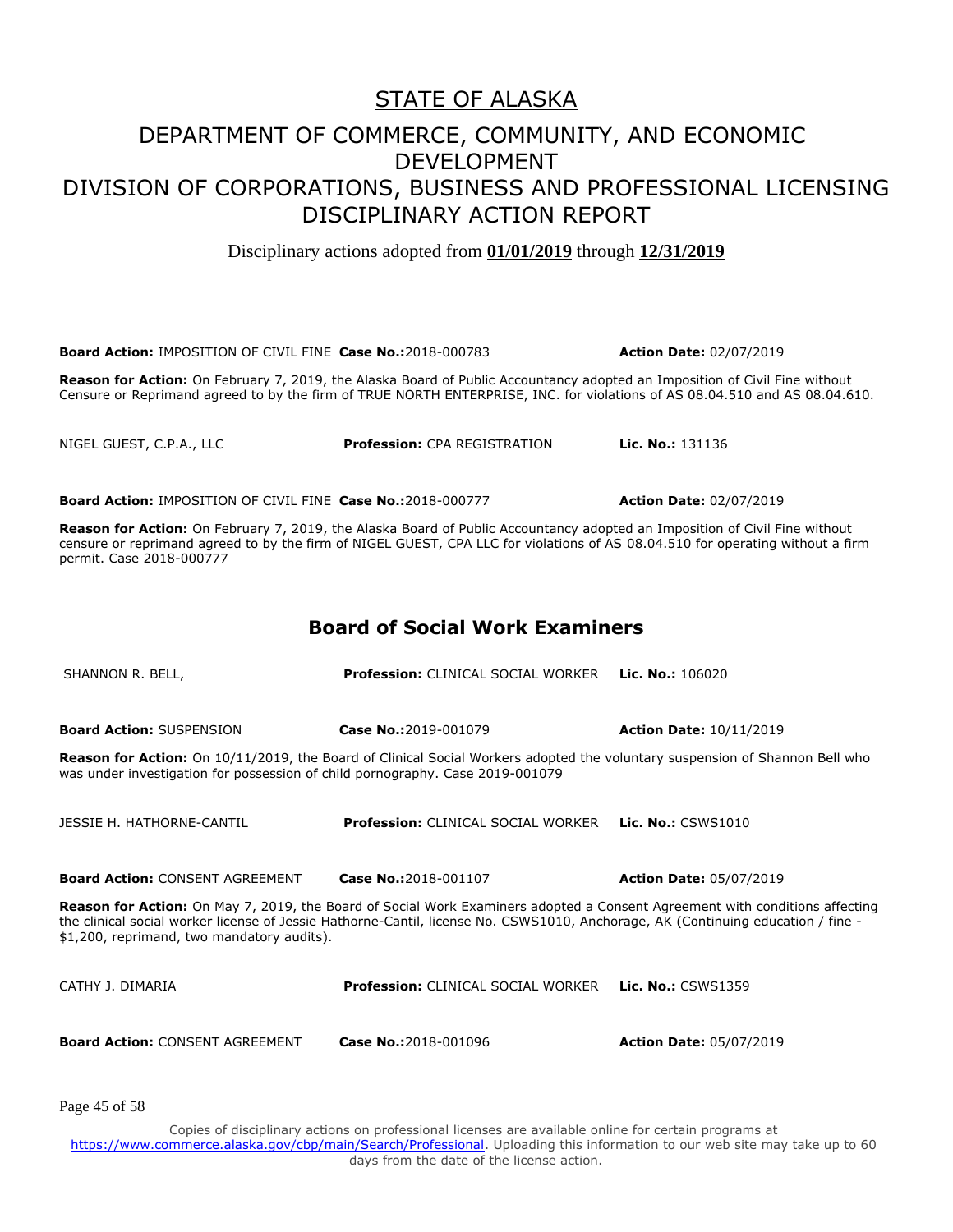#### DEPARTMENT OF COMMERCE, COMMUNITY, AND ECONOMIC DEVELOPMENT DIVISION OF CORPORATIONS, BUSINESS AND PROFESSIONAL LICENSING DISCIPLINARY ACTION REPORT

Disciplinary actions adopted from **01/01/2019** through **12/31/2019**

**Reason for Action:** On May 7, 2019, the Board of Social Work Examiners adopted a Consent Agreement with conditions affecting the clinical social worker license of Cathy DiMaria, license No. CSWS1359, Anchorage, AK (Continuing education / fine - \$75, reprimand, two mandatory audits).

| SHEILA D. SMITH                                                                                                                                                                                                 | <b>Profession: CLINICAL SOCIAL WORKER</b>                                                                                                                                                                                               | <b>Lic. No.: CSWS904</b>       |
|-----------------------------------------------------------------------------------------------------------------------------------------------------------------------------------------------------------------|-----------------------------------------------------------------------------------------------------------------------------------------------------------------------------------------------------------------------------------------|--------------------------------|
| <b>Board Action: LICENSE SURRENDER</b>                                                                                                                                                                          | Case No.:2018-001327                                                                                                                                                                                                                    | <b>Action Date: 05/07/2019</b> |
|                                                                                                                                                                                                                 | Reason for Action: On May 7, 2019, the Board of Social Work Examiners adopted a Voluntary Surrender of Sheila Smith's clinical<br>social worker license No. CSWS904, Fairbanks, AK (Continuing education / surrender). Case 2018-001327 |                                |
| TARA M. HAAS                                                                                                                                                                                                    | <b>Profession: MASTERS SOCIAL WORKER</b>                                                                                                                                                                                                | Lic. No.: CSWM1401             |
| <b>Board Action: LICENSE SURRENDER</b>                                                                                                                                                                          | Case No.:2018-001395                                                                                                                                                                                                                    | <b>Action Date: 05/07/2019</b> |
| Reason for Action: On May 7, 2019, the Board of Social Work Examiners adopted a Voluntary Surrender of Tara Haas' master<br>social worker license No. CSWM1401, Navarre, FL (Continuing education / surrender). |                                                                                                                                                                                                                                         |                                |
| <b>Board of Veterinary Examiners</b>                                                                                                                                                                            |                                                                                                                                                                                                                                         |                                |
| ERIK KRAAI                                                                                                                                                                                                      | <b>Profession: VETERINARY TECHNICIAN</b>                                                                                                                                                                                                | <b>Lic. No.: VETT296</b>       |
| <b>Board Action: LICENSE SURRENDER</b>                                                                                                                                                                          | Case No.:2019-000949                                                                                                                                                                                                                    | <b>Action Date: 12/02/2019</b> |
| Reason for Action: On November 26, 2019, the Board of Veterinary Examiners adopted a Voluntary Surrender of veterinary<br>technician license of Erik L. Kraai, No. VETT296, Lacey, WA (Continuing education).   |                                                                                                                                                                                                                                         |                                |
| <b>EVELYN GRIMM</b>                                                                                                                                                                                             | <b>Profession: VETERINARY TECHNICIAN</b>                                                                                                                                                                                                | <b>Lic. No.: VETT355</b>       |
| <b>Board Action: LICENSE SURRENDER</b>                                                                                                                                                                          | Case No.:2019-000948                                                                                                                                                                                                                    | <b>Action Date: 12/02/2019</b> |

**Reason for Action:** On November 26, 2019, the Board of Veterinary Examiners adopted a Voluntary Surrender of Evelyn Grimm's veterinary technician license, No. VETT355, Paonia, CO (Continuing education).

#### **Business Licensing**

Page 46 of 58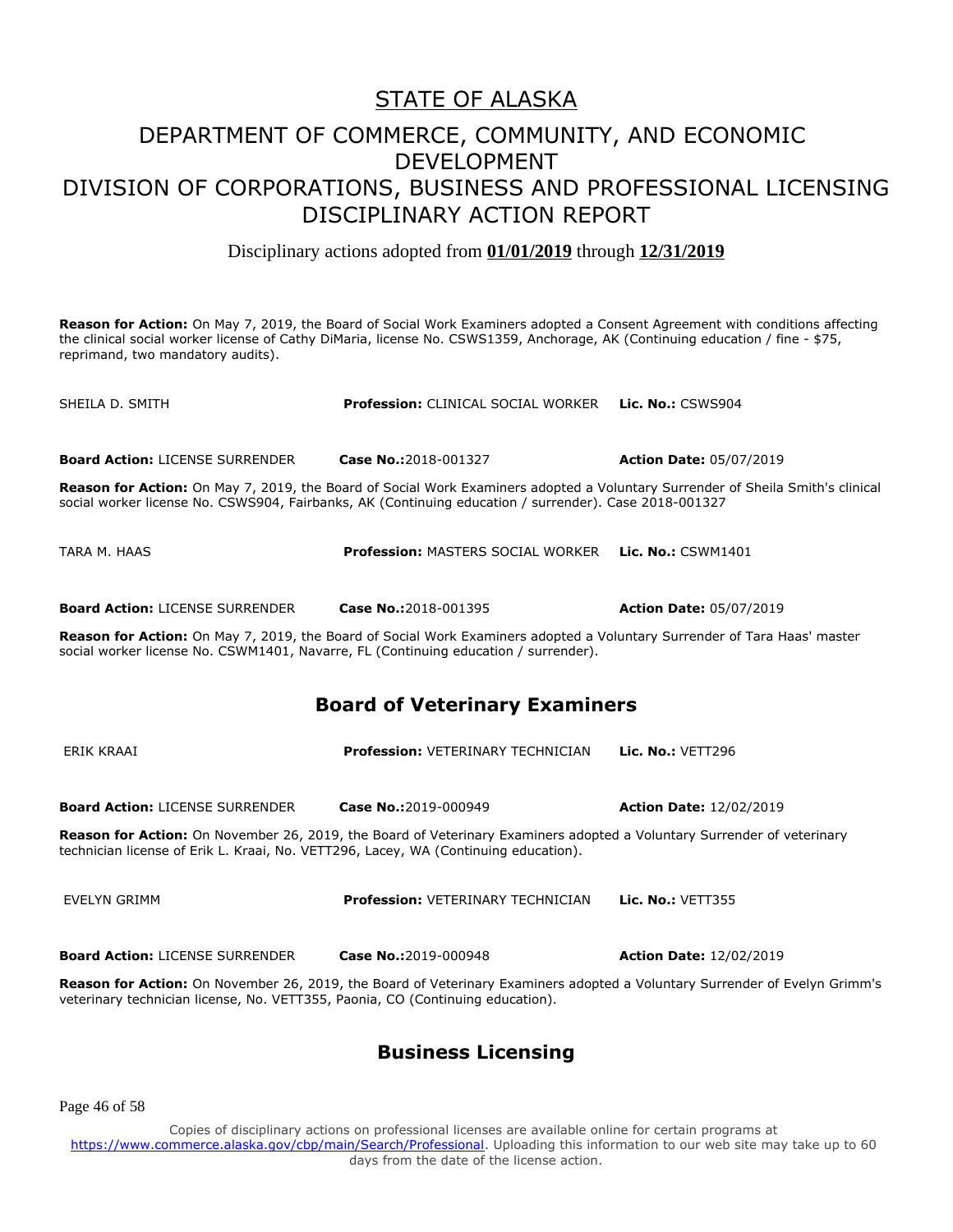#### DEPARTMENT OF COMMERCE, COMMUNITY, AND ECONOMIC DEVELOPMENT DIVISION OF CORPORATIONS, BUSINESS AND PROFESSIONAL LICENSING DISCIPLINARY ACTION REPORT

Disciplinary actions adopted from **01/01/2019** through **12/31/2019**

| M J CORPORATION                                                                                                                                                                                                                                                                                                                                                                                                                                         | <b>Profession: TOBACCO ENDORSEMENT</b>                                                                                                                                                                                                                            | Lic. No.: 993053                                                                                                       |  |
|---------------------------------------------------------------------------------------------------------------------------------------------------------------------------------------------------------------------------------------------------------------------------------------------------------------------------------------------------------------------------------------------------------------------------------------------------------|-------------------------------------------------------------------------------------------------------------------------------------------------------------------------------------------------------------------------------------------------------------------|------------------------------------------------------------------------------------------------------------------------|--|
| <b>Board Action: MEMORANDUM OF</b><br>AGREEMENT (TOBACCO)                                                                                                                                                                                                                                                                                                                                                                                               | Case No.:2019-000921                                                                                                                                                                                                                                              | <b>Action Date: 12/23/2019</b>                                                                                         |  |
| days (10 days suspended)                                                                                                                                                                                                                                                                                                                                                                                                                                | Division of Corporation, Business and Professional Licensing (Division) adopted a Memorandum of Agreement with conditions<br>affecting the license of Shell and 15th Grill, lic. no. 993053-1, Anchorage, AK. (Tobacco Endorsement / Fine - \$500, Suspended - 20 | Reason for Action: On December 23, 2019, the Department of Commerce, Community, and Economic Development (Department), |  |
| NEIGHBORHOOD MINI MART & SMOKE<br><b>SHOPPE</b>                                                                                                                                                                                                                                                                                                                                                                                                         | <b>Profession: TOBACCO ENDORSEMENT</b>                                                                                                                                                                                                                            | Lic. No.: 1078741                                                                                                      |  |
| <b>Board Action: MEMORANDUM OF</b><br>AGREEMENT (TOBACCO)                                                                                                                                                                                                                                                                                                                                                                                               | Case No.:2019-000342                                                                                                                                                                                                                                              | <b>Action Date: 12/23/2019</b>                                                                                         |  |
| Reason for Action: On December 23, 2019, the Department of Commerce, Community, and Economic Development (Department),<br>Division of Corporation, Business and Professional Licensing (Division) adopted a Memorandum of Agreement with conditions<br>affecting the license of Neighborhood Mini Mart & Smoke Shoppe, lic. no. 1078741-1, Anchorage, AK. (Tobacco Endorsement / Fine -<br>\$500, Suspended - 20 days (10 days suspended)               |                                                                                                                                                                                                                                                                   |                                                                                                                        |  |
| HOLIDAY ALASKA, LLC                                                                                                                                                                                                                                                                                                                                                                                                                                     | Profession: TOBACCO ENDORSEMENT                                                                                                                                                                                                                                   | Lic. No.: 430605                                                                                                       |  |
| <b>Board Action: MEMORANDUM OF</b><br>AGREEMENT (TOBACCO)                                                                                                                                                                                                                                                                                                                                                                                               | Case No.:2019-000897                                                                                                                                                                                                                                              | <b>Action Date: 12/10/2019</b>                                                                                         |  |
| Reason for Action: On December 10, 2019, the Department of Commerce, Community, and Economic Development (Department),<br>Division of Corporations, Business and Professional Licensing (Division), adopted a Memorandum of Agreement with conditions<br>affecting the license of Holiday Alaska LLC, lic. no. 430605, with endorsement 430605-1, Anchorage, AK. (Tobacco Violation / Sale<br>suspended - 20 days w/10 days suspended, Fine - \$500)    |                                                                                                                                                                                                                                                                   |                                                                                                                        |  |
| D.S.S. CORP                                                                                                                                                                                                                                                                                                                                                                                                                                             | Profession: TOBACCO ENDORSEMENT                                                                                                                                                                                                                                   | Lic. No.: 292776                                                                                                       |  |
| <b>Board Action: MEMORANDUM OF</b><br>AGREEMENT (TOBACCO)                                                                                                                                                                                                                                                                                                                                                                                               | Case No.:2019-000302                                                                                                                                                                                                                                              | <b>Action Date: 06/10/2019</b>                                                                                         |  |
| Reason for Action: On March 13, 2019, Shannon E. Thomas, an employee or agent of Respondent, while working at D.S.S. CORP,<br>located at 340 West Evergreen Street, Palmer, Alaska, sold a tobacco to a minor under the age of nineteen (19). (Tobacco<br>Endorsement suspended for twenty (20) days, of which eleven (11) days are to be served from June 13, 2019 and ending on June<br>23, 2019, Fine \$500 due in 30 days of adoption of this MOA.) |                                                                                                                                                                                                                                                                   |                                                                                                                        |  |
| Page 47 of 58                                                                                                                                                                                                                                                                                                                                                                                                                                           |                                                                                                                                                                                                                                                                   |                                                                                                                        |  |
|                                                                                                                                                                                                                                                                                                                                                                                                                                                         | Copies of disciplinary actions on professional licenses are available online for certain programs at<br>https://www.commerce.alaska.gov/cbp/main/Search/Professional. Uploading this information to our web site may take up to 60                                |                                                                                                                        |  |

days from the date of the license action.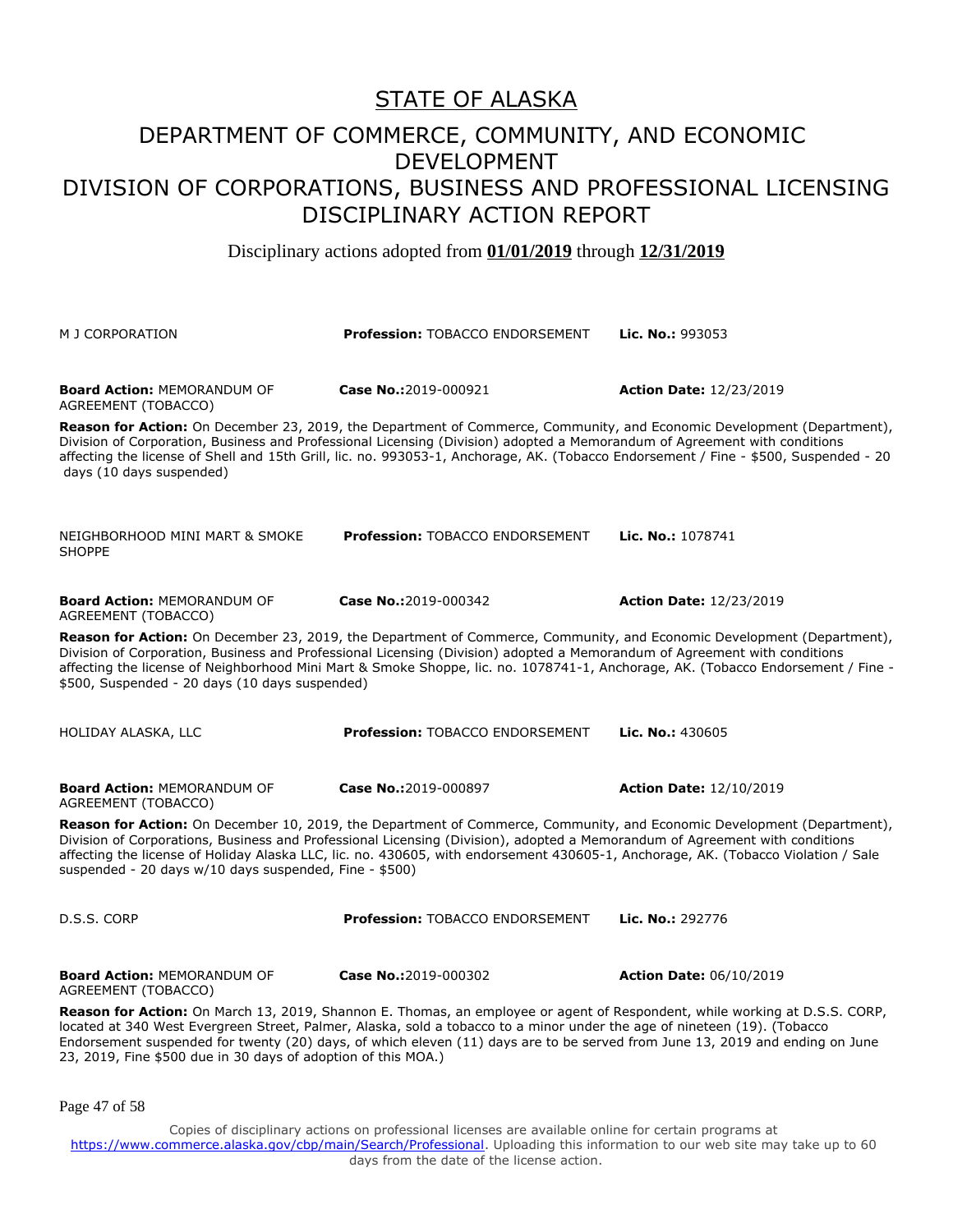#### DEPARTMENT OF COMMERCE, COMMUNITY, AND ECONOMIC DEVELOPMENT DIVISION OF CORPORATIONS, BUSINESS AND PROFESSIONAL LICENSING DISCIPLINARY ACTION REPORT

Disciplinary actions adopted from **01/01/2019** through **12/31/2019**

| <b>BLOO MONKEY VAPES LLC</b>                                                                                                                                                                                                                                                                                                                                                                                                                                                                                                                                                                                                                                                    | <b>Profession: TOBACCO ENDORSEMENT</b> | Lic. No.: 1029155              |  |
|---------------------------------------------------------------------------------------------------------------------------------------------------------------------------------------------------------------------------------------------------------------------------------------------------------------------------------------------------------------------------------------------------------------------------------------------------------------------------------------------------------------------------------------------------------------------------------------------------------------------------------------------------------------------------------|----------------------------------------|--------------------------------|--|
| <b>Board Action: MEMORANDUM OF</b><br>AGREEMENT (TOBACCO)                                                                                                                                                                                                                                                                                                                                                                                                                                                                                                                                                                                                                       | Case No.:2019-000089                   | <b>Action Date: 04/23/2019</b> |  |
| Reason for Action: On January 3, 2019, an employee or agent of Respondent, sold a product containing nicotine to a minor under<br>the age of nineteen (19). (Tobacco Endorsement suspended for twenty (20) days, of which eleven (11) days are to be served from<br>May 13, 2019 and ending on May 23, 2019, Fine \$500 due in 30 days of adoption of this MOA.)                                                                                                                                                                                                                                                                                                                |                                        |                                |  |
| <b>SUB ZERO VAPOR</b>                                                                                                                                                                                                                                                                                                                                                                                                                                                                                                                                                                                                                                                           | <b>Profession: TOBACCO ENDORSEMENT</b> | Lic. No.: 1039068              |  |
| <b>Board Action: MEMORANDUM OF</b><br>AGREEMENT (TOBACCO)                                                                                                                                                                                                                                                                                                                                                                                                                                                                                                                                                                                                                       | Case No.:2019-000038                   | <b>Action Date: 04/11/2019</b> |  |
| Reason for Action: On 01/03/2019 an employee of Sub Zero Vapors sold tobacco products to a minor. She was subsequently<br>convicted of violating AS 11.76.100.<br>It is ordered that the Respondents right to obtain a business license endorsement for the sale of tobacco products, electronic<br>smoking products, and products containing nicotine is hereby suspended for a total of forty-five (45) days, to be served beginning<br>on April 15, 2019, and ending on May 29, 2019. Respondent shall pay a civil penalty of \$250 to the State of Alaska within 30 days<br>of this Memorandum of Agreement being adopted.                                                  |                                        |                                |  |
| POPEYE'S EMPORIUM INC.                                                                                                                                                                                                                                                                                                                                                                                                                                                                                                                                                                                                                                                          | <b>Profession: TOBACCO ENDORSEMENT</b> | Lic. No.: 258829               |  |
| <b>Board Action: MEMORANDUM OF</b><br>AGREEMENT (TOBACCO)                                                                                                                                                                                                                                                                                                                                                                                                                                                                                                                                                                                                                       | Case No.:2019-000125                   | <b>Action Date: 03/22/2019</b> |  |
| Reason for Action: On March 22, 2019, a Memorandum of Agreement (Tobacco) between Popeye's Emporium Inc. and the State<br>of Alaska was adopted after an employee or agent of Popeye's Emporium Inc. was convicted of selling a nicotine product to a minor<br>in January 2019. Popeye's Emporium Inc's business license endorsement was suspended for the sale of tobacco products, electronic<br>smoking products and products containing nicotine for 51 days, with 37 days to be served from April 1, 2010 and ending on May 7,<br>2019, remaining 14 days to be held in reserved for 24 months, conditioned on no MOA violations and no further endorsement<br>violations. |                                        |                                |  |
| DANIEL JOSEPH RAYLIN & CHOI, INC.                                                                                                                                                                                                                                                                                                                                                                                                                                                                                                                                                                                                                                               | Profession: TOBACCO ENDORSEMENT        | Lic. No.: 990061               |  |
| <b>Board Action: MEMORANDUM OF</b><br>AGREEMENT (TOBACCO)                                                                                                                                                                                                                                                                                                                                                                                                                                                                                                                                                                                                                       | Case No.:2019-000030                   | <b>Action Date: 03/11/2019</b> |  |

Page 48 of 58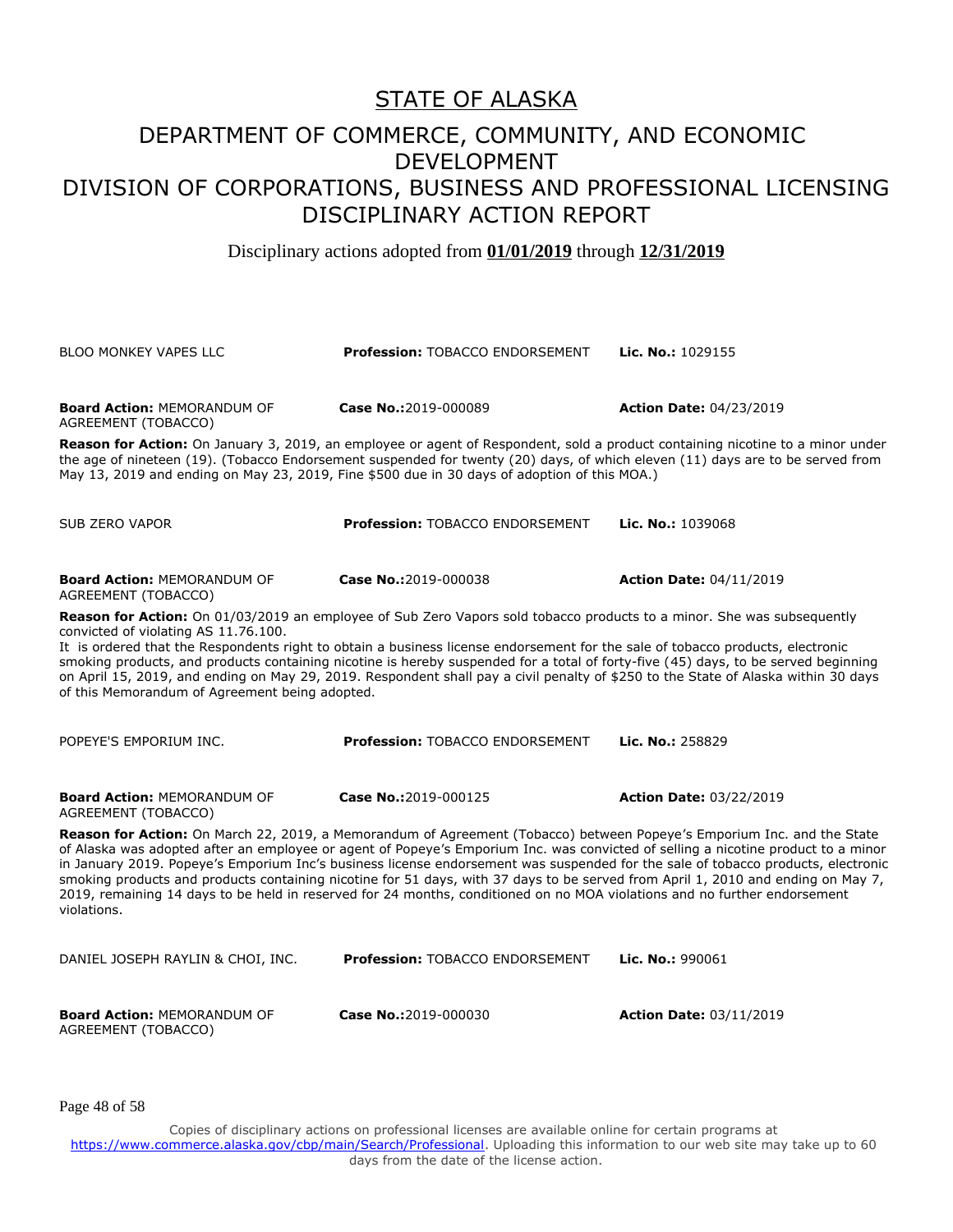Disciplinary actions adopted from **01/01/2019** through **12/31/2019**

**Reason for Action:** On January 4, 2019,an employee of Respondent sold tobacco to a minor. Ms. On March 11, 2019, a Memorandum of Agreement was adopted by Director Chambers. The Respondent was suspended for a total of twenty (20) days, of which thirteen (13) days are to be served beginning on March 13, 2019, and ending on March 25, 2019. Tobacco sales may resume on March 26, 2019. Seven (7) days will l be held in reserve for a period of two (2) years from the date that this Memorandum of Agreement was adopted. Also, the Respondent shall pay a civil fine of five-hundred dollars (\$500) due no later than thirty (30) days after the date of this Memorandum of Agreement is adopted.

| HOLIDAY ALASKA, LLC                                                                                                                                                                                                                                                                                                                                                                                                                                                                                                                                                                                                                                                                                                                                                                                                                                                                                                                                                                                                                                                                                   | Profession: TOBACCO ENDORSEMENT        | Lic. No.: 430605               |  |
|-------------------------------------------------------------------------------------------------------------------------------------------------------------------------------------------------------------------------------------------------------------------------------------------------------------------------------------------------------------------------------------------------------------------------------------------------------------------------------------------------------------------------------------------------------------------------------------------------------------------------------------------------------------------------------------------------------------------------------------------------------------------------------------------------------------------------------------------------------------------------------------------------------------------------------------------------------------------------------------------------------------------------------------------------------------------------------------------------------|----------------------------------------|--------------------------------|--|
| <b>Board Action: MEMORANDUM OF</b><br>AGREEMENT (TOBACCO)                                                                                                                                                                                                                                                                                                                                                                                                                                                                                                                                                                                                                                                                                                                                                                                                                                                                                                                                                                                                                                             | Case No.:2019-000019                   | <b>Action Date: 02/28/2019</b> |  |
| Reason for Action: On December 27, 2018, Tyrece Dezmond-Lamon Washington, an employee or agent of Respondent, while<br>working at Holiday, located at 2300 S. Cushman St., Fairbanks, Alaska, sold tobacco to a minor, under the age of nineteen(19). One<br>January 17, 2019, Tyrece Dezmond-Lamon Washington was confited of violation AS 11.76.100.<br>On February 28, 2019, a Memorandum of Agreement was adopted by Director Chambers. Respondent is hereby suspended for a<br>total from twenty (20) days, of which ten (10) days are to be served beginning March 18, 2019, and end on March 27, 2019.<br>Tobacco sales may resume on March 28, 2019. Ten (10) days are held in reserve for a period to two (2) years from the date that<br>this Memorandum of Agreement is adopted, conditioned on no violations of this Memorandum of Agreement and no further<br>violations of the requirements of law concerning tobacco sales. Respondent shall pay a civil penalty fine of three hundred dollars<br>(\$300) no later than thirty (30) days after the Memorandum of Agreement is adopted. |                                        |                                |  |
| SOUTHSIDE CHEVRON LLC                                                                                                                                                                                                                                                                                                                                                                                                                                                                                                                                                                                                                                                                                                                                                                                                                                                                                                                                                                                                                                                                                 | Profession: TOBACCO ENDORSEMENT        | Lic. No.: 1030065              |  |
| <b>Board Action: MEMORANDUM OF</b><br>AGREEMENT (TOBACCO)                                                                                                                                                                                                                                                                                                                                                                                                                                                                                                                                                                                                                                                                                                                                                                                                                                                                                                                                                                                                                                             | Case No.:2018-001173                   | <b>Action Date: 02/28/2019</b> |  |
| Reason for Action: This was the second tobacco endorsement violation withing a 24 month period.<br>On February 28, 2019, a Memorandum of Agreement was adopted by Director Chambers. Respondent to be suspended for a total of<br>fifty (50) days, of which thirty (30) days are to be served consecutively beginning on March 1, 2019 and ending on March 30, 2019.<br>Tobacco sales may resume on March 31, 2019. Twenty (20) days are to be held in reserve for a period of twenty four (24) months<br>from the date of this MOA being adopted. Respondent shall pay a civil penalty of five-hundred dollars (\$500) due no later than thirty<br>(30) days after the date that the MOA was adopted.                                                                                                                                                                                                                                                                                                                                                                                                |                                        |                                |  |
| WALGREEN CO.                                                                                                                                                                                                                                                                                                                                                                                                                                                                                                                                                                                                                                                                                                                                                                                                                                                                                                                                                                                                                                                                                          | <b>Profession: TOBACCO ENDORSEMENT</b> | Lic. No.: 1001822              |  |
| <b>Board Action: MEMORANDUM OF</b><br>AGREEMENT (TOBACCO)                                                                                                                                                                                                                                                                                                                                                                                                                                                                                                                                                                                                                                                                                                                                                                                                                                                                                                                                                                                                                                             | Case No.:2018-001176                   | <b>Action Date: 01/22/2019</b> |  |
| Reason for Action: On January 22, 2019, the Division entered into a Memorandum of Agreement with the Respondent, Walgreens.<br>The agreed upon suspension was for 20 days, with 10 held in reserve, and a civil fine of \$300 was administered.                                                                                                                                                                                                                                                                                                                                                                                                                                                                                                                                                                                                                                                                                                                                                                                                                                                       |                                        |                                |  |
| Page 49 of 58                                                                                                                                                                                                                                                                                                                                                                                                                                                                                                                                                                                                                                                                                                                                                                                                                                                                                                                                                                                                                                                                                         |                                        |                                |  |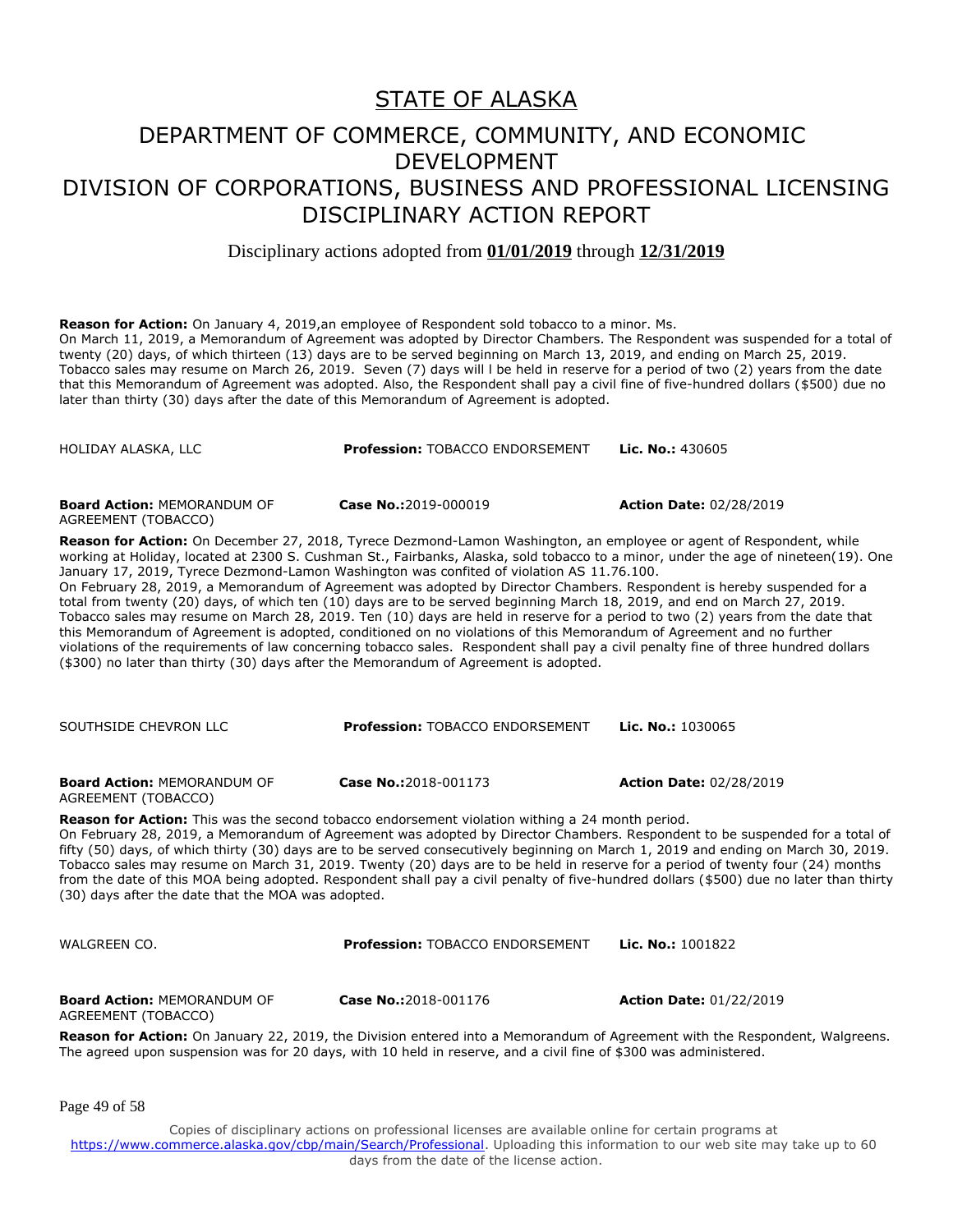Disciplinary actions adopted from **01/01/2019** through **12/31/2019**

#### **Real Estate Commission**

| <b>FRANK ZELLERS</b>                                                                                                                                                                                                                                                                                                              | <b>Profession: REAL ESTATE BROKER</b>                          | Lic. No.: RECB13473            |  |
|-----------------------------------------------------------------------------------------------------------------------------------------------------------------------------------------------------------------------------------------------------------------------------------------------------------------------------------|----------------------------------------------------------------|--------------------------------|--|
|                                                                                                                                                                                                                                                                                                                                   |                                                                |                                |  |
| <b>Board Action: CONSENT AGREEMENT</b>                                                                                                                                                                                                                                                                                            | Case No.:2019-000207                                           | <b>Action Date: 07/24/2019</b> |  |
| Reason for Action: On July 24, 2019, the Alaska Real Estate Commission adopted a Consent Agreement with conditions affecting<br>the license of Frank Zellers, lic. no. RECB13473, Eagle River, AK. (Fine - \$5,000 with \$2,000 suspended, Reprimand, Probation - 18<br>months, additional education) for inadequate supervision. |                                                                |                                |  |
| DAVID C. GEORGE                                                                                                                                                                                                                                                                                                                   | <b>Profession: REAL ESTATE BROKER</b>                          | Lic. No.:                      |  |
| <b>Board Action: CONSENT AGREEMENT</b>                                                                                                                                                                                                                                                                                            | Case No.:2018-001027                                           | <b>Action Date: 01/16/2019</b> |  |
| Reason for Action: On January 16, 2019, the Real Estate Commission adopted a Consent Agreement with conditions affecting the<br>broker license of David George, License No. RECB15682, Anchorage, AK (continuing education / fine \$850, reprimand, two<br>mandatory audits).                                                     |                                                                |                                |  |
| ROBERT C. STEVENS, JR.                                                                                                                                                                                                                                                                                                            | <b>Profession: REAL ESTATE BROKER</b>                          | Lic. No.: 115985               |  |
| <b>Board Action:</b>                                                                                                                                                                                                                                                                                                              | Case No.:2018-001028                                           | <b>Action Date: 01/16/2019</b> |  |
| Reason for Action: On January 16, 2019, the Real Estate Commission adopted a Consent Agreement with conditions affecting the<br>license of Robert Stevens, Real Estate Broker License No. 115985, Wasilla, AK (continuing education / fine - \$1,000, reprimand, two<br>mandatory audits).                                        |                                                                |                                |  |
| ELIZABETH A. HAIRSTON                                                                                                                                                                                                                                                                                                             | Profession: REAL ESTATE SALESPERSON Lic. No.: 138468           |                                |  |
| <b>Board Action: LICENSE SURRENDER</b>                                                                                                                                                                                                                                                                                            | Case No.:2018-001091                                           | <b>Action Date: 12/18/2019</b> |  |
| Reason for Action: On December 18, 2019, the Alaska Real Estate Commission adopted a Voluntary Surrender of License with<br>conditions affecting the license of Elizabeth Hairston, lic. no. 138468, Denver, CO. (Violation of license regulation / Voluntary<br>Surrender of License)                                            |                                                                |                                |  |
| <b>SARA COLLISON</b>                                                                                                                                                                                                                                                                                                              | <b>Profession: REAL ESTATE SALESPERSON Lic. No.: RECS18664</b> |                                |  |
| Page 50 of 58                                                                                                                                                                                                                                                                                                                     |                                                                |                                |  |
| Copies of disciplinary actions on professional licenses are available online for certain programs at<br>https://www.commerce.alaska.gov/cbp/main/Search/Professional. Uploading this information to our web site may take up to 60<br>days from the date of the license action.                                                   |                                                                |                                |  |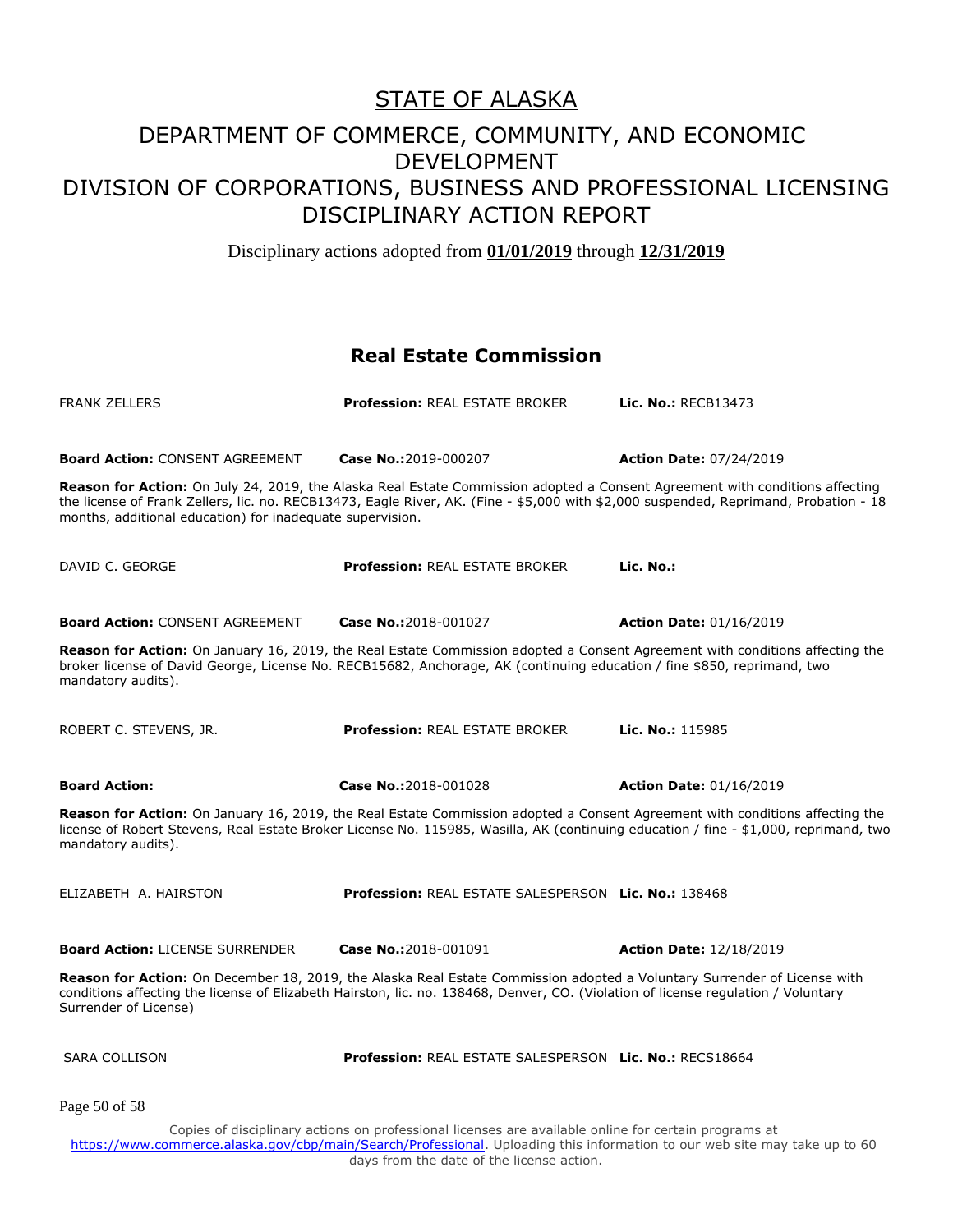Disciplinary actions adopted from **01/01/2019** through **12/31/2019**

| <b>Board Action: LICENSE SURRENDER</b>                                                                                                                                                                                                                                                 | Case No.:2016-000851                                           | <b>Action Date: 12/18/2019</b> |  |
|----------------------------------------------------------------------------------------------------------------------------------------------------------------------------------------------------------------------------------------------------------------------------------------|----------------------------------------------------------------|--------------------------------|--|
| Reason for Action: On December 18, 2019, the Alaska Real Estate Commission adopted a Surrender of License with conditions<br>affecting the license of Sara Collison, lic. no. RECS18664, Wasilla, AK. (Unlicensed practice or activity / Surrender of License)                         |                                                                |                                |  |
| ELIZABETH A. HAIRSTON                                                                                                                                                                                                                                                                  | <b>Profession: REAL ESTATE SALESPERSON Lic. No.: 138468</b>    |                                |  |
| <b>Board Action: LICENSE SURRENDER</b>                                                                                                                                                                                                                                                 | Case No.:2018-001303                                           | <b>Action Date: 12/18/2019</b> |  |
| Reason for Action: On December 18, 2019, the Alaska Real Estate Commission adopted a Voluntary Surrender of License with<br>conditions affecting the license of Elizabeth Hairston, lic. no. 138468, Denver, CO. (Violation of license regulation / Voluntary<br>Surrender of License) |                                                                |                                |  |
| <b>SARA COLLISON</b>                                                                                                                                                                                                                                                                   | Profession: REAL ESTATE SALESPERSON Lic. No.: RECS18664        |                                |  |
| <b>Board Action: LICENSE SURRENDER</b>                                                                                                                                                                                                                                                 | Case No.:2016-001418                                           | <b>Action Date: 12/18/2019</b> |  |
| Reason for Action: On December 18, 2019, the Alaska Real Estate Commission adopted a Surrender of License with conditions<br>affecting the license of Sara Collison, lic. no. RECS18664, Wasilla, AK. (Unlicensed practice or activity / Surrender of License)                         |                                                                |                                |  |
| <b>STACY HAGUE</b>                                                                                                                                                                                                                                                                     | <b>Profession: REAL ESTATE SALESPERSON Lic. No.: RECS15642</b> |                                |  |
| <b>Board Action: CONSENT AGREEMENT</b>                                                                                                                                                                                                                                                 | Case No.:2019-000208                                           | <b>Action Date: 07/24/2019</b> |  |
| Reason for Action: On July 24, 2019, the Alaska Real Estate Commission adopted a Consent Agreement with the conditions<br>affecting the license of Stacy Hague, lic. no. RECS15642, Eagle River, AK. (Fine - \$2,500 with \$2,000 suspended, Reprimand,<br>Probation - 1 year)         |                                                                |                                |  |
| PAMELA BONNETT                                                                                                                                                                                                                                                                         | Profession: REAL ESTATE SALESPERSON Lic. No.: RECS15824        |                                |  |
| <b>Board Action: CONSENT AGREEMENT</b>                                                                                                                                                                                                                                                 | Case No.:2018-001026                                           | <b>Action Date: 03/27/2019</b> |  |
| Reason for Action: On March 27, 2019, the Real Estate Commission adopted a Consent Agreement with conditions affecting the<br>salesperson license of Pamela Bonnett, License No. RECS15824, Palmer, AK (continuing education / fine - \$1,500, reprimand, two<br>mandatory audits).    |                                                                |                                |  |

Page 51 of 58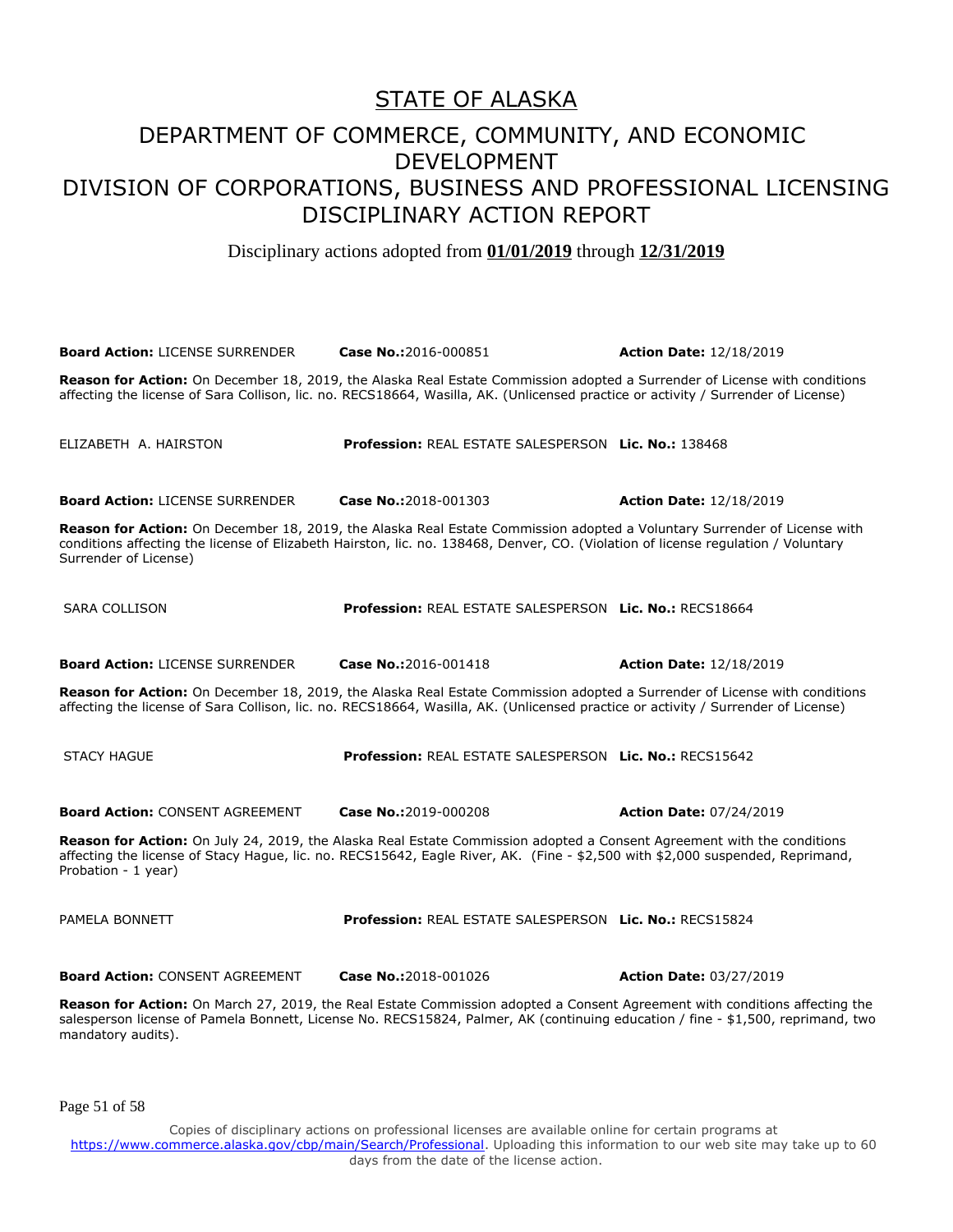Disciplinary actions adopted from **01/01/2019** through **12/31/2019**

#### KATHERINE UEI **Profession:** REAL ESTATE SALESPERSON **Lic. No.:** RECS18597

**Board Action:** CONSENT AGREEMENT **Case No.:**2018-001343 **Action Date:** 03/27/2019

**Reason for Action:** On March 27, 2019, the Real Estate Commission adopted a Consent Agreement for salesperson Katherine UEI for advertising a home office location that was not a registered principal or branch office with the Commission, which constitutes violations of 12 AAC  $64.128(c)(2)$  and 12 AAC  $64.128(c)(3)$ . The terms of the Consent Agreement consisted of one (1) year probation; \$2,500 fine (\$2,000 suspended); two (2) hours continuing education on statutes and regulations relating to branch and home offices; and a public reprimand.

ADAL RAJA **Profession:** REAL ESTATE SALESPERSON **Lic. No.:** 142068

**Board Action:** LIC. APPLICATION DENIED **Case No.:**2019-000034 **Action Date:** 01/16/2019

**Reason for Action:** On January 16, 2019, the Real Estate Commission members adopted the denial of Mr. RAJA's application was appropriate at this time. Mr. Raja requested a hearing and the Office of Administrative Hearings confirmed the Commission's decision in this matter. The application remained denied.

#### **Regulation of Collection Agencies**

| JAMES A. VELLNER | <b>Profession: COLLECTION AGENCY</b> | <b>Lic. No.:</b> 125710 |
|------------------|--------------------------------------|-------------------------|
|                  | <b>OPERATOR</b>                      |                         |
|                  |                                      |                         |
|                  |                                      |                         |

**Board Action:** LICENSE SURRENDER **Case No.:**2018-001371 **Action Date:** 12/23/2019

**Reason for Action:** On December 23, 2019, CBPL Director Chambers adopted the Collection Agency license (125710) surrender of James Vellner. Mr. Vellner voluntarily surrendered his license in lieu of an investigation of failing to disclose his past criminal history.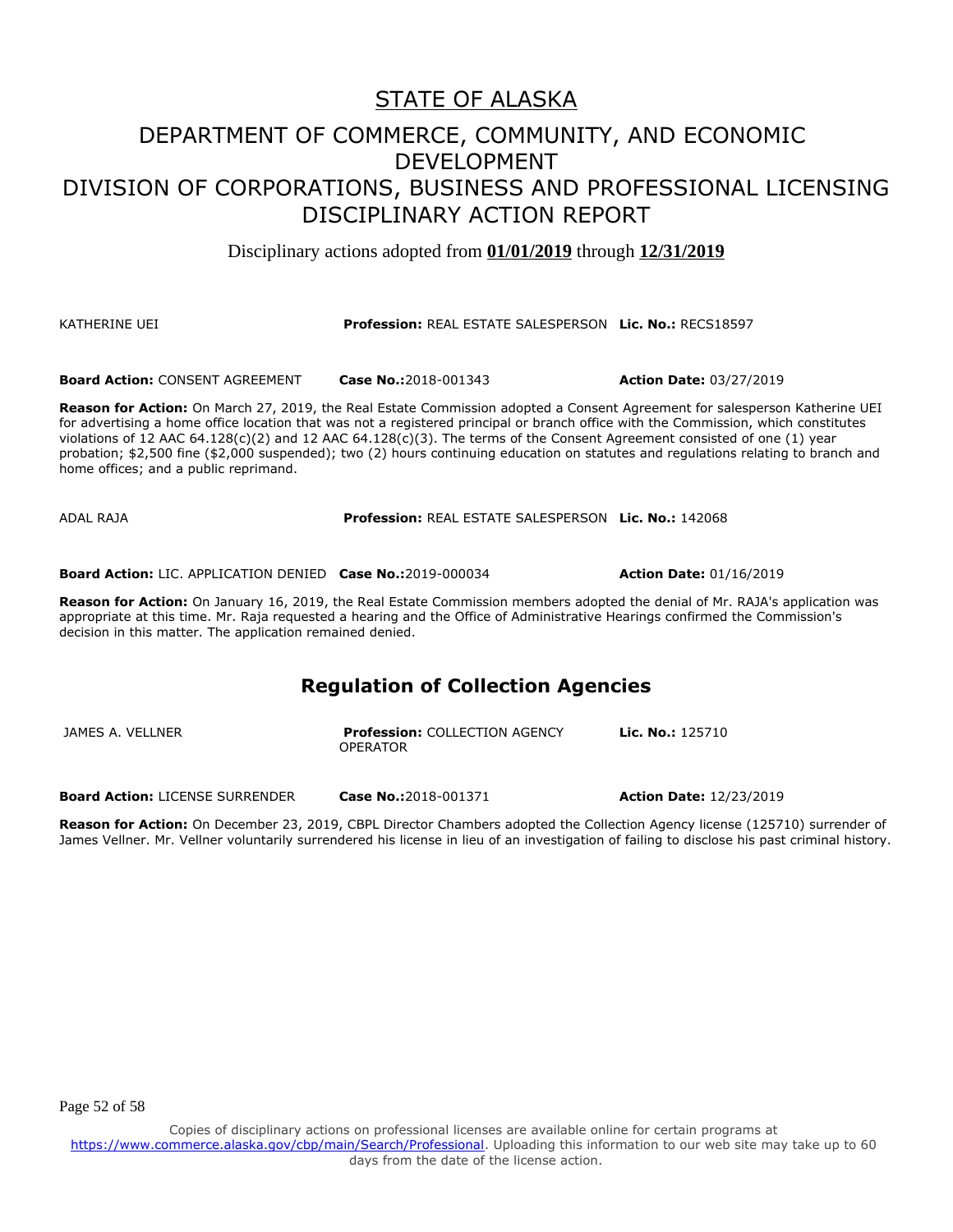Disciplinary actions adopted from **01/01/2019** through **12/31/2019**

#### **Regulation of Construction Contractors**

| <b>TIMOTHY MILLER</b>                                                                                                                                                                                                                                                                                    | <b>Profession: RESIDENTIAL CONTRACTOR Lic. No.: RESR1760</b> |                                |  |
|----------------------------------------------------------------------------------------------------------------------------------------------------------------------------------------------------------------------------------------------------------------------------------------------------------|--------------------------------------------------------------|--------------------------------|--|
|                                                                                                                                                                                                                                                                                                          |                                                              |                                |  |
| <b>Board Action: CONSENT AGREEMENT</b>                                                                                                                                                                                                                                                                   | Case No.:2019-000554                                         | <b>Action Date: 09/23/2019</b> |  |
| Reason for Action: On September 23, 2019, the Department adopted the Consent Agreement, Decision and Order with conditions<br>affecting the residential contractor endorsement of Timothy Miller, No. RESR1760, Anchorage, AK (Continuing education / \$1,700<br>fine, reprimand, two mandatory audits). |                                                              |                                |  |
| RHONDA L. WADE                                                                                                                                                                                                                                                                                           | Profession: RESIDENTIAL CONTRACTOR Lic. No.: RESR2672        |                                |  |
| <b>Board Action:</b>                                                                                                                                                                                                                                                                                     | Case No.:2017-000896                                         | <b>Action Date: 03/27/2019</b> |  |
| Reason for Action: On March 27, 2019, the division adopted a Voluntary Surrender of Rhonda L. Wade's residential contractor<br>endorsement, No. RESR2672, for violation of AS 08.18.025(C) and 12 AAC 21.650-12 AAC 21.670, for failure to verify completion of<br>continuing competency as required.    |                                                              |                                |  |
| <b>State Medical Board</b>                                                                                                                                                                                                                                                                               |                                                              |                                |  |
| LAVERN DAVIDHIZAR                                                                                                                                                                                                                                                                                        | <b>Profession: OSTEOPATHIC PHYSICIAN</b>                     | <b>Lic. No.: MED O 1454</b>    |  |
| <b>Board Action: SUSPENSION</b>                                                                                                                                                                                                                                                                          | Case No.:2018-001418                                         | <b>Action Date: 10/11/2019</b> |  |
| Reason for Action: On 10/11/2019, the Alaska State Medical Board adopted the voluntary suspension of license of Lavern<br>Davidhizar while under investigation for the over-prescribing of narcotics. Case 2018-001418.                                                                                  |                                                              |                                |  |
| LAVERN DAVIDHIZAR                                                                                                                                                                                                                                                                                        | <b>Profession: OSTEOPATHIC PHYSICIAN</b>                     | Lic. No.: MED 0 1454           |  |
| <b>Board Action: SUSPENSION</b>                                                                                                                                                                                                                                                                          | Case No.:2019-000135                                         | <b>Action Date: 10/11/2019</b> |  |
| Reason for Action: On 10/11/2019, the Alaska State Medical Board adopted the voluntary suspension of license of Lavern<br>Davidhizar while under investigation for the over-prescribing of narcotics. Case 2019-000135.                                                                                  |                                                              |                                |  |
| <b>KEVIN STEEL</b>                                                                                                                                                                                                                                                                                       | Profession: OSTEOPATHIC PHYSICIAN                            | Lic. No.: 141543               |  |
| Page 53 of 58                                                                                                                                                                                                                                                                                            |                                                              |                                |  |
| Copies of disciplinary actions on professional licenses are available online for certain programs at<br>https://www.commerce.alaska.gov/cbp/main/Search/Professional. Uploading this information to our web site may take up to 60<br>days from the date of the license action.                          |                                                              |                                |  |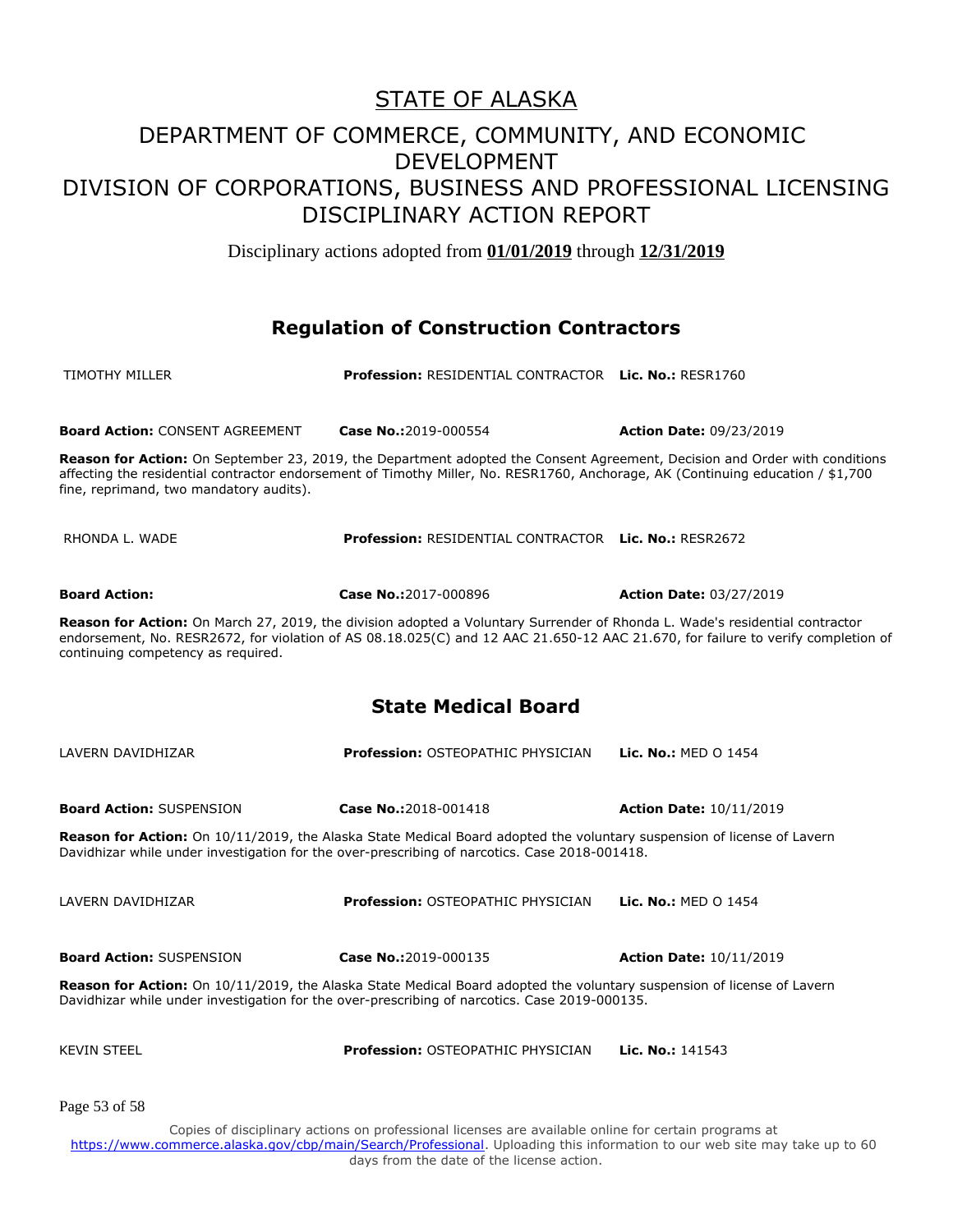Disciplinary actions adopted from **01/01/2019** through **12/31/2019**

**Board Action:** IMPOSITION OF CIVIL FINE **Case No.:**2019-000361 **Action Date:** 08/08/2019 **Reason for Action:** On August 8, 2019, the State Medical Board adopted an Imposition of Civil Fine with conditions affecting the license of Kevin Steel, MD, Lic. no. 141543, Billingham, WA. (Fine - \$1,000) for a violating a licensing regulation. RICHARD MCGRATH **Profession:** OSTEOPATHIC PHYSICIAN **Lic. No.:** MEDO3564 **Board Action:** SUSPENSION **Case No.:**2019-000384 **Action Date:** 08/08/2019 **Reason for Action:** On August 8, 2019, the Alaska State Medical Board adopted the voluntary suspension of license for Richard McGRATH, DO for unprofessional conduct due to open criminal charges pursuant to AS 08.01.075, AS 08.64.326(a)(9) and 12 AAC 40.967(15). JAMES L. TALCOTT **Profession:** PARAMEDIC **Lic. No.:** MEDM323 **Board Action:** BOARD OR COMMISSIONER ORDER **Case No.:**2018-000225 **Action Date:** 12/14/2019 **Reason for Action:** On November 7, 2019, the State Medical Board adopted an Order of Default for revocation of license of James Talcott. Respondent had 15 days from service (November 14, 2019) to request reconsideration but no request was received by the division. Revocation is effective 30 days after mailing, or December 14, 2019. KRISTIN KINSTREY **Profession:** PHYSICIAN ASSISTANT **Lic. No.:** 108246 **Board Action:** CONSENT AGREEMENT **Case No.:**2018-000867 **Action Date:** 05/09/2019 **Reason for Action:** On May 9, 2019, the Alaska State Medical Board adopted the consent agreement of Kristin KINSTREY for the unlicensed practice between 01/01/2016 and 07/20/2018 per AS 08.01.075 and 12 AAC 40.967(6). Fine of \$2,000 due within 90 days of order being adopted and a public reprimand. BRIAN R. DONALDSON **Profession:** PHYSICIAN OR SURGEON **Lic. No.:** MED S 1948 **Board Action:** LICENSE SURRENDER **Case No.:**2010-000814 **Action Date:** 11/07/2019 **Reason for Action:** On Nov 7, 2019, the State Medical Board adopted the License Surrender of Dr. Brian Donaldson in lieu of an investigation for unprofessional conduct.

Page 54 of 58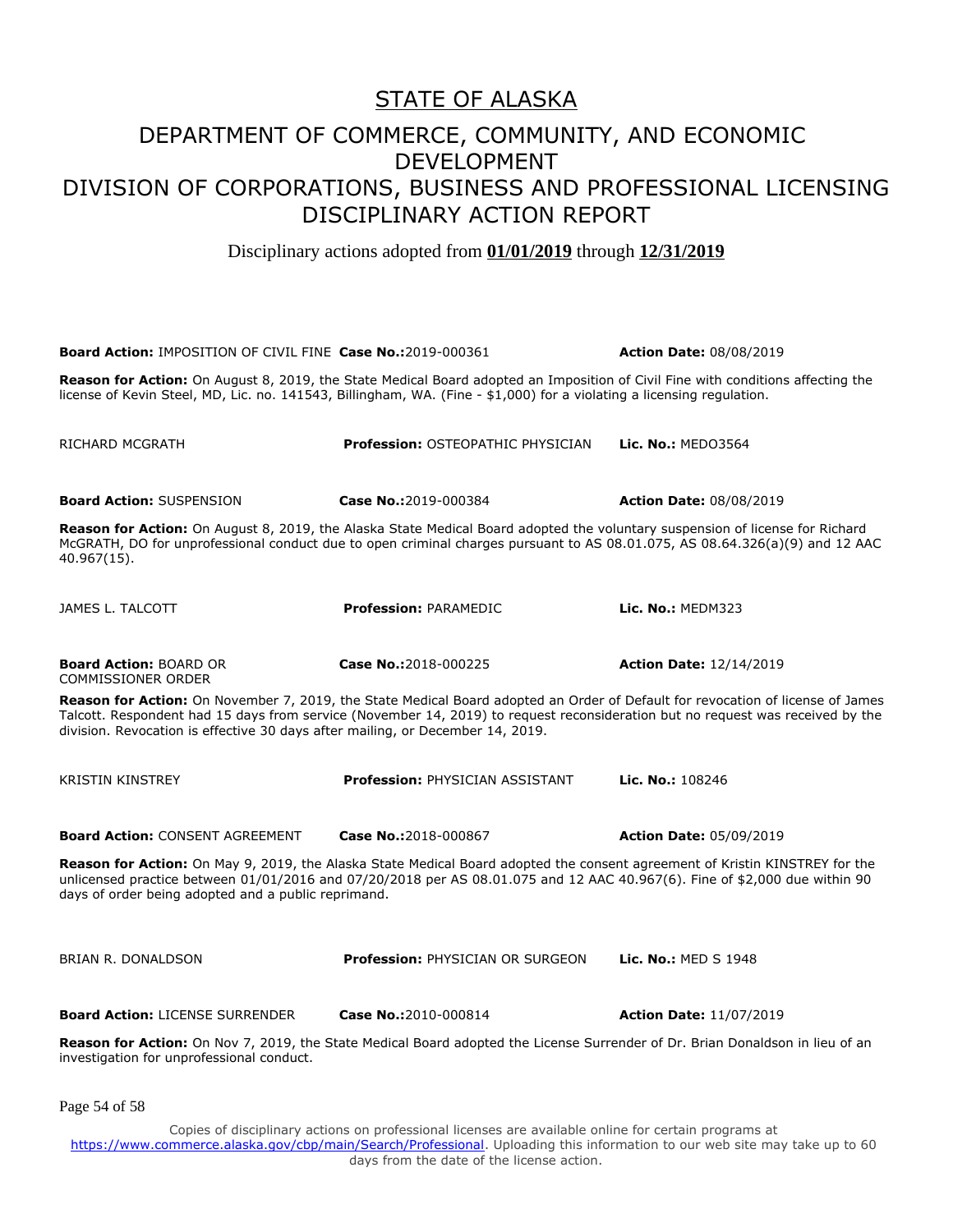#### DEPARTMENT OF COMMERCE, COMMUNITY, AND ECONOMIC DEVELOPMENT DIVISION OF CORPORATIONS, BUSINESS AND PROFESSIONAL LICENSING DISCIPLINARY ACTION REPORT

Disciplinary actions adopted from **01/01/2019** through **12/31/2019**

| DR. CHARLES S. BLACKADAR                                                                                                                                                                                   | <b>Profession: PHYSICIAN OR SURGEON</b>                                                                                                                                                                                                           | <b>Lic. No.: MED S 8250</b>    |  |
|------------------------------------------------------------------------------------------------------------------------------------------------------------------------------------------------------------|---------------------------------------------------------------------------------------------------------------------------------------------------------------------------------------------------------------------------------------------------|--------------------------------|--|
| <b>Board Action: CONSENT AGREEMENT</b>                                                                                                                                                                     | Case No.:2018-000477                                                                                                                                                                                                                              | <b>Action Date: 11/07/2019</b> |  |
|                                                                                                                                                                                                            | Reason for Action: On November 7, 2019 the State Medical Board adopted a consent agreement with conditions affecting the<br>license of Charles S. Blackadar MD Lic. #MEDS8250, Cordova, Alaska. (Sexual Misconduct/ Probation 3 Years, Reprimand) |                                |  |
| <b>BRIAN R. DONALDSON</b>                                                                                                                                                                                  | <b>Profession: PHYSICIAN OR SURGEON</b>                                                                                                                                                                                                           | Lic. No.: MED S 1948           |  |
| <b>Board Action: LICENSE SURRENDER</b>                                                                                                                                                                     | Case No.:2019-001232                                                                                                                                                                                                                              | <b>Action Date: 11/07/2019</b> |  |
| investigation for unprofessional conduct.                                                                                                                                                                  | Reason for Action: On Nov 7, 2019, the State Medical Board adopted the License Surrender of Dr. Brian Donaldson in lieu of an                                                                                                                     |                                |  |
| <b>VERNER STILLNER</b>                                                                                                                                                                                     | <b>Profession: PHYSICIAN OR SURGEON</b>                                                                                                                                                                                                           | Lic. No.: MEDS4023             |  |
| <b>Board Action: LICENSE SURRENDER</b>                                                                                                                                                                     | Case No.:2019-000460                                                                                                                                                                                                                              | <b>Action Date: 11/07/2019</b> |  |
| Reason for Action: On November 7, 2019, the State Medical Board adopted a Voluntary Surrender of Physician License of Verner<br>Stillner, MD, license No. MEDS4023, Gig Harbor, WA (Continuing education). |                                                                                                                                                                                                                                                   |                                |  |
| LAVERN DAVIDHIZAR                                                                                                                                                                                          | <b>Profession: PHYSICIAN OR SURGEON</b>                                                                                                                                                                                                           | Lic. No.: MED O 1454           |  |
| <b>Board Action: SUSPENSION</b>                                                                                                                                                                            | Case No.:2019-000296                                                                                                                                                                                                                              | <b>Action Date: 10/11/2019</b> |  |
|                                                                                                                                                                                                            | Reason for Action: On 10/11/2019, the Alaska State Medical Board adopted the voluntary suspension of license of Lavern<br>Davidhizar while under investigation for the over-prescribing of narcotics. Case 2019-000296.                           |                                |  |
| <b>CHRISTOPHER JENSEN</b>                                                                                                                                                                                  | <b>Profession: PHYSICIAN OR SURGEON</b>                                                                                                                                                                                                           | Lic. No.: MED S 6676           |  |
| <b>Board Action: BOARD OR</b><br><b>COMMISSIONER ORDER</b>                                                                                                                                                 | Case No.:2017-000131                                                                                                                                                                                                                              | <b>Action Date: 08/15/2019</b> |  |
| license (MEDS6676).                                                                                                                                                                                        | Reason for Action: On August 9, 2019, the Alaska Board of Nursing Ordered reinstatement of Christopher Jensen's physician                                                                                                                         |                                |  |

Page 55 of 58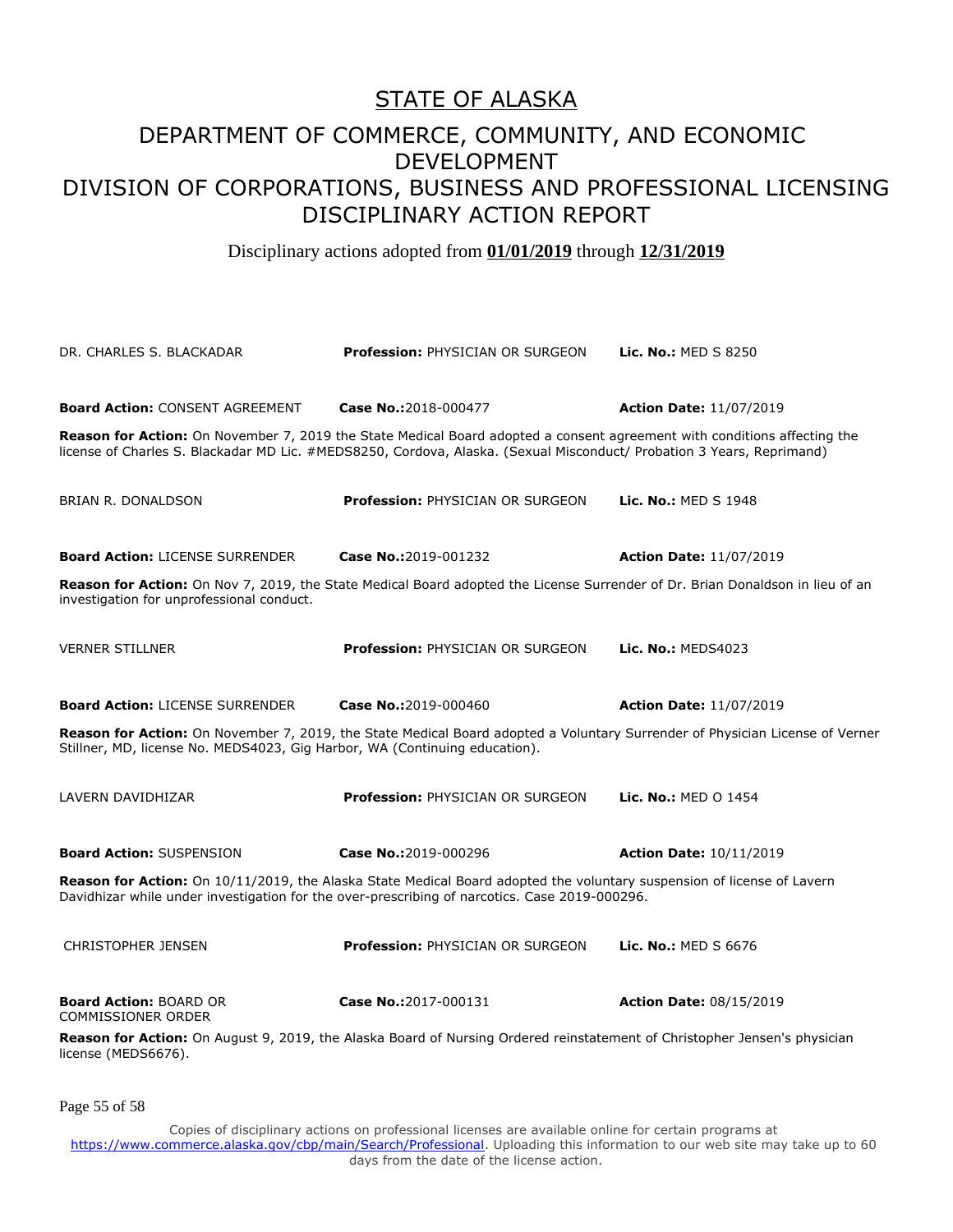Disciplinary actions adopted from **01/01/2019** through **12/31/2019**

| PETER SWARR                                                                                                                                                                                                                                                                                                                                                                                                                                                                                             | Profession: PHYSICIAN OR SURGEON        | Lic. No.: 138746               |  |
|---------------------------------------------------------------------------------------------------------------------------------------------------------------------------------------------------------------------------------------------------------------------------------------------------------------------------------------------------------------------------------------------------------------------------------------------------------------------------------------------------------|-----------------------------------------|--------------------------------|--|
| <b>Board Action: IMPOSITION OF CIVIL FINE Case No.:2019-000401</b><br><b>Reason for Action:</b> On August 8, 2019, the State Medical Board adopted an Imposition of Civil Fine with conditions affecting the<br>license of Peter J. Swarr, lic. no. 138746, Brentwood, TN. (Fine - \$1,000) for a violation of a licensing regulation.                                                                                                                                                                  |                                         | <b>Action Date: 08/08/2019</b> |  |
| JOHN RITTER                                                                                                                                                                                                                                                                                                                                                                                                                                                                                             | <b>Profession: PHYSICIAN OR SURGEON</b> | Lic. No.: 138695               |  |
| <b>Board Action: IMPOSITION OF CIVIL FINE Case No.:2019-000393</b>                                                                                                                                                                                                                                                                                                                                                                                                                                      |                                         | <b>Action Date: 08/08/2019</b> |  |
| Reason for Action: On August 8, 2019, the State Medical Board adopted an Imposition of Civil Fine with conditions affecting the<br>license of John L. Ritter, MD, lic. no. 138695, San Antonio, TX. (Fine - \$1,000) for a violation of a licensing regulation.                                                                                                                                                                                                                                         |                                         |                                |  |
| MARILYN B. SANDFORD                                                                                                                                                                                                                                                                                                                                                                                                                                                                                     | <b>Profession: PHYSICIAN OR SURGEON</b> | <b>Lic. No.: MEDS5058</b>      |  |
| <b>Board Action: IMPOSITION OF CIVIL FINE Case No.:2019-000011</b>                                                                                                                                                                                                                                                                                                                                                                                                                                      |                                         | <b>Action Date: 08/08/2019</b> |  |
| Reason for Action: On August 8, 2019, the State Medical Board adopted an Imposition of Civil Fine with conditions affecting the<br>license of Marilyn B. Sandford, lic. no. MEDS5058, Anchorage, AK. (Fine - \$1,000) for violating a licensing regulation.                                                                                                                                                                                                                                             |                                         |                                |  |
| <b>KELTON H. OLIVER</b>                                                                                                                                                                                                                                                                                                                                                                                                                                                                                 | <b>Profession: PHYSICIAN OR SURGEON</b> | Lic. No.: MEDS5313             |  |
| <b>Board Action: IMPOSITION OF CIVIL FINE Case No.:2019-000018</b>                                                                                                                                                                                                                                                                                                                                                                                                                                      |                                         | <b>Action Date: 05/09/2019</b> |  |
| Reason for Action: On May 9, 2019, the Alaska State Medical Board adopted an Imposition of Civil Fine (ICF) resulting from the<br>OLIVER's failure to disclose his September 18, 2018 Oklahoma Order to the State of Alaska Medical Board within 30 days as<br>required by statute. Failure to disclose material information is a violation of AS 08.64.326 (7) and 12 AAC 40.967 (26)(A). The ICF<br>was in the amount of one thousand (\$1,000.00) dollars and is due within 90 days, August 8, 2019. |                                         |                                |  |
| THOMAS MEGO                                                                                                                                                                                                                                                                                                                                                                                                                                                                                             | <b>Profession: PHYSICIAN OR SURGEON</b> | Lic. No.: MEDS5947             |  |
| <b>Board Action: IMPOSITION OF CIVIL FINE Case No.:2019-000028</b>                                                                                                                                                                                                                                                                                                                                                                                                                                      |                                         | <b>Action Date: 05/09/2019</b> |  |

Page 56 of 58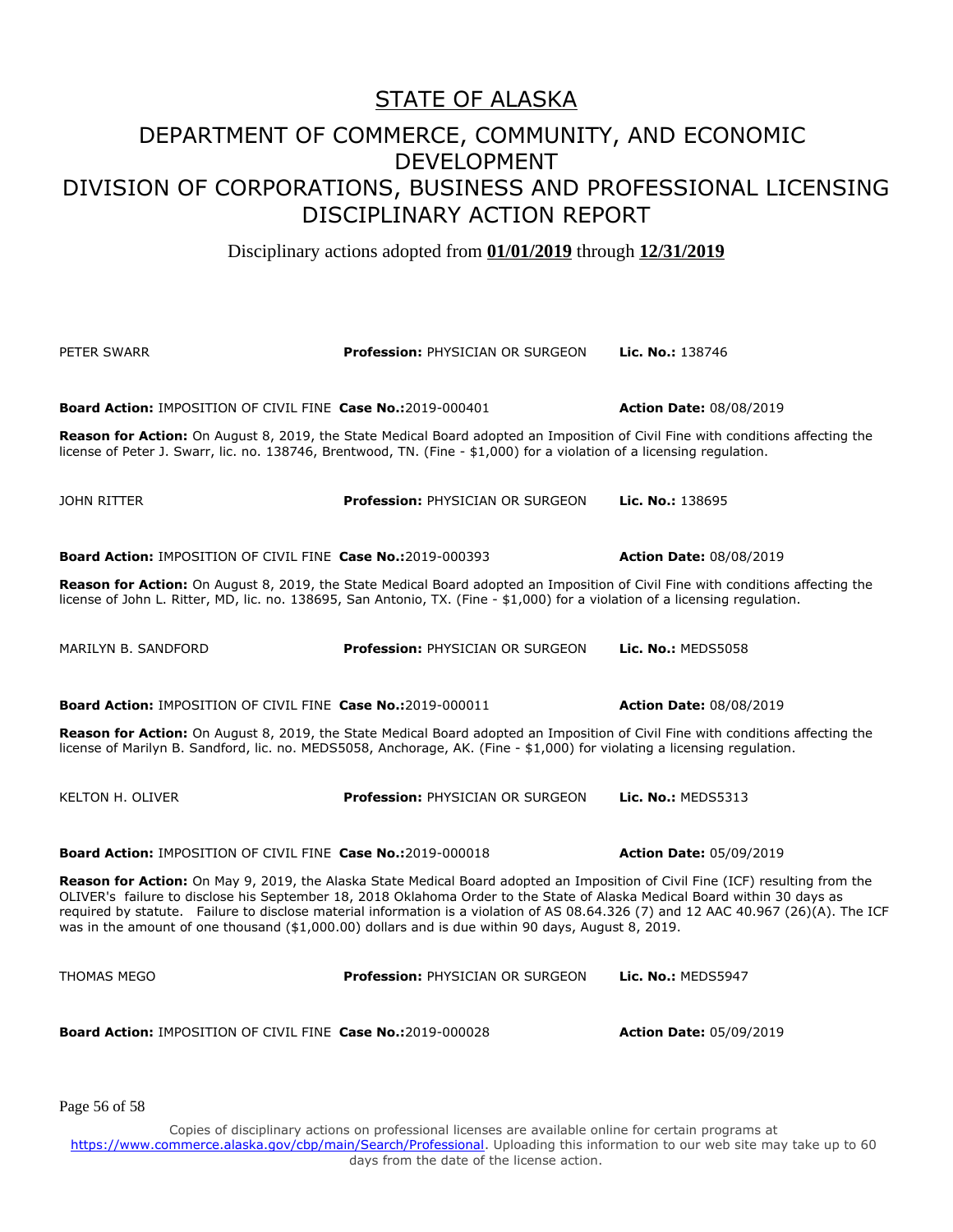Disciplinary actions adopted from **01/01/2019** through **12/31/2019**

**Reason for Action:** On May 9, 2019, the Alaska State Medical Board adopted an Imposition of Civil Fine for \$1000 without censure or reprimand agreed to by Thomas MEGO, MD for violations of AS 08.01.075 & 12 AAC 40.967(26)(A). This action follows an investigation which revealed Thomas MEGO, failed to notify the board of criminal charges against him by a law enforcement agency, within 30 days.

DR. STEVE BOYER **Profession:** PHYSICIAN OR SURGEON **Lic. No.:** MEDS3936

**Board Action:** IMPOSITION OF CIVIL FINE **Case No.:**2018-001442 **Action Date:** 05/09/2019

**Reason for Action:** On May 9, 2019, the Alaska State Medical Board adopted an Imposition of Civil Fine for \$1000 without censure or reprimand agreed to by Steven BOYER, MD for violations of AS 08.01.075 & 12 AAC 40.967(26)(A). This action follows an investigation which revealed Steven BOYER, failed to notify the board of any disciplinary action against his license taken by another licensing jurisdiction, within 30 days.

DR. FRANK T. HUANG **Profession:** PHYSICIAN OR SURGEON **Lic. No.:** MEDS6580

**Board Action:** LICENSE SURRENDER **Case No.:**2017-000940 **Action Date:** 03/25/2019

**Reason for Action:** On February 7, 2019, the Alaska State Medical Board adopted a Voluntary Surrender agreement for Frank Huang's physician license, MEDS6580. At the time of the surrender, Dr. Huang was under investigation for failure to complete CME requirements, a violation of AS 08.64.312 and 12 AAC 40.200 et seq. On March 25, 2019, an Amended Order was adopted correcting the case number on the Order

PETER J. OSTERBAUER **Profession:** PHYSICIAN OR SURGEON **Lic. No.:** MED S 6271

**Board Action:** BOARD ORDER AFTER HEARING

**Case No.:**2018-000793 **Action Date:** 02/08/2019

**Reason for Action:** On Feb 8, 2019, the Alaska Medical Board ordered that Dr. Osterbauer's license be suspended for 18 months from this date; that the conditions of his 2017 consent agreement are continued and incorporated into this order, including the requirement of complete abstinence from consuming alcohol; and imposing a regimen of 90 AA meetings over a 90 day period; continuing counseling and work with PHC, as required; continuing Antabuse and monitoring by his employer, undergoing daily UA's at his place of employment; imposition of a 10 yr period of probation starting the effective date of this decision; immediately beginning payments on the \$10,000 fine already due for violating the consent Agreement an additional fine of \$25,000 and a public reprimand.

DR. MARK E. TRUMP **Profession:** PHYSICIAN OR SURGEON **Lic. No.:** MEDS8094

Page 57 of 58